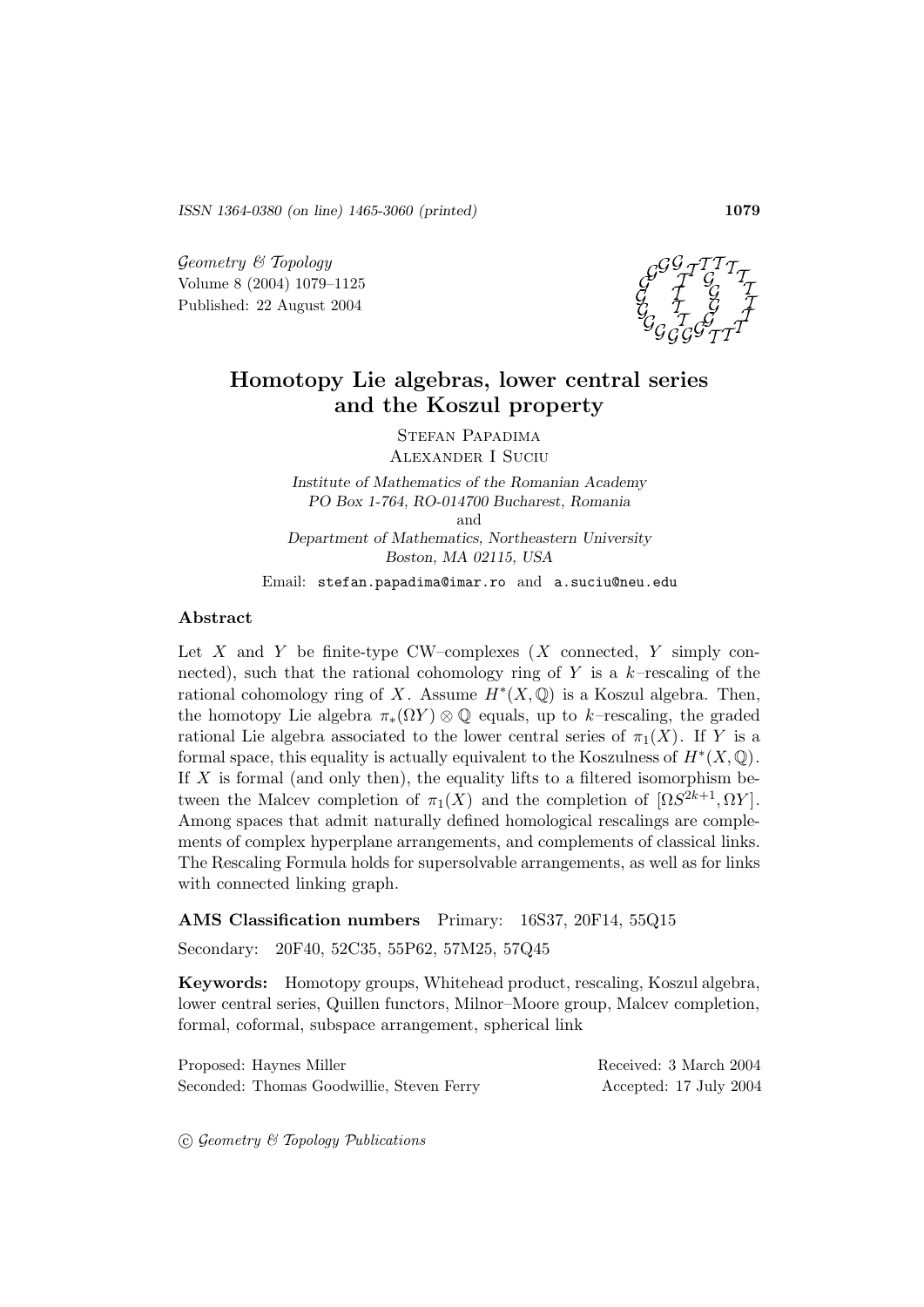# **1 Introduction and statement of results**

### **1.1 A tale of two Lie algebras**

In this paper, we focus on two Lie algebras, traditionally associated to a topological space. All spaces under consideration are connected, well-pointed, and have the homotopy type of a finite-type CW–complex (for short, finite-type CW–spaces). We use rational coefficients, unless otherwise specified.

Let X be a connected CW–space of finite type, with fundamental group  $G =$  $\pi_1(X)$ . The associated graded Lie algebra of X is by definition

$$
L_*(X) := \bigoplus_{n \ge 1} \operatorname{gr}^n(\pi_1(X)) \otimes \mathbb{Q}.\tag{1}
$$

Here  $gr^n(G) = \Gamma_n G/\Gamma_{n+1}G$ , where  ${\{\Gamma_n G\}}_n$  denotes the lower central series of G, inductively defined by  $\Gamma_1 G = G$ , and  $\Gamma_{n+1} G = (G, \Gamma_n G)$ , the subgroup generated by all commutators  $xyx^{-1}y^{-1}$ , with  $x \in G$  and  $y \in \Gamma_n G$ . The graded vector space  $L_*(X) = \text{gr}^*(\pi_1(X)) \otimes \mathbb{Q}$  has the structure of a Lie algebra with grading (grile), which means that the Lie bracket induced by the group commutator is of degree zero, and the usual Lie identities are satisfied.

Now let  $Y$  be a simply-connected CW–space of finite type. The *(rational)* homotopy Lie algebra of  $Y$  is by definition

$$
E_*(Y) := \bigoplus_{n \ge 1} \pi_n(\Omega Y) \otimes \mathbb{Q}.\tag{2}
$$

The Whitehead product on  $\pi_*(Y)$  defines, via the boundary map in the path fibration over Y, a Lie bracket on  $\pi_*(\Omega Y)$ , called the Samelson product (see eg [52]). This makes  $E_*(Y) = \pi_*(\Omega Y) \otimes \mathbb{Q}$  into a graded Lie algebra (glie), meaning that the Lie bracket is of degree zero, and the Lie identities are satisfied only up to sign, following the Koszul convention.

#### **1.2 Rescaling**

We now define the basic operation of *rescaling*, on algebras and Lie algebras, following [8].

Let  $A^*$  be a connected, graded, graded-commutative,  $\mathbb{Q}$ –algebra (cga). For each  $k \geq 0$ , we define a new cga, denoted by  $A[k]$  and called the k–rescaling of  $A$ , by

$$
A[k]^p = \begin{cases} A^q & \text{if } p = q(2k+1), \\ 0 & \text{otherwise,} \end{cases}
$$
 (3)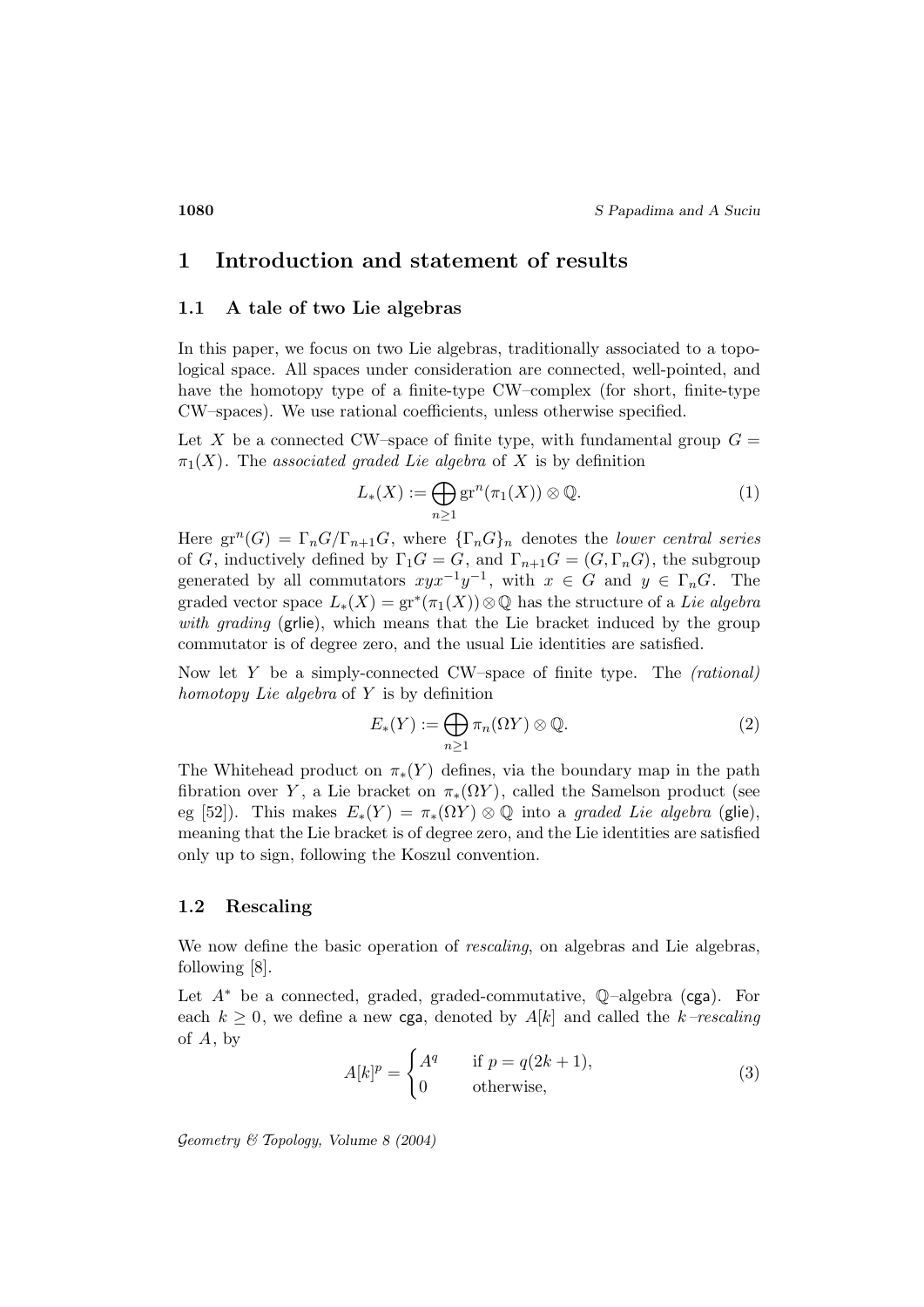with multiplication  $A[k]^{q(2k+1)} \otimes A[k]^{q'(2k+1)} \rightarrow A[k]^{(q+q')(2k+1)}$  identified with the multiplication  $A^q \otimes A^{q'} \to A^{q+q'}$ . The Hilbert series of the two graded algebras are related, when defined, by  $Hilb(A[k], t) = Hilb(A, t^{2k+1}).$ 

Let  $L_*$  be a Lie algebra with grading. For each  $k \geq 1$ , we define a new grile, denoted by  $L[k]$  and called the k–rescaling of L, by

$$
L[k]_p = \begin{cases} L_q & \text{if } p = 2kq, \\ 0 & \text{otherwise,} \end{cases}
$$
 (4)

with Lie bracket  $L[k]_{2kq} \otimes L[k]_{2kq'} \to L[k]_{2k(q+q')}$  identified with the Lie bracket  $L_q \otimes L_{q'} \to L_{q+q'}$ . Note that  $L[k]$  is evenly graded, and therefore may be also viewed as a graded Lie algebra. When defined,  $Hilb(L[k], t) = Hilb(L, t^{2k}).$ 

**Definition 1.3** Let X be a connected, finite-type CW–space, and  $k$  a positive integer. A simply-connected, finite-type  $CW$ –space Y is called a (*homological*)  $k$ –rescaling of X if

$$
H^*(Y, \mathbb{Q}) = H^*(X, \mathbb{Q})[k].\tag{5}
$$

Our main goal in this paper is to understand when the homological rescaling property (5) passes to homotopy groups and implies the following (homotopy) Rescaling Formula:

$$
E_*(Y) = L_*(X)[k].
$$
 (6)

### 1.4 The work of Cohen–Cohen–Xicoténcatl

One instance where the above formula holds is provided by the setup considered in [8] (see also [13]). Let  $\mathcal{A} = \{H_1, \ldots, H_n\}$  be an arrangement of hyperplanes in a complex vector space V. For each  $k \geq 1$ , Cohen, Cohen and Xicoténcatl construct a so-called *redundant* arrangement,  $\mathcal{A}^k := \{H_1^{\times k}, \ldots, H_n^{\times k}\},\$  of codimension k subspaces in  $V^{\times k}$ . Their motivation was to better understand, in this way, previously discovered relations between the topology of the configuration spaces of  $\mathbb{C}$ , and the topology of the corresponding higher configuration spaces (Cohen–Gitler [10], Fadell–Husseini [16]). Indeed, if one starts with the braid arrangement,  $\mathcal{B}_\ell = \{z_i - z_j = 0 \mid i < j\}$ , in  $\mathbb{C}^\ell$ , with complement  $M(\mathcal{B}_\ell)$ equal to the configuration space of  $\ell$  distinct points in  $\mathbb{C}$ , then it is immediate to see that  $M(\mathcal{B}_{\ell}^k)$  is the configuration space of  $\ell$  distinct points in  $\mathbb{C}^k$ .

Now let A be an arbitrary hyperplane arrangement, with complement  $X =$  $M(\mathcal{A})$ . Fix an integer  $k \geq 1$ , and set  $Y = M(\mathcal{A}^{k+1})$ . As shown in [8, Corollary 2.3, the homological rescaling property  $(5)$  is satisfied by X and Y, even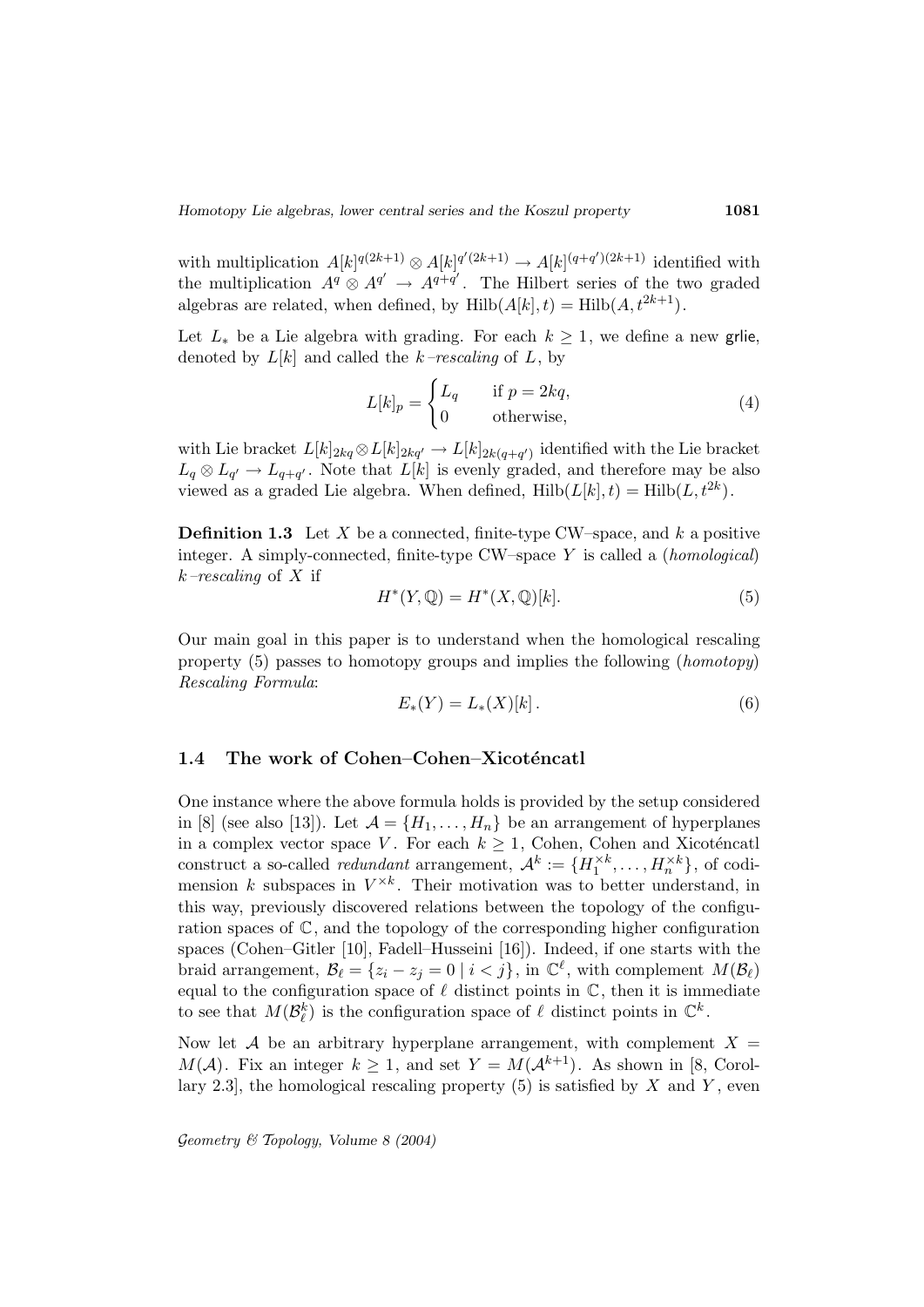with  $\mathbb Z$  coefficients. Moreover, Theorem 1.3 from [8] implies that the homotopy rescaling formula (6) holds as well, provided  $A$  is a *fiber-type* arrangement.

Essentially, the proof of [8, Theorem 1.3]—which also gives information over the integers—is based upon the following geometric idea. Assuming that  $A$  is fibertype amounts to saying that  $M(A)$  has an iterated (split) fibered structure, with trivial monodromy action on homology, where all homotopy fibers are wedges of circles. It turns out that  $M(A^{k+1})$  follows the same pattern, with the circles replaced by  $(2k + 1)$ –spheres, whence the homotopy rescaling.

### **1.5 Formality properties**

We will use a different approach, based on rational homotopy theory, and D Sullivan's notion of *formality* (see [50]). Formal spaces are characterized by the property that their rational homotopy type is a formal consequence of their rational cohomology algebra. As such, they lend themselves to various algebraic computations which may provide valuable homotopy information. For instance, the main result from  $[37]$ , which holds for all formal spaces X, states: The (Bousfield–Kan) rationalization  $X_{\mathbb{Q}}$  is a  $K(\pi, 1)$  space if and only if  $H^*(X, \mathbb{Q})$ is a Koszul algebra.

A fundamental result of Sullivan explains the relationship between the rational cohomology algebra of a formal space  $X$  and the associated graded Lie algebra,  $L_*(X)$ . More precisely, it says that the grile  $L_*(X)$  is determined by the cupproduct map in low degrees,  $H^1(X, \mathbb{Q}) \wedge H^1(X, \mathbb{Q}) \rightarrow H^2(X, \mathbb{Q})$  (see [36] for metabelian versions of this result).

Formal computations work well for arrangement complements, because of the following two results. First, all hyperplane arrangement complements are formal spaces, as follows from Brieskorn's solution [7] of a conjecture of Arnold. Second, all redundant subspace arrangement complements are formal, as well. This is a consequence of recent work by Yuzvinsky [54], sharpening an earlier result of De Concini and Procesi [14]. Indeed, if the intersection poset of a subspace arrangement B is a geometric lattice (which always happens for  $\mathcal{B} = \mathcal{A}^k$ , as noted in [8, Proposition 2.2]), then the complement  $M(\mathcal{B})$  is a formal space, as noted in  $[54,$  Remark  $7.3(ii)$ ].

#### **1.6 Koszulness and the rescaling formula**

Let  $A^*$  be a connected, graded algebra (not necessarily graded-commutative), over a field k. By definition, A is a Koszul algebra if  $Tor_{p,q}^A(\mathbb{k},\mathbb{k})=0$ , for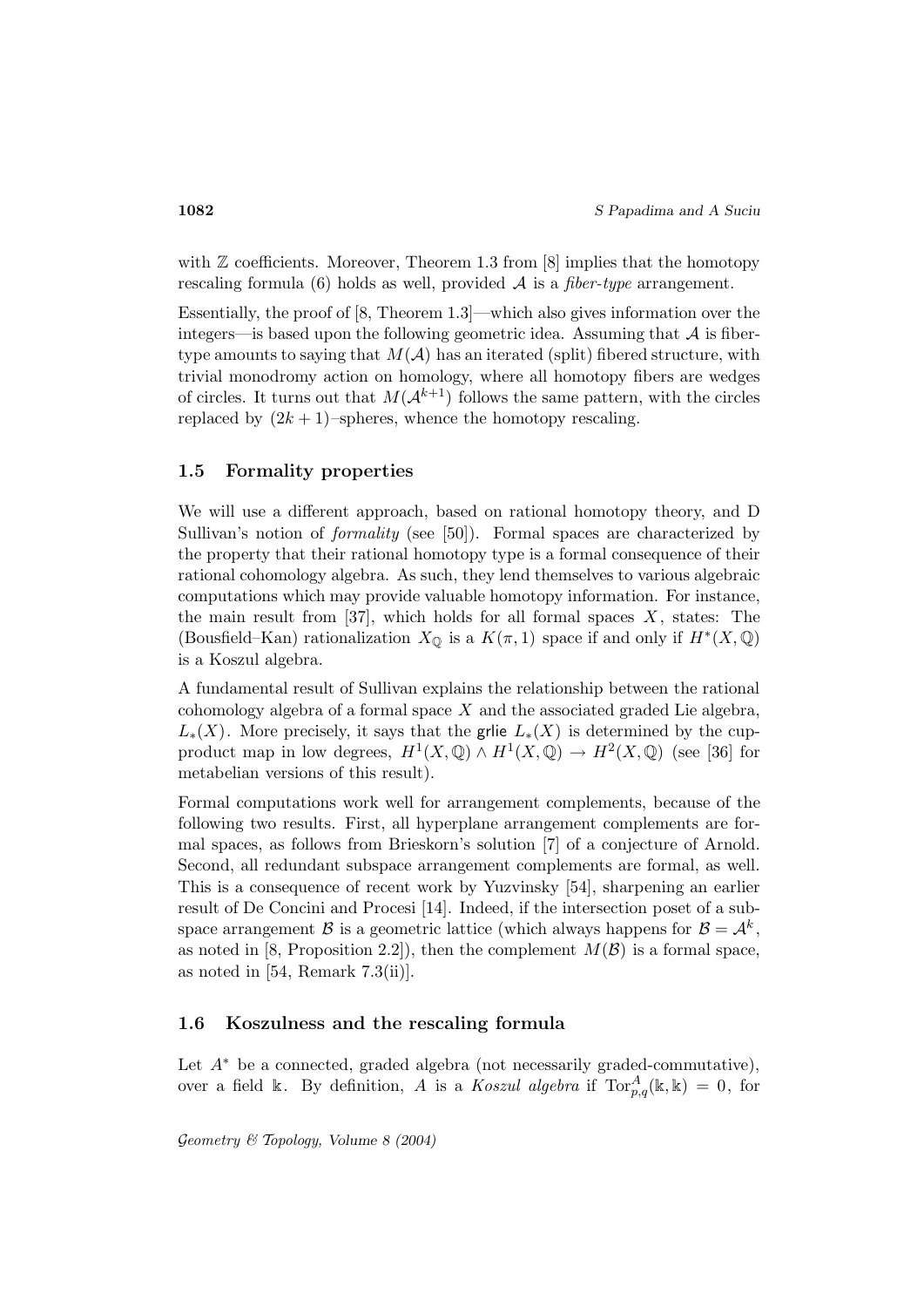all  $p \neq q$ . This is a fundamental notion in homological algebra, going back to Priddy's analysis of the Steenrod algebra [39]; see Beilinson, Ginzburg and Soergel [3] as a basic reference.

Our first main result is the following.

**Theorem A** *Let* X *be a connected, finite-type CW–space, and let* Y *be a formal, simply-connected, finite-type CW–space. Let*  $L_*(X) = \text{gr}^*(\pi_1(X)) \otimes \mathbb{Q}$ *be the associated graded Lie algebra of* X, and let  $E_*(Y) = \pi_*(\Omega Y) \otimes \mathbb{Q}$  *be the homotopy Lie algebra of Y.* Assume  $H^*(Y, \mathbb{Q}) = H^*(X, \mathbb{Q})[k]$ , for some  $k \geq 1$ . *Then the following conditions are equivalent:*

- (1) The graded vector spaces  $E_*(Y)$  and  $L_*(X)[k]$  have the same Hilbert *series.*
- (2) *The graded Lie algebras*  $E_*(Y)$  *and*  $L_*(X)[k]$  *are isomorphic.*
- (3) H∗(X, Q) *is a Koszul algebra.*

**Remark 1.7** As shown by Shelton and Yuzvinsky [47], the cohomology algebra  $H^*(M(\mathcal{A}),\mathbb{Q})$  is Koszul, provided  $\mathcal A$  is a fiber-type arrangement. (The converse is an open question.) Together with the discussion from Section 1.4 and Section 1.5, this shows that the implication  $(3) \implies (2)$  in the theorem above is a potential strengthening of Theorem 1.3 from [8], at least for Q–coefficients. At the same time, the implication  $(2) \implies (3)$  offers a more illuminating approach to the homotopy rescaling formula (6), indicating the key role played by the Koszul property.

**Remark 1.8** There is a well-known *Koszul duality formula* relating the Hilbert series of a finite type Koszul algebra to that of its quadratic dual:  $Hilb(A, t)$ .  $\text{Hilb}(A^!,-t) = 1$ ; see [3]. It is also known that this equality does not imply Koszulness; see [42]. From this point of view, the equivalence  $(1) \iff (3)$  from Theorem A may be interpreted as a seemingly new, necessary and sufficient test for Koszulness of cga's; see Corollary 3.4.

**Remark 1.9** If  $H^{>d}(X, \mathbb{Q}) = 0$  (eg, if X has dimension d), then one knows from [48] that Y must be formal, as soon as  $2k + 1 > d$ ; see Proposition 4.4.

**Remark 1.10** The finite-type hypotheses from Theorem A (and subsequent results) are imposed by the topology–algebra dictionary from rational homotopy theory; see Bousfield and Gugenheim [4, Remark 11.5]. In this context, we should mention an interesting family of examples, related to braids on closed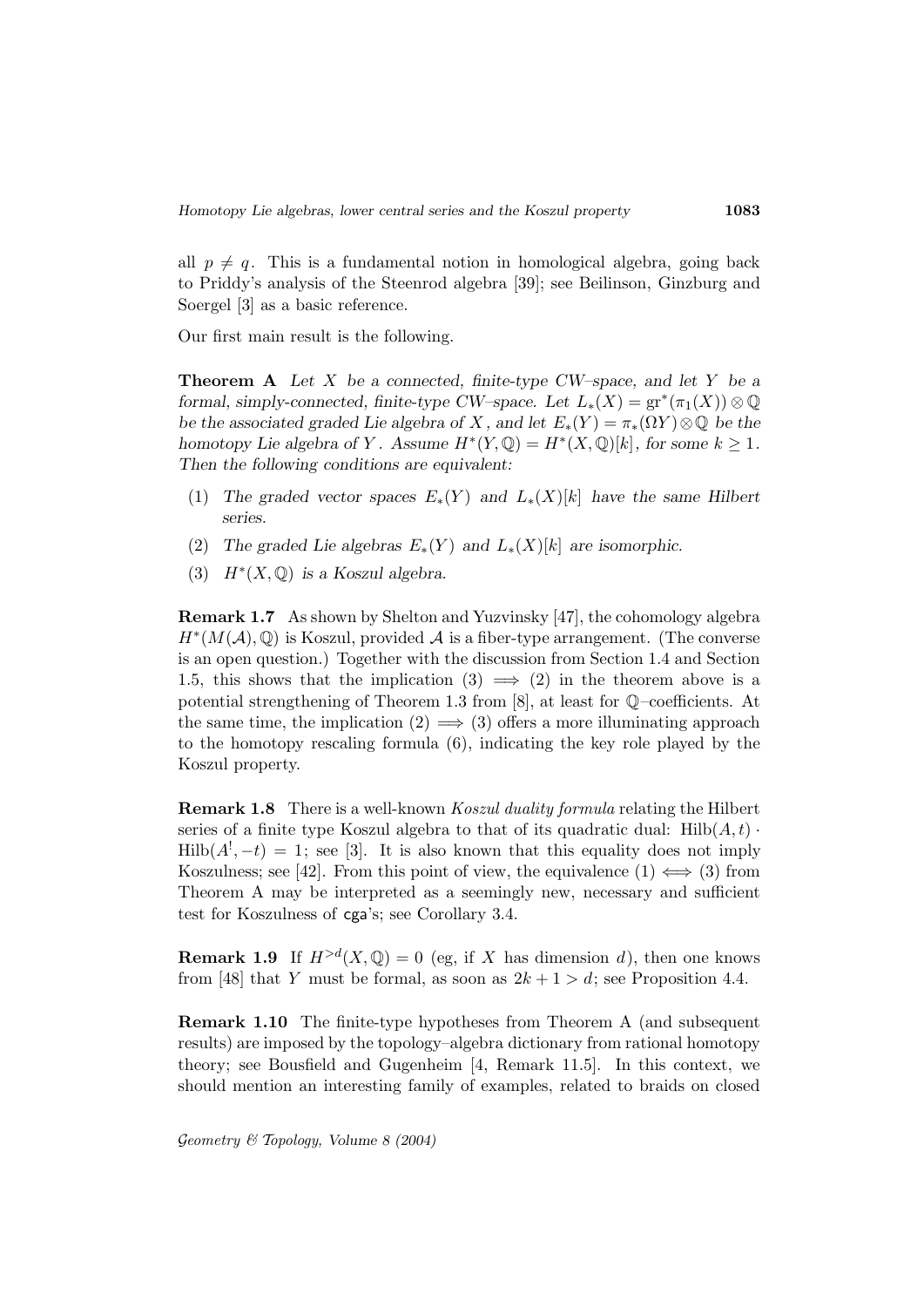oriented surfaces of positive genus, analyzed by Cohen–Xicoténcatl [13] and Cohen–Kohno–Xicoténcatl  $[11]$ . The pairs of spaces coming from this family satisfy the homotopy rescaling formula (6), without being of finite type. It is not clear whether, for these examples, one can derive (6) from our Theorem A, by passing to the limit over finite-type subcomplexes.

The key word in Theorem A is Koszulness. Our next result shows that this property is strong enough to derive (6) from (5), even without formality assumptions.

**Theorem B** *Let* X *and* Y *be finite-type CW–spaces (*X 0*–connected, and* Y 1–connected), such that  $H^*(Y, \mathbb{Q}) = H^*(X, \mathbb{Q})[k]$ , for some  $k \geq 1$ . If  $H^*(X, \mathbb{Q})$ *is a Koszul algebra, then the graded Lie algebras*  $E_*(Y)$  *and*  $L_*(X)[k]$  *are isomorphic.*

In other words, the implication  $(3) \implies (2)$  from Theorem A does not need the formality of  $Y$ . On the other hand, the proof of Theorem B relies heavily on the formal case.

### **1.11 Coformality obstruction**

There is also a notion of *coformality*, due to Neisendorfer and Miller [29], and which is the Eckmann–Hilton dual to the notion of formality. A simplyconnected space is coformal if its rational homotopy type is determined by its homotopy Lie algebra. In view of Theorem A, the next result offers a topological obstruction to the homotopy rescaling formula.

**Proposition 1.12** *Let* X *and* Y *be finite-type CW–spaces (*X *connected,* Y *formal and simply-connected), such that*  $H^*(Y, \mathbb{Q}) = H^*(X, \mathbb{Q})[k]$ *, for some*  $k \geq 1$ . If  $H^*(X, \mathbb{Q})$  is a Koszul algebra, then Y is a coformal space.

The converse does not hold in general, see Example 4.10.

If A is an affine, generic arrangement of n hyperplanes in  $\mathbb{C}^{n-1}$  (n > 2), then the Rescaling Formula fails for  $X = M(\mathcal{A})$ , due to the non-coformality of  $Y =$  $M(\mathcal{A}^{k+1})$ ; the absence of coformality is detected by higher-order Whitehead products, see Example 8.5.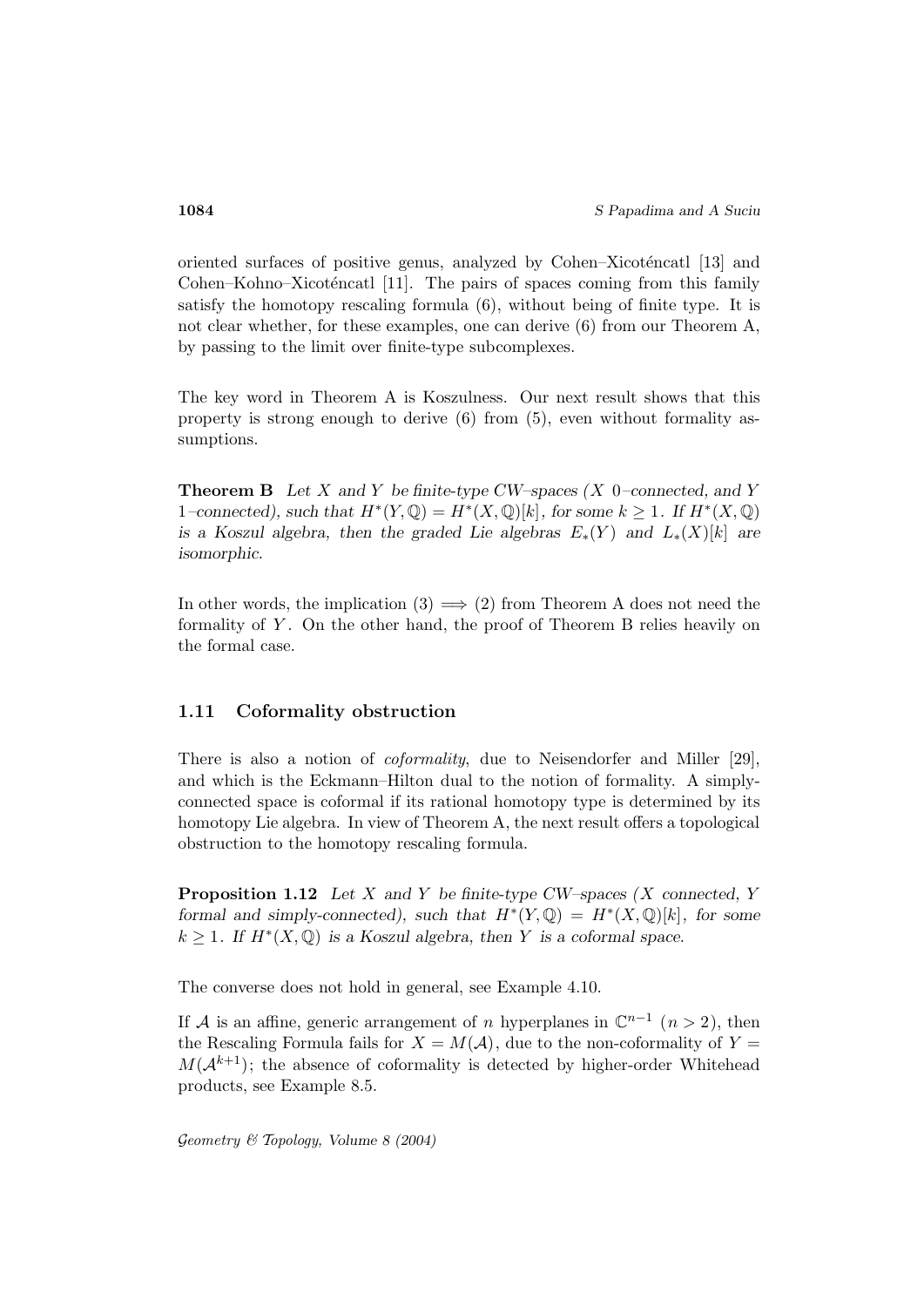#### **1.13 LCS formula for higher homotopy groups**

Let X be a connected CW–space of finite type. Set  $\phi_n := \text{rank } \text{gr}^n(\pi_1(X))$ , for  $n \geq 1$ . Let  $P_X(t) = Hilb(H^*(X; \mathbb{Q}), t)$  be the Poincaré series of X. The following *lower central series (LCS)* formula has received considerable attention:

$$
\prod_{n\geq 1} (1-t^n)^{\phi_n} = P_X(-t).
$$
 (7)

This formula was established for classifying spaces of pure braids by Kohno [22], and then for complements of arbitrary fiber-type arrangements by Falk and Randell [17]. A variant of the LCS formula holds for the more general class of hypersolvable arrangements, cf [20].

The LCS formula was related to Koszul duality in [47] and [37]. Let A be a connected, finite-type graded-commutative algebra, with associated holonomy Lie algebra  $\mathcal{H}_*(A)$ , defined in Section 2.2 below. Set  $\phi_n := \dim_{\mathbb{Q}} \mathcal{H}_n(A)$ , for  $n \geq 1$ . If A is a Koszul algebra, then

$$
\prod_{n\geq 1} (1 - t^n)^{\phi_n} = \text{Hilb}(A, -t).
$$
 (8)

Our next result gives an LCS-type formula for the rational higher homotopy groups. For a 1–connected, finite-type CW–space Y, and an integer  $n \geq 1$ , set  $\Phi_n := \text{rank } \pi_n(\Omega Y).$ 

**Theorem C** *Let* Y *be a simply-connected CW–space of finite type. Assume that*  $H^*(Y, \mathbb{Q})$  *is the k–rescaling of a Koszul algebra. Then*  $\Phi_n = 0$ *, if n is not a multiple of* 2k*, and the following* homotopy LCS formula *holds:*

$$
\prod_{r=1}^{\infty} (1 - t^{(2k+1)r})^{\Phi_{2kr}} = P_Y(-t).
$$
\n(9)

#### **1.14 Malcev completions and coalgebra maps**

Let Y be a based, simply-connected CW–space of finite type. For an arbitrary connected, based CW–complex K, let  $[K, \Omega Y]$  denote the group (under composition of loops) of pointed homotopy classes of based maps.

Now assume  $K$  is of finite type. Then  $K$  can be filtered by an increasing sequence of connected, finite subcomplexes,  $\{K_r\}_{r\geq 0}$ , with  $K_0 = \text{base point}$ , and  $\bigcup_{r\geq 0} K_r = K$ . The group  $[K, \Omega Y]$  inherits a natural filtration, with r-th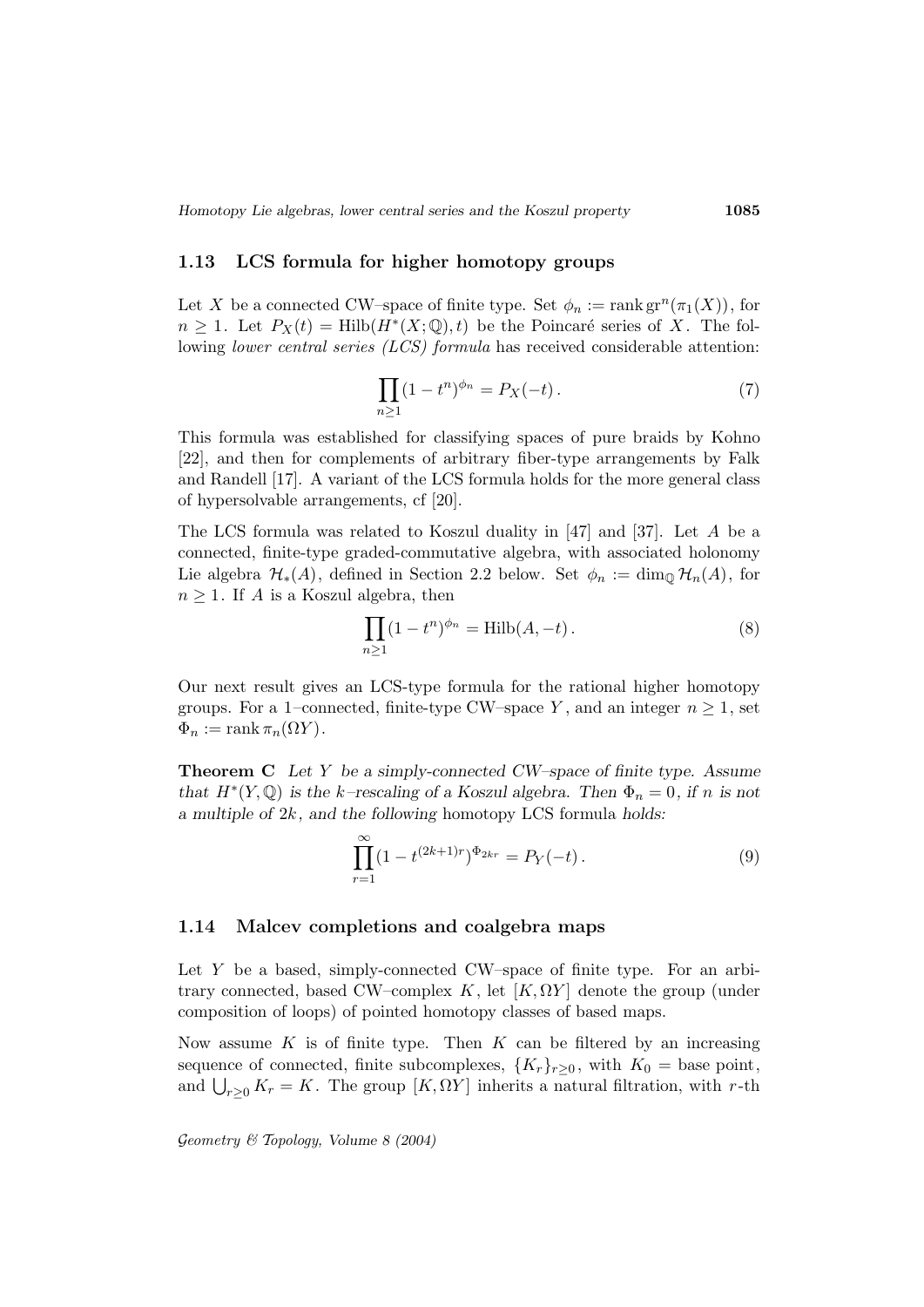term equal to ker  $([K, \Omega Y] \rightarrow [K_{r-1}, \Omega Y])$ . As noted by Cohen and Gitler in [9], the filtered group  $[\Omega S^2, \Omega Y]$  is a particularly interesting object. As a set, it equals  $\prod_{n\geq 1} \pi_n(\Omega Y)$ , thus reassembling all the homotopy groups of Y into a single, naturally defined group (the "group of homotopy groups" of  $\Omega Y$ ).

In general, the filtered groups  $[K, \Omega Y]$  are very difficult to handle. Even so, there are two analogues which are often easier to compute.

The first one is the Milnor–Moore group of degree 0 coalgebra maps,

$$
\text{Hom}^{\text{coalg}}(H_*(K, \mathbb{Q}), H_*(\Omega Y, \mathbb{Q})),\tag{10}
$$

defined in [28, Section 8]. (When Y is a  $\mathbb{Q}$ -local space, this group is in fact isomorphic to  $[K, \Omega Y]$ ; see [44].) There is a natural filtration on the group (10), with  $r$ -th term equal to

$$
\ker\left(\operatorname{Hom}^{\operatorname{coalg}}(H_*(K), H_*(\Omega Y))\longrightarrow \operatorname{Hom}^{\operatorname{coalg}}(H_*(K_{r-1}), H_*(\Omega Y))\right),\tag{11}
$$

the kernel of the map induced by the inclusion  $K_{r-1} \to K$ ; see [9].

The second one is the group  $[K, \Omega Y]$  :=  $\varliminf_{r}([K_{r-1}, \Omega Y] \otimes \mathbb{Q})$ , which comes endowed with the canonical inverse limit filtration, with  $r$ -th term equal to

$$
\ker ([K, \Omega Y] \,\hat{\mathbb{I}} \longrightarrow [K_{r-1}, \Omega Y] \otimes \mathbb{Q}). \tag{12}
$$

In the above construction, we used the Malcev completion of a group  $G$ , denoted by  $G\otimes\mathbb{Q}$ ; see Quillen [40, Appendix A]. The group  $G\otimes\mathbb{Q}=\lim_{n}((G/\Gamma_nG)\otimes\mathbb{Q})$ comes equipped with the canonical (Malcev) inverse limit filtration.

If  $K = \Omega S^m$ ,  $m \ge 2$ , then K has a cell decomposition (due to M. Morse and I. James), with one cell of dimension  $r(m-1)$ , for each  $r \geq 0$  (see [27] and [52]). Setting  $K_r$  equal to the  $r(m-1)$ -th skeleton, we obtain, by the above procedure, the filtered group  $[\Omega S^m, \Omega Y]^{\hat{}}$ .

**Theorem D** *Let* X *and* Y *be finite-type CW–spaces (*X *connected and* Y  $simplify-connected$ *), such that*  $H^*(Y, \mathbb{Q}) = H^*(X, \mathbb{Q})[k]$ *, for some*  $k \geq 1$ *. Assume that*  $H^*(X, \mathbb{Q})$  *is a Koszul algebra. Then the next two properties are equivalent:*

- (1) X *is a formal space.*
- (2) *The following filtered groups are isomorphic:*
	- (a)  $[\Omega S^{2k+1}, \Omega Y]$ <sup> $\hat{}$ </sup>, with the filtration (12);
	- (b) Hom<sup>coalg</sup>( $H_*(\Omega S^{2k+1}, \mathbb{Q}), H_*(\Omega Y, \mathbb{Q})$ *)*, with the filtration (11);
	- (c)  $\pi_1(X) \otimes \mathbb{Q}$ , with the Malcev filtration.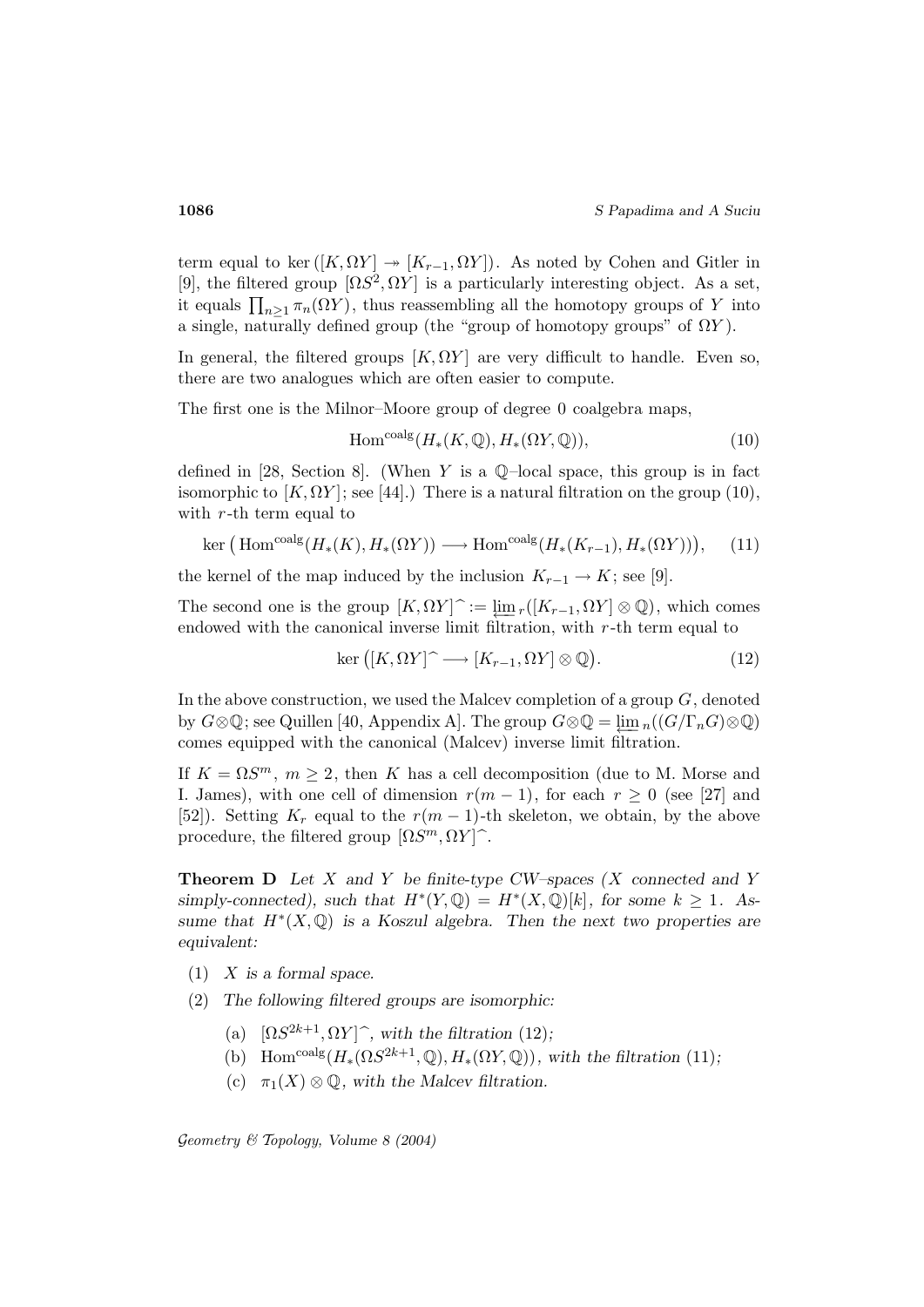This theorem lifts the Rescaling Formula (6) from the level of associated graded Lie algebras to the level of filtered groups; see Remark 7.7. The implication (1)  $\implies$  (2) from Theorem D follows from Theorem B, via a well-known formula (valid for any formal space X), relating the group  $\pi_1(X) \otimes \mathbb{Q}$  to the Lie algebra  $L_*(X)$ , see (33), together with two general results (valid for an arbitrary 1–connected, finite-type CW–space Y ), proved in Section 6.

The first result (Theorem 6.2) gives a description of the filtered group of homotopy classes,  $[\Omega S^m, \Omega Y]$ <sup> $\hat{h}, m \geq 2$ , in terms of the homotopy Lie algebra,  $E_*(Y)$ .</sup> The proof depends heavily on a formula of Baues [2], reviewed in Section 5.5. The Rescaling Formula may then be invoked to establish the isomorphism between the filtered groups (2a) and (2c) from Theorem D.

The second result (Proposition 6.10) gives a filtered isomorphism between the groups  $[K, \Omega Y]$ <sup> $\cap$ </sup> and Hom<sup>coalg</sup> $(H_*(K), H_*(\Omega Y))$ , for any connected, finite-type  $CW$ -complex  $K$ , filtered as in the beginning of Section 1.14.

#### **1.15 Connection with the work of Cohen–Gitler–Sato**

The two results mentioned above may be combined to obtain information about the filtered Milnor–Moore groups

$$
\text{Hom}^{\text{coalg}}(H_*(\Omega S^2, \mathbb{Q}), H_*(\Omega Y, \mathbb{Q})),\tag{13}
$$

studied by Cohen–Gitler [9], Sato [43], and Cohen–Sato [12].

For instance, the Lie algebra with grading associated to the filtered group (13) is isomorphic to a certain rebracketing of the homotopy Lie algebra  $E_*(Y)$ . When Y is a  $k$ -rescaling of a space X with Koszul cohomology algebra, this rebracketing equals  $L_*(X)[k]$ . From these considerations, we recover several results from [9] and [12]; see Corollary 7.9 and Remark 7.10 for details.

Furthermore, we show in Proposition 7.2 that the Milnor–Moore group (13) is isomorphic to the Malcev completion of  $\pi_1(X)$ , provided Y is a k–rescaling of a formal space  $X$ , satisfying the assumptions of Theorem D. In the case when  $X = M(\mathcal{B}_{\ell})$  and  $Y = M(\mathcal{B}_{\ell}^{k+1})$ , this answers a question raised in [9]; see Remark 7.3. In the case when  $X = \bigvee^n S^1$  and  $Y = \bigvee^n S^{2k+1}$ , this recovers a result of [43]; see Example 7.4.

# **1.16** Rescaling links in  $S<sup>3</sup>$

Using Sullivan's minimal models, it is easy to see that any connected CW–space of finite type, X, admits a homological k–rescaling, for each  $k \geq 1$ . In general,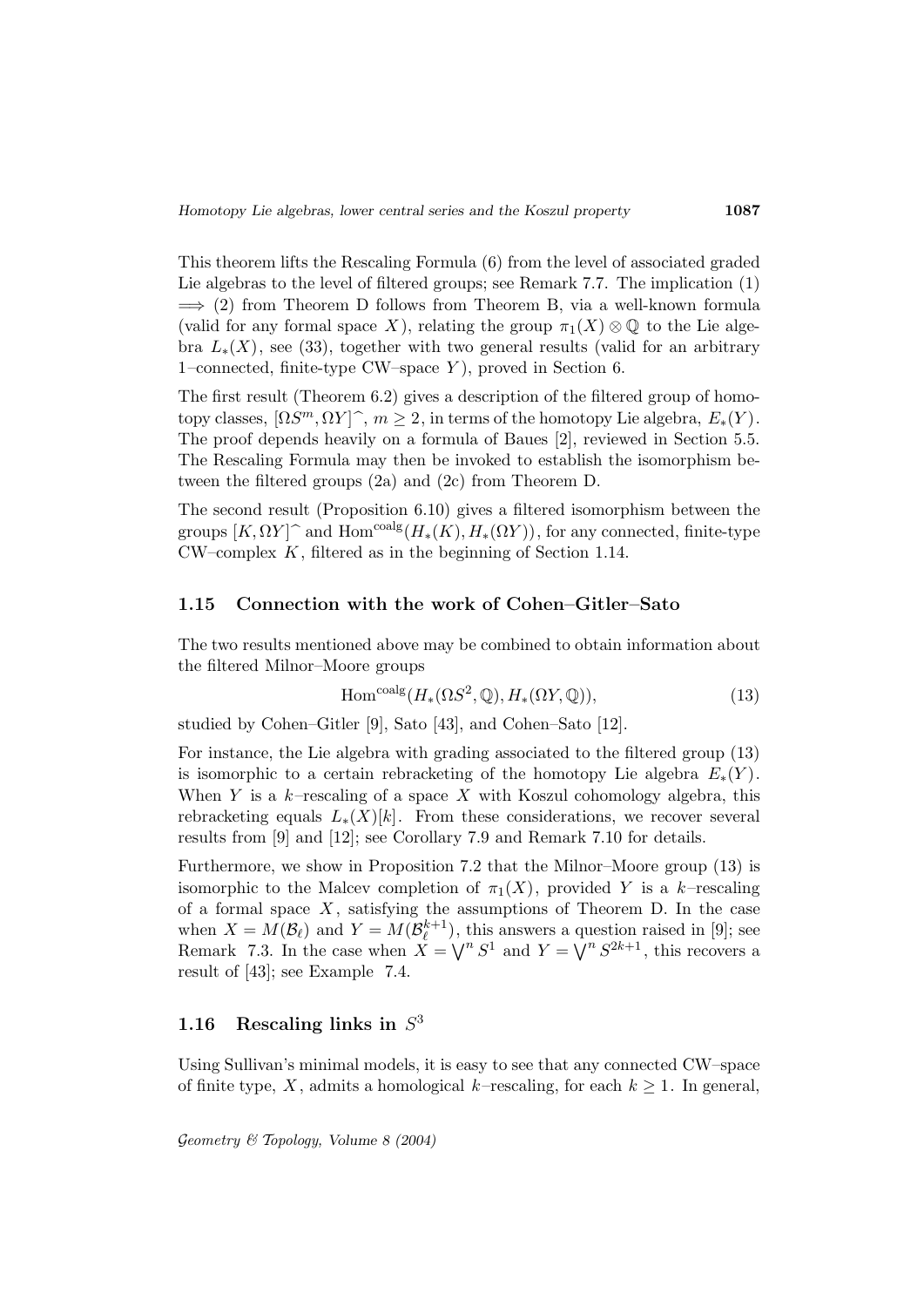though, such a rescaling,  $Y$ , is not uniquely determined by condition  $(5)$ , not even up to rational homotopy equivalence. See Section 4.1 for details.

Besides complements of hyperplane arrangements, there is another large class of spaces that admit a naturally defined rescaling: complements of classical links.

Let  $K = (K_1, \ldots, K_n)$  be a link of oriented circles in  $S^3$ . Associated to K there is a *linking graph*,  $\mathsf{G}_K$ , with vertices corresponding to the components  $K_i$ , and (simple) edges connecting pairs of distinct vertices for which  $lk(K_i, K_j) \neq 0$ .

We define  $K^{\circledast k}$  (the k–rescaling of K) to be the link of  $(2k+1)$ –spheres in  $S^{4k+3}$  obtained by taking the iterated join (in the sense of Koschorke and Rolfsen [23]) of the link K with k copies of the n-component Hopf link. It turns out that the complement of  $K^{\otimes k}$  is indeed the (unique up to rational homotopy)  $k$ –rescaling of the complement of  $K$ ; see Proposition 9.8.

**Theorem E** Let  $K = (K_1, \ldots, K_n)$  be a link in  $S^3$ , with complement X. Let  $K^{\circledast k}$  be the k-rescaling of K, with complement Y. Then the Rescaling *Formula holds for* X *and* Y *if and only if the linking graph of* K *is connected:*

$$
E_*(Y) \cong L_*(X)[k] \Longleftrightarrow \pi_0(\mathsf{G}_K) = 0.
$$

This theorem (together with the next corollary), will be proved in Section 9.9. Key to the proof is the fact that  $\mathsf{G}_K$  is connected if and only if  $H^*(X,\mathbb{Q})$  is Koszul, cf [26].

**Corollary 1.17** Let K be a link in  $S^3$  with connected linking graph, and let Y be the complement of  $K^{\circledast k}$ . Then Y is both formal and coformal, and its *homotopy Lie algebra is a semidirect product of free Lie algebras generated in degree* 2k*,*

$$
E_*(Y) = \mathbb{L}(x_1,\ldots,x_{n-1}) \rtimes \mathbb{L}(x_n),
$$

*with ranks*  $\Phi_q$  *vanishing if*  $2k \nmid q$ *, and* 

$$
\prod_{r\geq 1} (1-t^{(2k+1)r})^{\Phi_{2kr}} = (1-t^{2k+1})(1-(n-1)t^{2k+1}).
$$

*Moreover,*  $P_{\Omega Y}(t) = \frac{1}{(1 - t^{2k})(1 - (n-1)t^{2k})}$ .

There is a rich supply of links with connected linking graph. This may be seen by combining the following two well-known facts. First, any graph on  $n$ vertices, weighted by integers, may be realized as the weighted linking graph of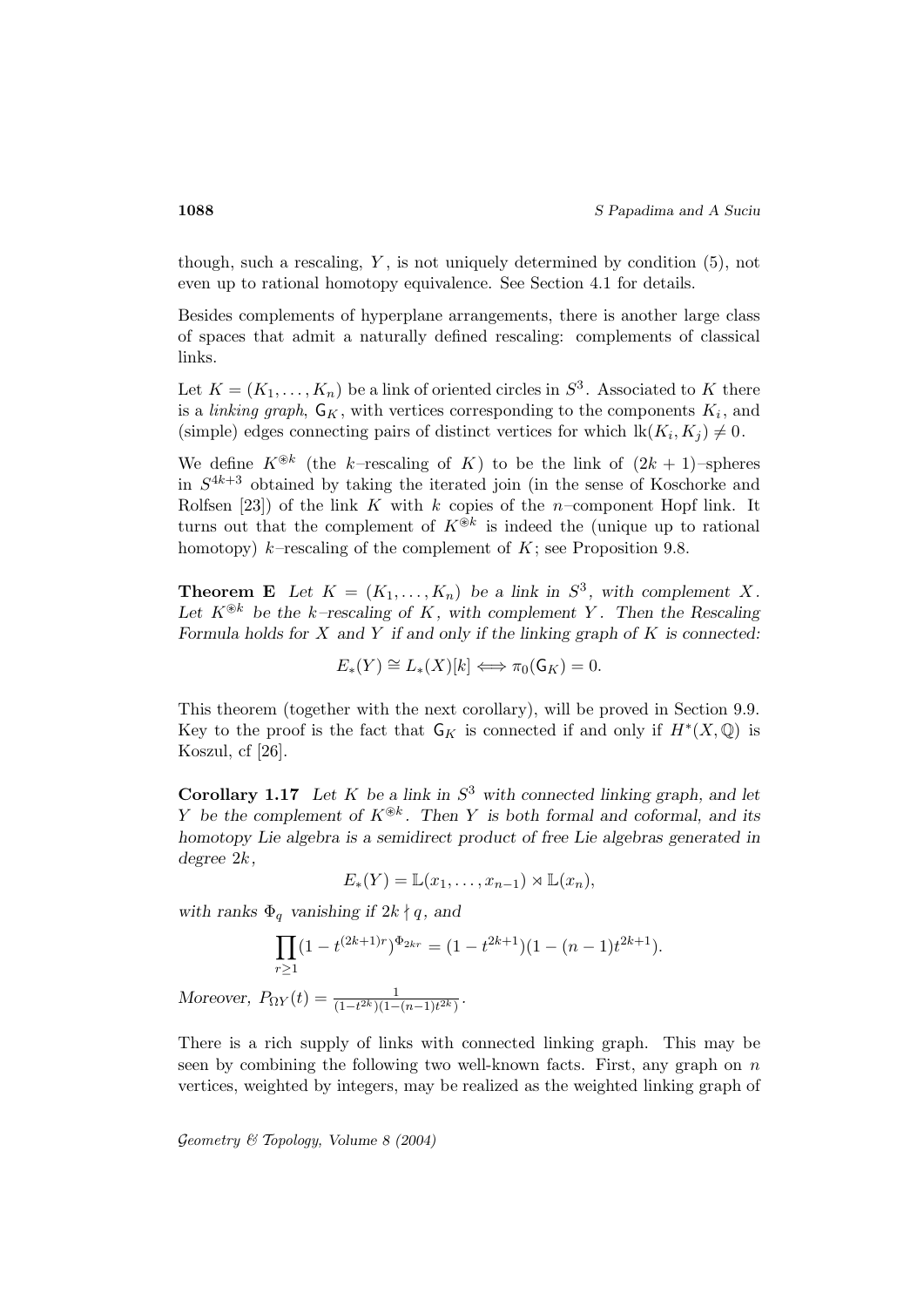some closed-up pure braid on  $n$  strands. Second, two links obtained by closing up pure braids which differ by a pure braid commutator have the same weighted linking graph. Geometrically defined examples of links with complete (hence, connected) linking graphs include algebraic links and singularity links of central arrangements of transverse planes in  $\mathbb{R}^4$ .

### **1.18 Formality obstructions for classical links**

Let Y be a  $k$ -rescaling of a connected space, X, having the homotopy type of a finite CW–complex. If k is large enough, we know from Theorem A (and Remark 1.9) that the only obstruction to the Rescaling Formula (6) is the Koszul property of  $H^*(X, \mathbb{Q})$ . If this property holds, we know from Theorem D that the only obstruction to upgrading the Rescaling Formula (6) to the Malcev Formula,

$$
\pi_1(X) \otimes \mathbb{Q} \cong [\Omega S^{2k+1}, \Omega Y]^\frown,
$$
\n(14)

is the formality of  $X$ .

When  $X$  is the complement of a classical link with connected linking graph, we present, in Corollary 10.5, a sequence of obstructions to the formality of  $X$ , based on the Campbell–Hausdorff invariants of links, introduced in [33]. This leads to examples which show that, in general, the Koszulness of  $H^*(X, \mathbb{Q})$ alone does not suffice to imply the Malcev Formula (14); see Example 10.7.

### **1.19 Organization of the paper**

The paper is divided into three parts, each one subdivided into three sections:

Part I deals with the Rescaling Formula, and proves Theorems A, B, and C.

Part II deals with the Malcev Formula and Milnor–Moore groups, and proves Theorem D.

Part III contains applications to arrangements and links, and proves Theorem E.

A more detailed guide to the contents can be found at the beginning of each part. An announcement of the results of this paper appeared in [35].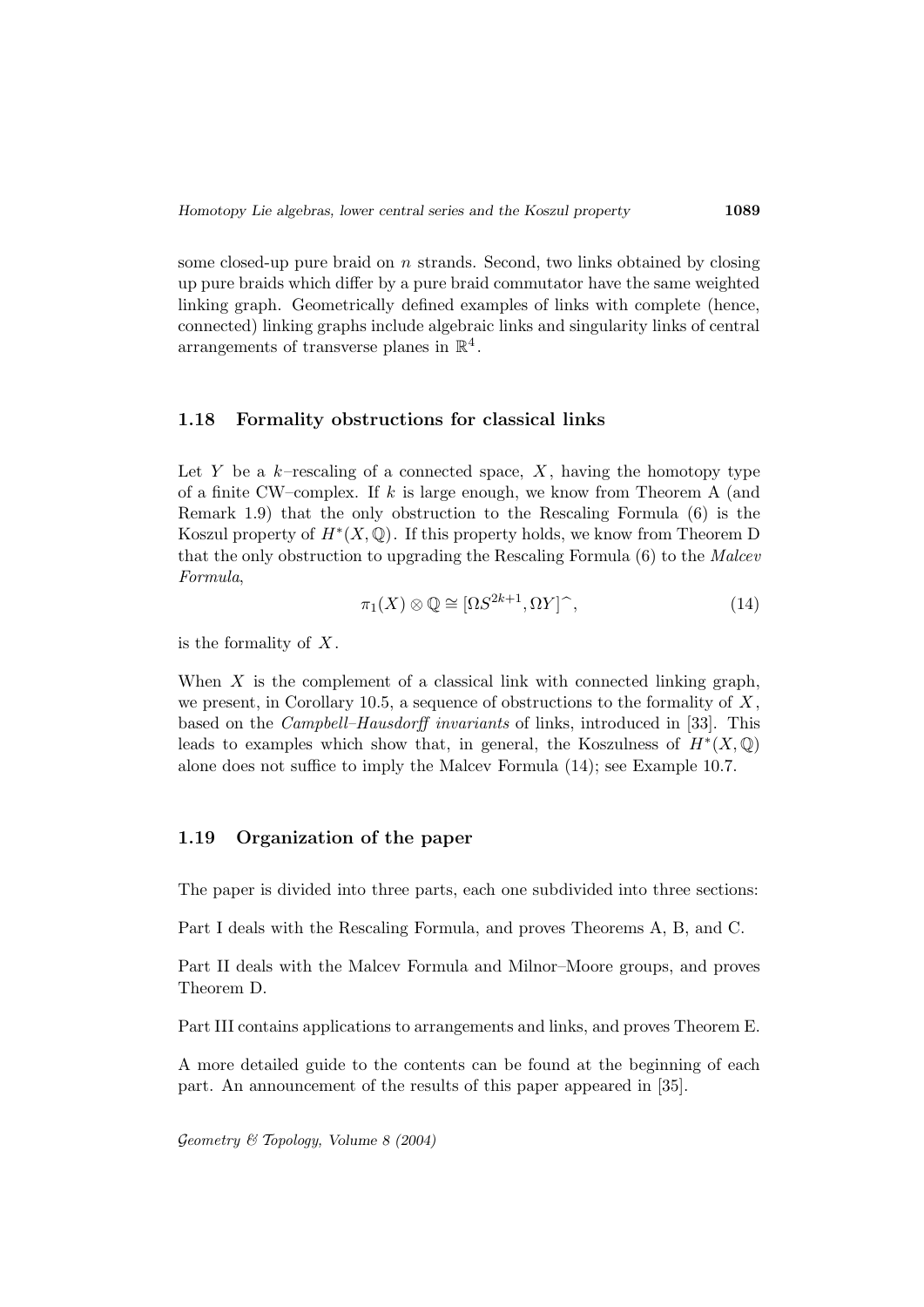**1090** *S Papadima and A Suciu*

## **1.20 Acknowledgments**

S Papadima was partially supported by CERES Grant 152/2001 of the Romanian Ministry of Education and Research. A Suciu was partially supported by NSF grant DMS-0105342.

# **Part I**

# **The rescaling formula**

In this first part, we study homological rescalings of spaces, and prove Theorems A–C from the Introduction, using the algebraic models of Quillen and Sullivan as a key tool.

The main goal is to establish the homotopy Rescaling Formula,  $E_*(Y) =$  $L_*(X)[k]$ , which allows one to reconstruct the homotopy Lie algebra of a simplyconnected space Y from the Lie algebra associated to the lower central series of the fundamental group of a space X, provided  $H^*(X,\mathbb{Q})$  is a Koszul algebra, and  $H^*(Y, \mathbb{Q})$  is a k–rescaling of that algebra.

The Rescaling Formula is strong enough to imply the Koszulness of  $H^*(X, \mathbb{Q})$ , in the case when  $Y$  is formal. Furthermore, the formula can be used to determine the rational homotopy type of  $\Omega Y$ , solely from the Poincaré polynomial of  $X$ .

# **2 Algebraic models of spaces**

We start by recalling some basic facts which allow, in the case of formal spaces, to describe the Lie algebras appearing in the Rescaling Formula in terms of cohomology algebras.

## **2.1 Quillen's functors and the homotopy Lie algebra**

Let **DGA** be the category of differential graded algebras (dga's). The objects,  $(A, d)$ , are finite-type cga's,  $A^*$ , endowed with an algebra differential, d, of degree  $+1$ ; the morphisms are the Q-linear maps which preserve all the existing structure. Similarly, let **DGL** be the category of differential graded Lie algebras (dgl's). It has objects of the form  $(E, \partial)$ , where  $E_*$  is a finite-type glie and  $\partial$  is a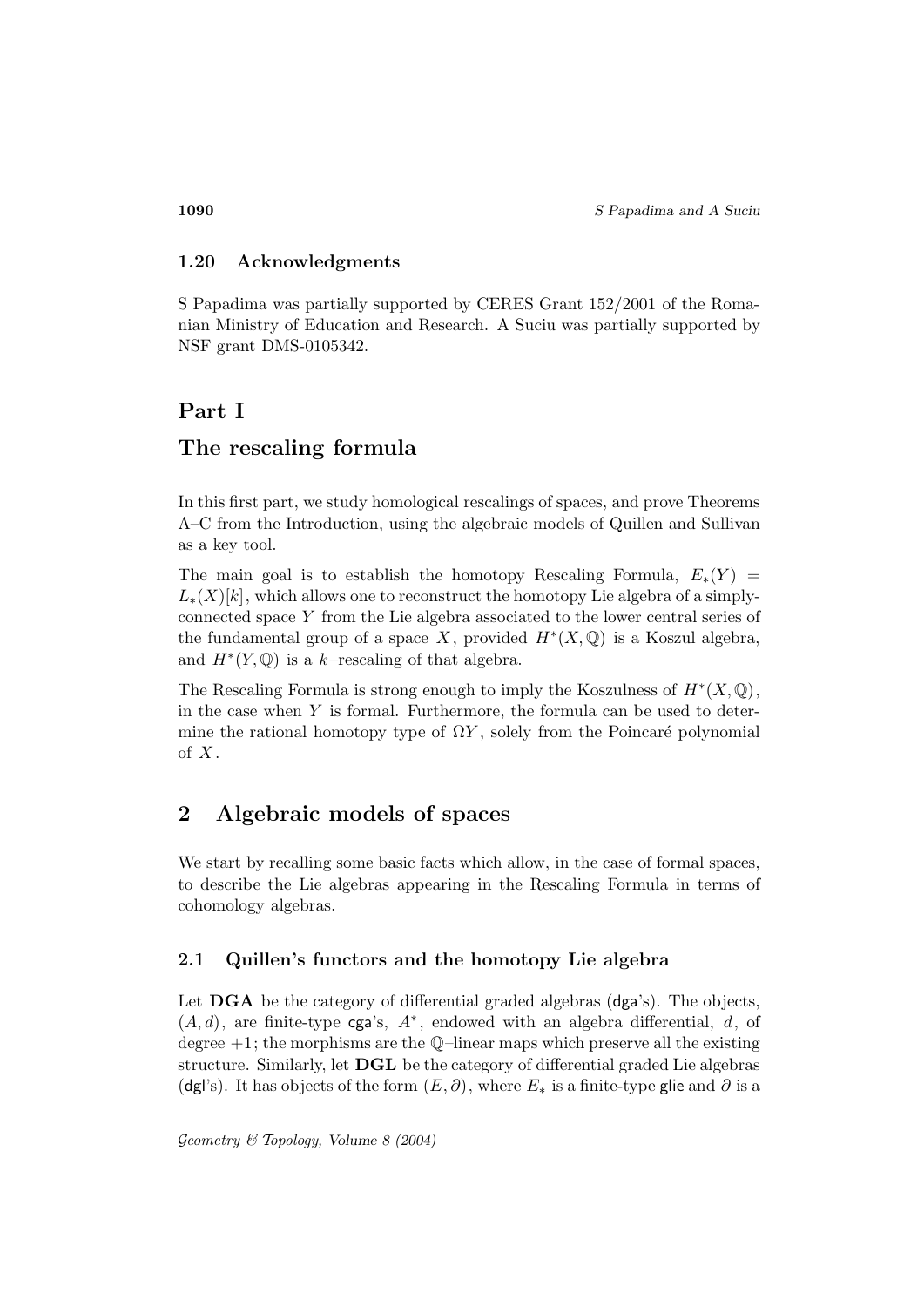degree −1 Lie differential; the morphisms are again required to preserve all the structure. For both categories, *quasi-isomorphisms* are morphisms inducing isomorphisms in homology, and weak equivalences are finite compositions (in both directions) of quasi-isomorphisms.

A fundamental tool in the rational homotopy theory of simply-connected spaces is provided by Quillen's pair of adjoint functors, which relate differential graded Lie algebras and coalgebras; see [40]. For our purposes here, we will need a dual version; namely, the adjoint functors,

$$
\mathcal{C}\colon \mathbf{DGL}_1\longrightarrow \mathbf{DGA}_1\quad \text{and}\quad \mathcal{L}\colon \mathbf{DGA}_1\longrightarrow \mathbf{DGL}_1\,,
$$

between the full subcategories consisting of simply-connected objects. (A dga  $(A, d)$  is 1–connected if  $A<sup>1</sup> = 0$ ; a dgl  $(E, \partial)$  is 1–connected if  $E_*$  is strictly positively graded.) We briefly recall the construction of Quillen's functors, and some of their relevant properties  $<sup>1</sup>$ . For full details, we refer to Tanré [51, Ch. I].</sup>

First, we need some notation. Let  $V = V^*$  be a graded vector space over Q. For each integer r, denote by  $s^rV$  the r-th suspension of V, with grading  $(s^r V)^k = V^{k-r}$ . Let  $^{\sharp} V = \text{Hom}_{\mathbb{Q}}(V, \mathbb{Q})$  be the dual of V, with grading  $({}^{\sharp}V)_k =$  $\text{Hom}_{\mathbb{Q}}(V^k,\mathbb{Q})$ . Finally, let  $\bigwedge V$  be the free cga generated by V, and let  $\mathbb{L}(V)$ be the free glie generated by  $V.$  Note that  $\bigwedge V$  has an additional grading, given by word length, and denoted by  $\bigwedge^*(V) := \bigoplus_{q \geq 0} \bigwedge^q(V)$ . Similarly,  $\mathbb{L}(V)$  has an extra grading, given by bracket length, and denoted by  $\mathbb{L}^*(V) := \bigoplus_{q \geq 1} \mathbb{L}^q(V)$ .

The functor  $C: \textbf{DGL}_1 \to \textbf{DGA}_1$  is defined as follows. Let  $(E, \partial)$  be a simplyconnected dgl. Then:

$$
\mathcal{C}(E,\partial) = (\bigwedge (s^{\sharp}E),d),\tag{15}
$$

where the restriction of d to the free algebra generators is of the form  $d =$  $d_1 + d_2$ . By duality, the linear part,  $d_1: s^{\sharp}E \to s^{\sharp}E$ , corresponds to the Lie differential,  $\partial: E \to E$ . Likewise, the quadratic part,  $d_2: s^{\sharp}E \to s^{\sharp}E \wedge s^{\sharp}E$ , comes from the Lie bracket,  $[, ]: E \wedge E \rightarrow E$ . Furthermore, a dgl map  $\varphi\colon (E,\partial)\to (E',\partial')$  is sent to the dga map  $\mathcal{C}(\varphi)\colon (\bigwedge s^{\sharp}E',d')\to (\bigwedge s^{\sharp}E,d),$ defined as the free cga extension of the dual of  $\varphi$ . One knows that  $\varphi$  is a quasi-isomorphism if and only if  $\mathcal{C}(\varphi)$  is a quasi-isomorphism.

The functor  $\mathcal{L}: \textbf{DGA}_1 \to \textbf{DGL}_1$  is defined as follows. Let  $(A, d)$  be a simplyconnected dga. Denote by  $\overline{A}$  its augmentation ideal. Then:

$$
\mathcal{L}(A,d) = \left(\mathbb{L}(s^{-1\sharp}\bar{A}),\partial\right),\tag{16}
$$

where the restriction of  $\partial$  to the free Lie generators is of the form  $\partial = \partial_1 +$  $\partial_2$ . As before, the linear part  $\partial_1$  corresponds by duality to d, and the (Lie)

<sup>&</sup>lt;sup>1</sup>We will abuse notation, and write  $\mathcal{C}(E, \partial)$  for  $\mathcal{C}((E, \partial))$ , etc.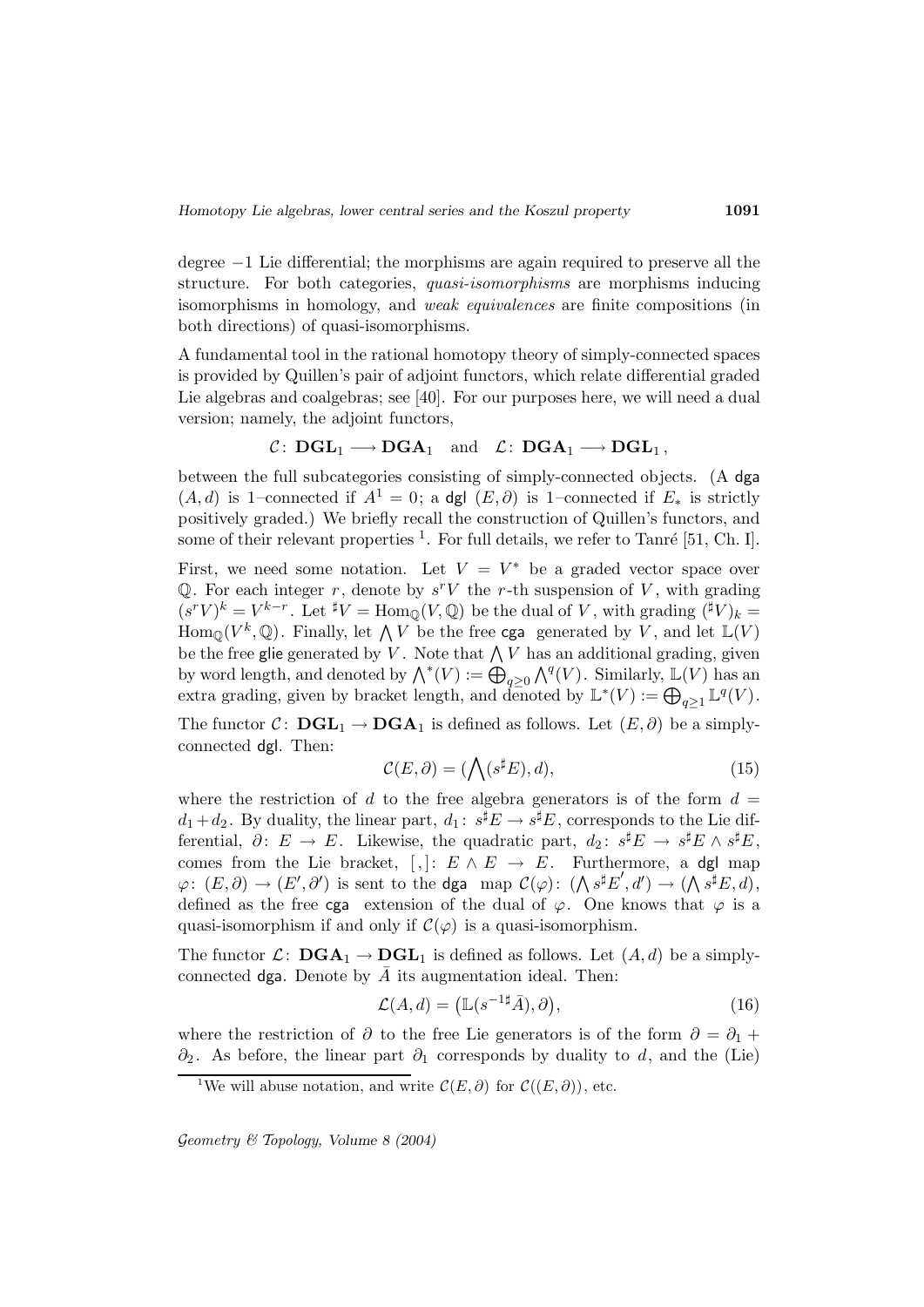quadratic part  $\partial_2$  comes from the dual of the algebra multiplication. A dga map,  $\psi\colon (A,d){\rightarrow}(A',d'),$  is sent to the dgl map  $\mathcal{L}(\psi)\colon (\mathbb{L}(s^{-1\sharp}\bar{A}'),\partial'){\rightarrow}(\mathbb{L}(s^{-1\sharp}\bar{A}),$  $\partial$ ), defined as the free glie extension of the dual of  $\psi$ . Again,  $\psi$  is a quasiisomorphism if and only if  $\mathcal{L}(\psi)$  is a quasi-isomorphism.

The functors  $\mathcal C$  and  $\mathcal L$  are weakly adjoint, ie, there exist adjunction morphisms,

$$
\alpha\colon\mathcal{CL}(A,d)\longrightarrow(A,d)\quad\text{and}\quad\beta\colon\mathcal{LC}(E,\partial)\longrightarrow(E,\partial),
$$

inducing isomorphisms in homology. From the definitions, the underlying cga of  $\mathcal{CL}(A, d)$  is  $\bigwedge (s^{\sharp} \mathbb{L}^*(s^{-1\sharp} \bar{A}))$ . The morphism  $\alpha$  is given on generators by

$$
\alpha|_{s^{\sharp}\mathbb{L}^{>1}} = 0, \quad \alpha|_{s^{\sharp}\mathbb{L}^{1}} = \mathrm{id}_{\bar{A}}.
$$
 (17)

There is a similar description for  $\beta$ , which we won't use. See [51, Ch. I] for details.

Coming back to our setup from Theorem A, let us record the following first key observation. Let  $Y$  be 1–connected and of finite type, with cohomology algebra  $B^* = H^*(Y, \mathbb{Q})$ . If Y is formal, then it follows from [40] that

$$
E_*(Y) = H_*\mathcal{L}(B,0),\tag{18}
$$

as graded Lie algebras.

## **2.2 Chen's holonomy Lie algebra and the associated graded Lie algebra**

Let  $A^*$  be a (connected) **cga** of finite type. Set  $A_q := {}^{\sharp}A^q$ , for  $q \geq 1$ . Define the reduced diagonal,  $\nabla: A_2 \to A_1 \wedge A_1$ , to be the dual of the algebra multiplication,  $\mu: A^1 \wedge A^1 \rightarrow A^2$ . The *holonomy (graded) Lie algebra* of A is defined by:

$$
\mathcal{H}_{*}(A) := \mathbb{L}^{*}(A_{1}) / \operatorname{ideal}\left(\operatorname{im} \nabla\right),\tag{19}
$$

with grading induced by bracket length. (We have used the standard identification between  $\mathbb{L}^2(W)$  and  $W \wedge W$ .)

Here is our second key observation. Let  $X$  be a formal, connected space of finite type, with cohomology algebra  $A^* = H^*(X, \mathbb{Q})$ . It is well-known (see for instance [26]) that

$$
L_*(X) = \mathcal{H}_*(A),\tag{20}
$$

as Lie algebras with grading. For more on the holonomy Lie algebra, and on its derived series quotients, see [36].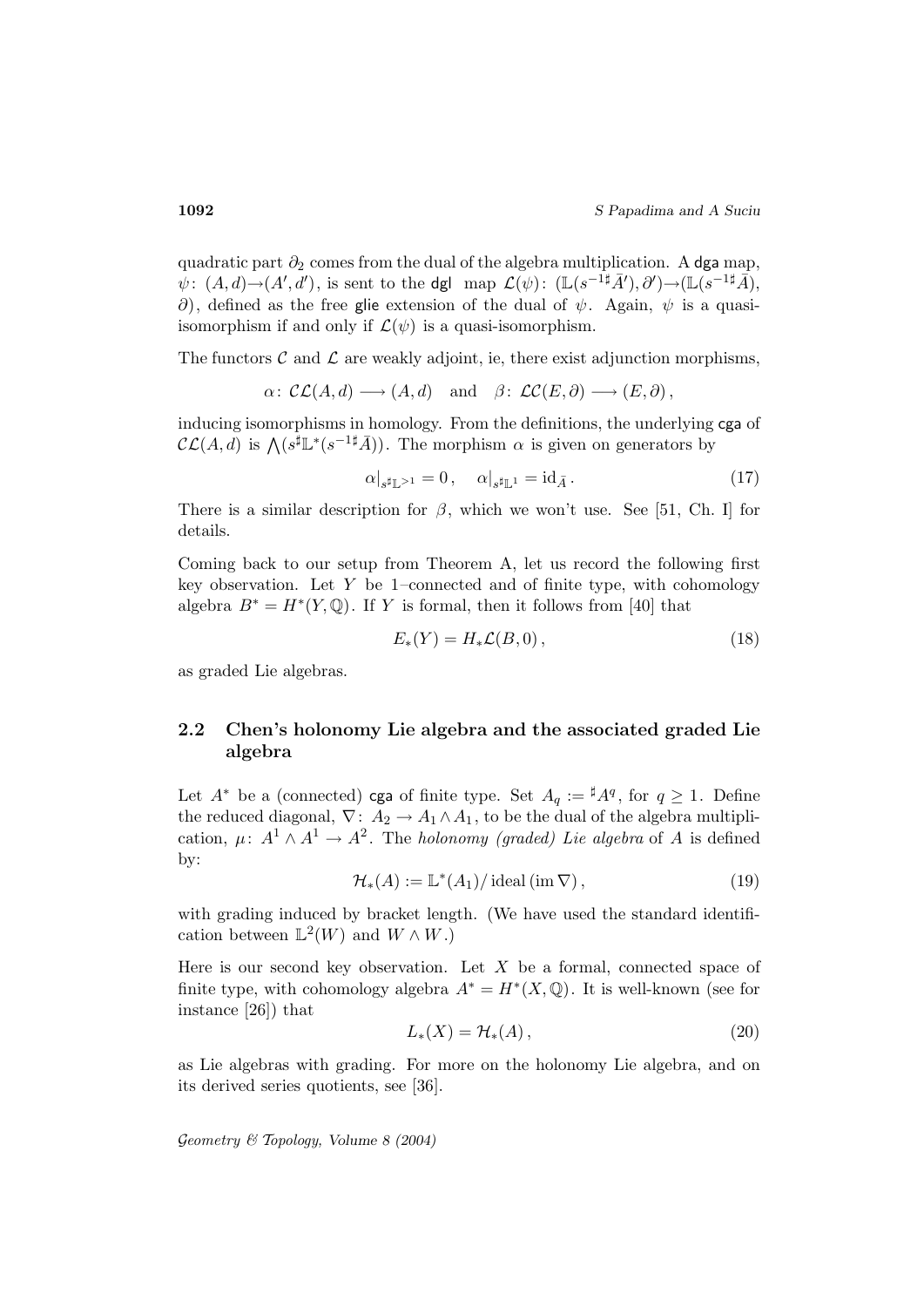### **2.3 The bigraded** 1**–model and the Koszul property**

Another ingredient for the proof of Theorem A is supplied by a connection between the Koszulness of A, and a certain property of  $\mathcal{H}(A)$ . We review this connection, following [26] and [37].

Set  $\mathcal{H} = \mathcal{H}(A)$ . The free cga  $\bigwedge^* ({}^{\sharp} \mathcal{H})$  is simply the exterior algebra on the dual of H, when assigning to  ${}^{\sharp}H$  the (upper) degree 1. It becomes a dga with additional grading, when endowed with the classical differential,  $d_0$ , that is used in defining Lie algebra cohomology:

$$
d_0\omega(x_1\wedge\cdots\wedge x_q)=\sum_{1\leq i
$$

Note that  $(\bigwedge({}^{\sharp}\mathcal{H}),d_0)$  is just the ungraded version of  $\mathcal{C}(\mathcal{H},0)$ . The (multiplicative) extra grading is obtained by assigning to  $^{\sharp}H_q$  the (lower) degree  $q-1$ , for  $q \geq 1$ .

Moreover, there is a canonical dga map (with respect to upper degrees),

$$
\rho\colon \left(\bigwedge\nolimits^*(\nolimits^{\sharp}\mathcal{H}), d_0\right) \longrightarrow \left(A^*, 0\right),\tag{21}
$$

which sends  $^{\sharp}H_q$  to zero, for  $q>1$ , and coincides with the canonical identification,  $^{\sharp}\mathcal{H}_1 = A^1$ , for  $q = 1$ . This is the so-called bigraded 1-modelling map of A; see [26, Lemma 1.8(i)]. By [37, Proposition 4.4], we know that  $\rho$  is a quasi-isomorphism if and only if A is Koszul.

#### **2.4 Bigraded Lie algebras**

A bigraded Lie algebra (bglie) is a graded Lie algebra with an extra (upper) grading, which is preserved by the Lie bracket. Here are two basic examples that we will use.

Let  $E_*$  be a glie, with lower central series  $\{\Gamma_n E\}_n$ , inductively constructed by setting  $\Gamma_1 E = E$ , and  $\Gamma_{n+1} E = [E, \Gamma_n E]$ . The associated bigraded Lie algebra,  $gr^*E_*$ , is defined as:

$$
\operatorname{gr}^* E_* := \bigoplus_{n \ge 1} \operatorname{gr}^n E_*, \quad \text{where} \quad \operatorname{gr}^n E_* := \Gamma_n E_* / \Gamma_{n+1} E_* \,. \tag{22}
$$

Let  $B^*$  be a 1–connected cga, and  $\mathcal{L} = \mathcal{L}(B, 0) = (\mathbb{L}(s^{-1\sharp}\bar{B}), \partial_2)$  the corresponding Quillen minimal model; see Section 2.1. The Lie algebra  $\mathcal L$  is actually bigraded: the second (upper) grading is given by bracket length in L<sup>∗</sup> . Furthermore, the differential  $\partial_2$  preserves both gradings. Hence, the homology of  $\mathcal L$  is also a bglie, to be denoted by  $H_*^*(\mathcal L)$ .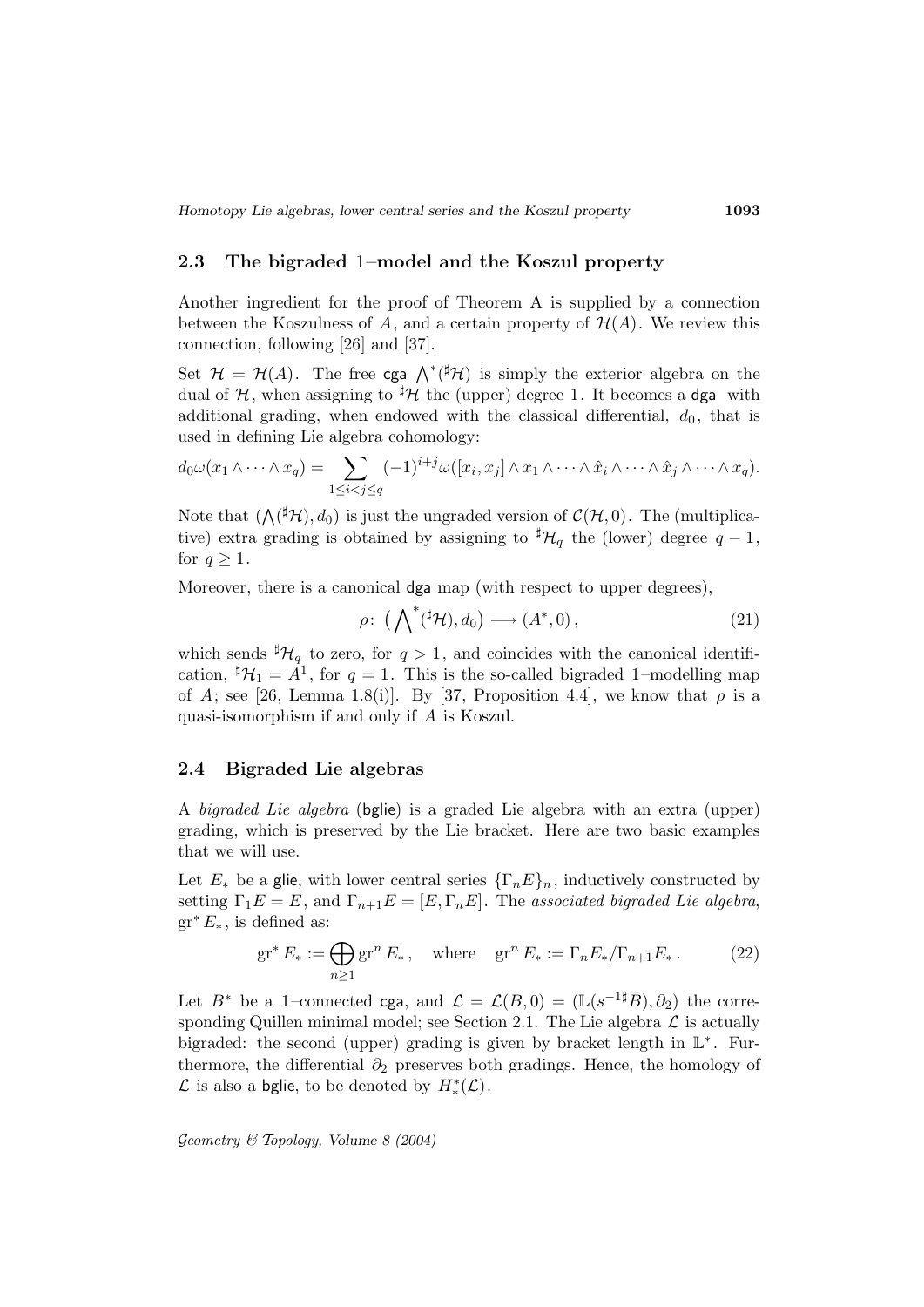# **3 Homology, homotopy, and the Koszul property**

In this section, we prove Theorems A, B, and C, as well as Proposition 1.12 from the Introduction. We start with a proof of Theorem A in the particular case when the space  $X$  is formal; the general case will be handled once Theorem B is proved.

#### **3.1 Proof of Theorem A, when** X **is formal**

We start from the assumption that Y is a  $k$ -rescaling of X, for some fixed  $k \geq 1$ . Set  $A^* := H^*(X, \mathbb{Q})$  and  $B^* := H^*(Y, \mathbb{Q}) = A[k]$ . We know, from (18) and (20), that  $E_*(Y) = H_*\mathcal{L}(B,0)$ , and  $L_*(X)[k] = \mathcal{H}_*(A)[k]$ . We will take a first step and prove the equivalence of (1) and (2) in our theorem, by constructing a dgl map,  $\lambda: \mathcal{L}(B,0) \to (\mathcal{H}(A)[k],0)$ .

To this end, we start by noting that the underlying glie of  $\mathcal{L}(B, 0)$  is freely generated by the union of all  $A_q := {}^{\sharp}A^q$  (taken in degree  $(2k+1)q-1$ ), for  $q \geq 1$ . This follows from the construction of  $\mathcal L$  explained in Section 2.1, given our assumption that  $B = A[k]$ , see (3).

At the same time, (19) and (4) readily imply that the glie  $\mathcal{H}(A)[k]$  is generated by  $A_1$  (taken in degree  $2k$ ), with defining relations  $\nabla(A_2) = 0$ .

Sending  $A_1$  identically to  $A_1$ , and  $A_{>1}$  to zero, defines a glie map

$$
\lambda \colon \mathcal{L}(B,0) \longrightarrow (\mathcal{H}(A)[k],0). \tag{23}
$$

**Lemma 3.2** *The map*  $\lambda$  *commutes with differentials and induces a surjection in homology.*

**Proof** To check the first assertion, it is enough to verify it on generators. In other words, we must show that  $\lambda \partial(A_q) = 0$ , for all  $q \geq 1$ , where  $\partial$  is the differential of  $\mathcal L$  (that is, the dual of the multiplication of A). If  $q > 2$ , this follows at once, for degree reasons, given the definition of  $\lambda$ . If  $q = 2$ , we just have to note that  $\partial$  and  $\nabla$  coincide on  $A_2$ , and  $\lambda$  is the identity on  $A_1$ . Finally,  $\partial(A_1) = 0$ , by construction. This last remark also takes care of the second assertion of the lemma.  $\Box$ 

We infer from the preceding lemma, via a dimension argument, that both property (1) and property (2) from Theorem A are equivalent to the fact that  $\lambda$ is a quasi-isomorphism. We may thus finish the proof of our theorem (in the particular case when  $X$  is formal), by verifying the following assertion.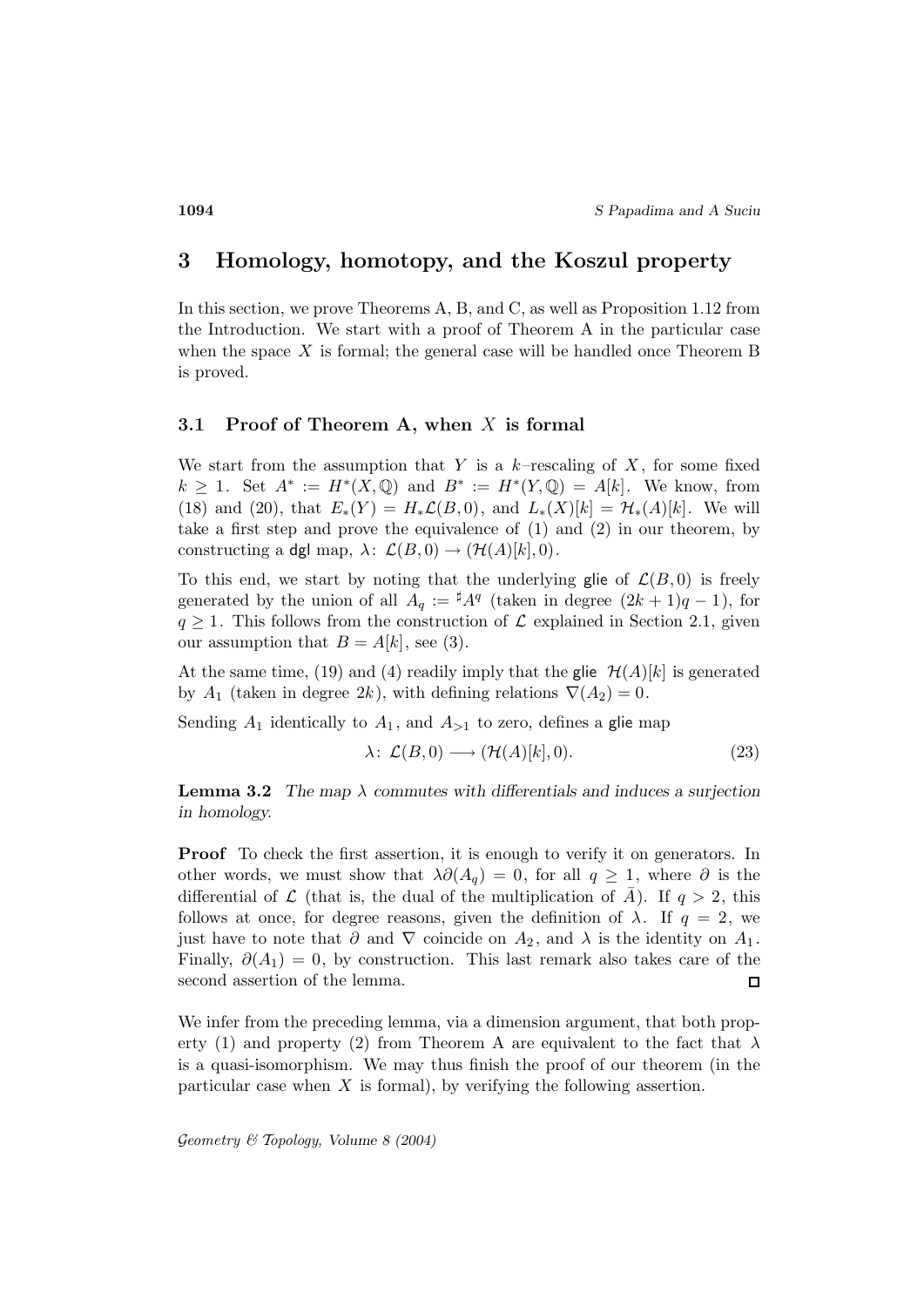**Lemma 3.3** *The dgl map*  $\lambda: \mathcal{L}(B,0) \to (\mathcal{H}(A)[k],0)$  *is a quasi-isomorphism if and only if* A *is a Koszul algebra.*

**Proof** From the general theory summarized in Section 2.1, we know that  $\lambda$ is a quasi-isomorphism if and only if  $\alpha \circ C(\lambda)$ :  $C(\mathcal{H}[k], 0) \rightarrow (B, 0)$  is a quasiisomorphism, where  $\mathcal{H} := \mathcal{H}(A)$ , and  $\alpha: \mathcal{CL}(B, 0) \to (B, 0)$  is the adjunction map.

The underlying cga of  $\mathcal{C}(\mathcal{H}[k], 0)$  is the exterior algebra generated by the union of all  ${}^{\sharp} \mathcal{H}_q$  (taken in degree  $2kq+1$ ), for  $q \geq 1$ ; see Section 2.1 and (4). From the discussion in Section 2.3, we see that  $\mathcal{C}(\mathcal{H}[k],0)$  equals  $(\bigwedge({}^\sharp\mathcal{H}),d_0)$ , modulo some degree reindexing of the generators. At the same time,  $(B, 0)$  equals  $(A, 0)$ , modulo rescaling, by hypothesis.

It remains to identify  $\alpha \circ \mathcal{C}(\lambda)$  with the map  $\rho$  from (21), in order to be able to use [37, Proposition 4.4], and thus finish the proof of the lemma. This we do, by looking at the action of  $\alpha \circ C(\lambda)$  on the algebra generators,  $^{\sharp} \mathcal{H}_q$ , for  $q \geq 1$ .

Since  $\lambda: \mathbb{L}(s^{-1\sharp}\overline{B}) \to \mathcal{H}[k]$  is a Lie algebra map, it preserves bracket degree, and therefore  $\mathcal{C}(\lambda)$  sends  $\sharp \mathcal{H}_q$  to  $s \sharp \mathbb{L}^q(s^{-1} \sharp \bar{B})$ , for all  $q \geq 1$ . From the way the maps  $\alpha$  and  $\lambda$  were defined in (17) and (23), we find  $\alpha \circ C(\lambda)({}^{\sharp}\mathcal{H}_{q})=0$ , if  $q > 1$ , and  $\alpha \circ C(\lambda)|_{\sharp\mathcal{H}_1} = \text{id}$ . Thus,  $\alpha \circ C(\lambda) = \rho$ .  $\Box$ 

The proof of Theorem A (with formality assumptions on both  $Y$  and  $X$ ) is now complete. By examining the proof, we derive the following Koszulness test.

**Corollary 3.4** *Let* A *be a finite-type, connected* cga*, and* k *a positive integer. Then:* A is Koszul if and only if  $Hilb(H_*\mathcal{L}(A[k], 0), t) = Hilb(\mathcal{H}_*(A)[k], t)$ .

### **3.5 Proof of Proposition 1.12**

We keep the notation from Section 3.1. By [40], the rational homotopy type of the formal space  $Y$  is given by the weak equivalence type of its minimal Quillen model,  $\mathcal{L}(B, 0)$ . If A is a Koszul algebra, Lemma 3.3 may be used to infer that  $\mathcal{L}(B,0)$  has the same weak equivalence type as  $(E_*(Y),0)$ , whence the coformality of  $Y$ .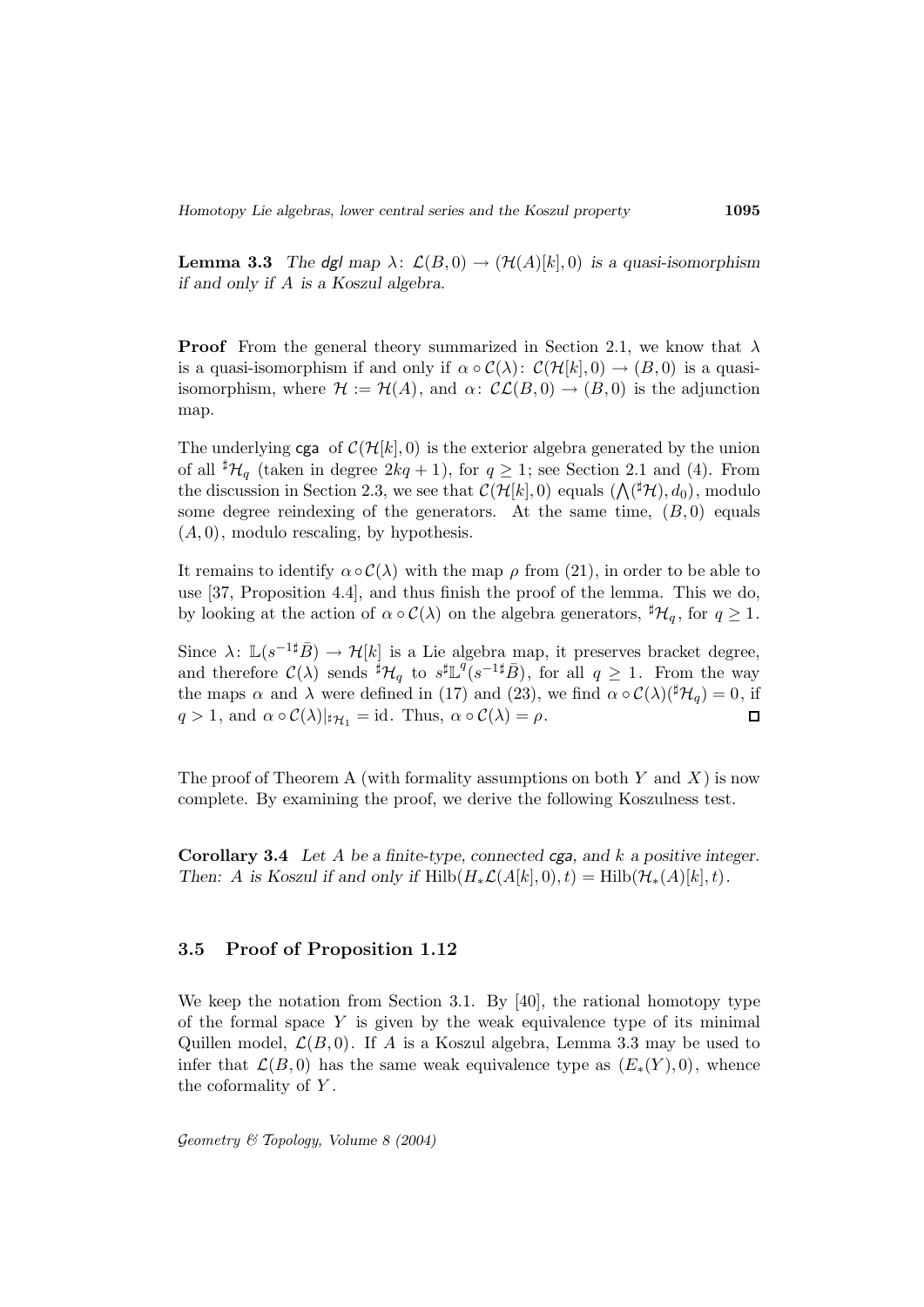**1096** *S Papadima and A Suciu*

### **3.6 Proof of Theorem B**

As before, set  $A^* = H^*(X, \mathbb{Q})$ ,  $B^* = H^*(Y, \mathbb{Q})$ ; also,  $\mathcal{H} = \mathcal{H}(A)$ ,  $\mathcal{L} = \mathcal{L}(B, 0)$ . Our assumptions, namely  $B = A[k]$  and the Koszulness of A, imply that there is a glie isomorphism,

$$
H_*(\lambda): H_*\mathcal{L} \xrightarrow{\simeq} \mathcal{H}[k]_*
$$
\n<sup>(24)</sup>

(see Lemmas 3.2 and 3.3).

We will prove Theorem B by showing that  $L_*(X) = \mathcal{H}_*$  (as grile's) and  $E_*(Y) =$  $H_*\mathcal{L}$  (as glie's). To this end, we will use two results from [26]: Theorems A'(i) and A(i), respectively.

**Lemma 3.7** *If*  $A^* = H^*(X, \mathbb{Q})$  *is a Koszul algebra, then*  $L_*(X) = H^*(A)$  *(as* grlie*'s).*

**Proof** We know from Section 2.3 that the map  $\rho: (\bigwedge^*({}^\sharp\mathcal{H}), d_0) \longrightarrow (A^*, 0)$ is a quasi-isomorphism. In particular, the bigraded minimal model of A is generated in (upper) degree 1. Hence, Lemma 1.9(ii) and Theorem  $A'(i)$  from [26] give the desired isomorphism.  $\Box$ 

To prove that  $E_*(Y) = H_*(\mathcal{L})$ , we need a rigidity result, at the associated graded level. For that, we first need the following.

**Lemma 3.8** *The bigraded Lie algebra*  $H^*_{*}(L)$  *is generated by*  $H^1_{*}(L) = A_1$ *.* 

**Proof** Recall that the map  $\lambda: \mathcal{L} \to \mathcal{H}[k]$  restricts to the identity on  $A_1$  (see Section 3.1). From the definition of the holonomy Lie algebra of  $A$  (see (19)),  $\mathcal{H}[k]$  is generated by  $A_1$ . Since  $H_*(\lambda)$  is a Lie isomorphism, we are done.  $\Box$ 

**Lemma 3.9** *The bglie's*  $gr^*E_*(Y)$  *and*  $H^*_{*}(\mathcal{L})$  *are isomorphic.* 

**Proof** The desired isomorphism is given by Theorem A(i) from [26], provided two conditions are satisfied. In view of [26, Lemma 1.9(i)], we have to verify that  $H^*(\mathcal{L})$  is generated by  $H^1(\mathcal{L})$ , and  $B^*$  is intrinsically spherically generated. The first condition follows from Lemma 3.8.

To verify the second condition, note that the algebra  $A^*$  is generated by  $A^1$ , as a consequence of the Koszul property (see eg [3]). Therefore, the algebra  $B^* = A[k]^*$  is homogeneously generated by the component  $B^{2k+1} = A^1$ . The conclusion follows from [32, Remark 4.8].  $\Box$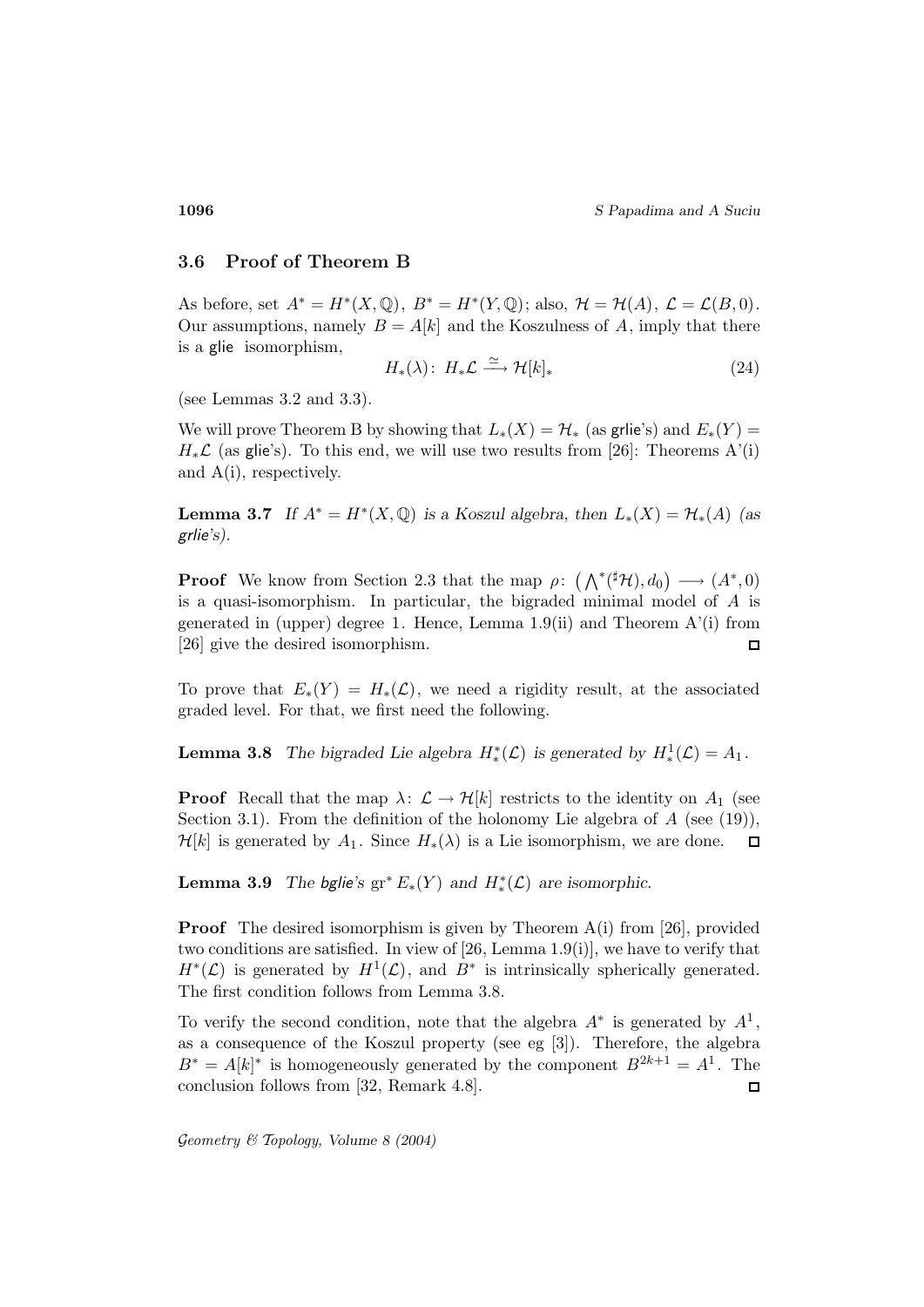To conclude the proof of Theorem B, we need to lift the isomorphism from Lemma 3.9 from the associated graded level to the Lie algebra level.

Set  $\mathbb{L} = \mathbb{L}(s^{-1\sharp}\overline{B})$ . It is well-known that  $E_*(Y) = H_*(\mathbb{L}, \partial)$ , where the dgl  $(L, \partial)$  is the Quillen minimal model of Y. Furthermore, the restriction of  $\partial$  to  $s^{-1\sharp} \bar{B}$  is of the form  $\partial = \partial_2 + p$ , where  $\partial_2$  is the quadratic differential of  $\mathcal{L} = \mathcal{L}(B, 0)$ , and the perturbation p has the property that

$$
p(s^{-1\sharp}\bar{B}) \subseteq \mathbb{L}^{\geq 3} \tag{25}
$$

(see [40], [51]). Recall also from Section 3.1 that  $\mathbb L$  is freely generated by the union of all  $A_q$ , taken in degree  $(2k+1)q-1$ , for  $q \ge 1$ .

**Lemma 3.10**  $\partial |_{A_q} = \partial_2 |_{A_q}$ , for  $q \leq 2$ .

**Proof** We need to show that  $p(A_q) = 0$ , for  $q \leq 2$ . Since p lowers degree by 1, we have deg  $p(A_q) \leq 4k$ , if  $q \leq 2$ . On the other hand, deg  $p(A_q) \geq 6k$ , for all  $q \geq 1$ ; see (25).  $\Box$ 

From the Lemma (with  $q = 1$ ), we see that the identity of  $A_1$  extends to a glie map,  $\eta: \mathbb{L}(A_1) \to H_*(\mathbb{L}, \partial)$ . Again from the Lemma (with  $q = 2$ ), we infer that  $\eta$  factors through a glie map,

$$
\eta \colon \mathbb{L}(A_1)/\mathrm{ideal}(\partial_2(A_2)) \longrightarrow H_*(\mathbb{L}, \partial) = E_*(Y). \tag{26}
$$

**Lemma 3.11** *The glie map*  $\eta$  *from* (26) *is surjective.* 

**Proof** It is enough to show that the Lie algebra  $H_*(\mathbb{L}, \partial)$  is generated by  $A_1$ . Let

 $\iota: A_1 \longrightarrow H_*(\mathbb{L}, \partial)/[H_*(\mathbb{L}, \partial), H_*(\mathbb{L}, \partial)]$ 

be the composite of the inclusion  $A_1 \to H_*(\mathbb{L}, \partial)$  with the canonical projection. Note that  $\iota$  is injective. This follows from simple bracket degree reasons, given the fact that  $\partial(\mathbb{L}) \subset \mathbb{L}^{\geq 2}$ .

By Lemma 3.9, the vector spaces  $gr^1 H_*(\mathbb{L}, \partial) = H_*(\mathbb{L}, \partial)/[H_*(\mathbb{L}, \partial), H_*(\mathbb{L}, \partial)]$ (see definition (22)) and  $H^1(\mathcal{L}) = A_1$  (see Lemma 3.8) are isomorphic. Consequently, the map  $\iota$  identifies  $A_1$  with  $gr^1 H_*(\mathbb{L}, \partial)$ , the vector space of Lie algebra generators of  $H_*(\mathbb{L}, \partial)$ .  $\Box$ 

The next Corollary ends the proof of Theorem B.

**Corollary 3.12** *The glie's*  $E_*(Y)$  *and*  $H_*(\mathcal{L})$  *are isomorphic.* 

**Proof** By Lemma 3.9, the graded Lie algebras  $E_*(Y) = H_*(\mathbb{L}, \partial)$  and  $H_*(\mathcal{L}) =$  $\mathcal{H}[k]_* = \mathbb{L}(A_1)/(\partial_2(A_2))$  are isomorphic as graded vector spaces. Therefore, the map  $\eta$  from (26) is a glie isomorphism. П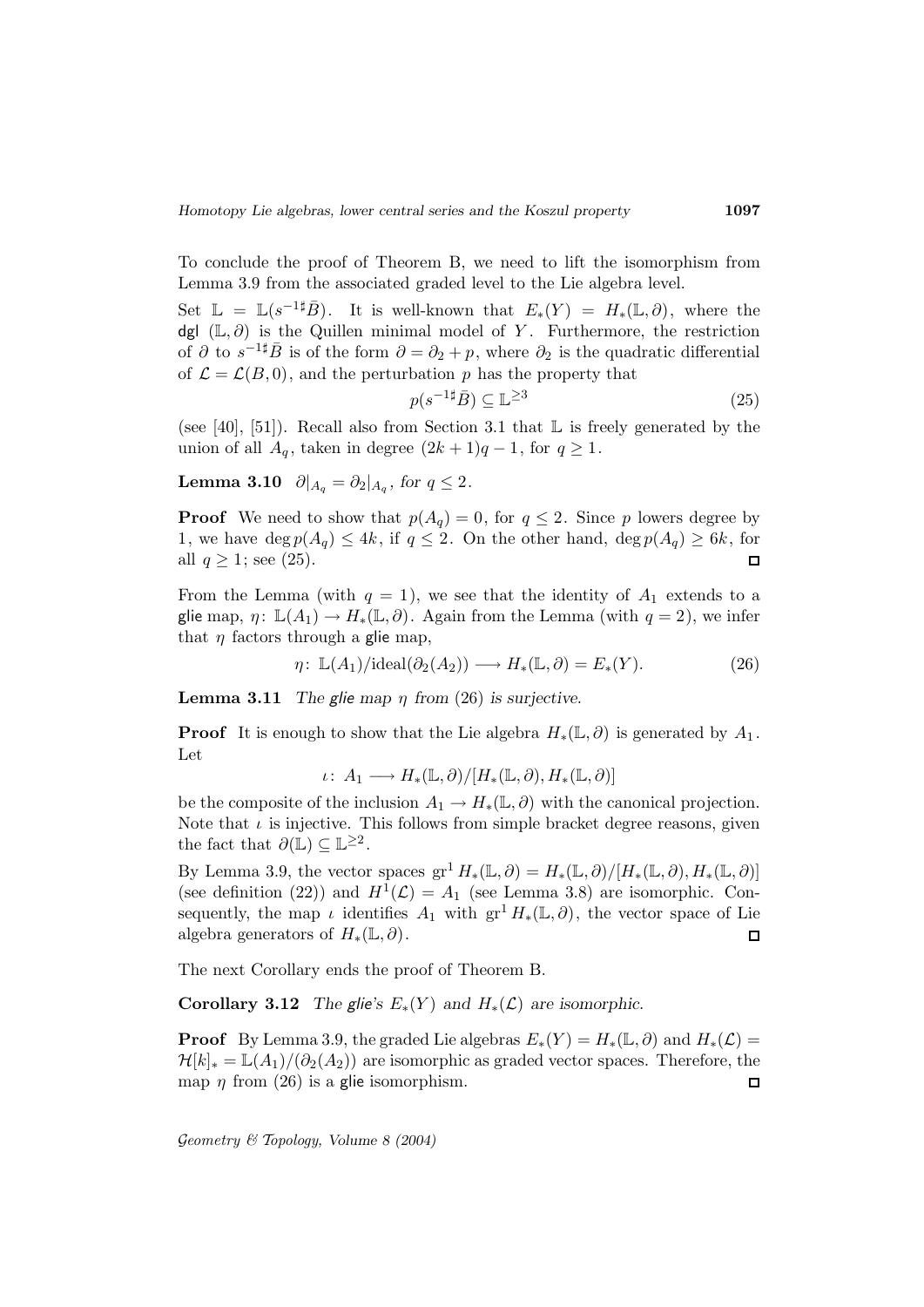### **3.13 End of proof of Theorem A**

We may now remove the formality assumption on  $X$ , made in Section 3.1, as follows. Given Theorem B and Lemma 3.3, all we have to show is that  $H_*(\lambda)$  is an isomorphism, provided that the graded vector spaces  $H_*\mathcal{L}(B,0)$ and  $L_*(X)[k]$  are isomorphic. Recall that one has a grile surjection,  $\mathcal{H}_*(A) \rightarrow$  $L_*(X)$ ; see [26, Proposition 3.3]. Lemma 3.2 and a dimension argument combine to show that  $H_*(\lambda)$  is an isomorphism, as needed. The proof of Theorem A is now complete.

### **3.14 Proof of Theorem C**

By assumption,  $H^*(Y, \mathbb{Q}) = A[k]^*$ , with  $A^*$  Koszul. Set  $\mathcal{H}_* = \mathcal{H}_*(A)$ . We may write the homotopy Rescaling Formula (6) in the form:

$$
E_*(Y) = \mathcal{H}[k]_*
$$

(see Section 3.6). The vanishing claim from Theorem C follows at once. Furthermore, the above Rescaling Formula also implies that

$$
\Phi_{2kr} = \dim_{\mathbb{Q}} E_{2kr}(Y) = \dim_{\mathbb{Q}} \mathcal{H}_r = \phi_r,
$$

for all  $r \geq 1$ . Replacing t by  $t^{2k+1}$  in the algebraic LCS formula (8) gives the desired homotopy LCS formula (9).

### **3.15 Rationalized loop spaces**

As is well-known, the loop space of a simply-connected, finite-type CW–space has the rational homotopy type of a weak product of Eilenberg–MacLane spaces of type  $K(\mathbb{Q}, n)$ . Thus, Theorem C yields the following.

**Corollary 3.16** *Let* Y *be a finite-type, simply-connected CW–space. Suppose* Y *is a homological* k*–rescaling of a finite-type, connected CW–space* X *, with*  $H^*(X, \mathbb{Q})$  *Koszul. Then:* 

$$
\Omega Y \simeq_{\mathbb{Q}} \prod_{r=1}^{\infty} K(\mathbb{Q}, 2kr)^{\Phi_{2kr}}, \qquad (27)
$$

where  $\Phi_{2kr}$  *is given by the homotopy LCS formula* (9).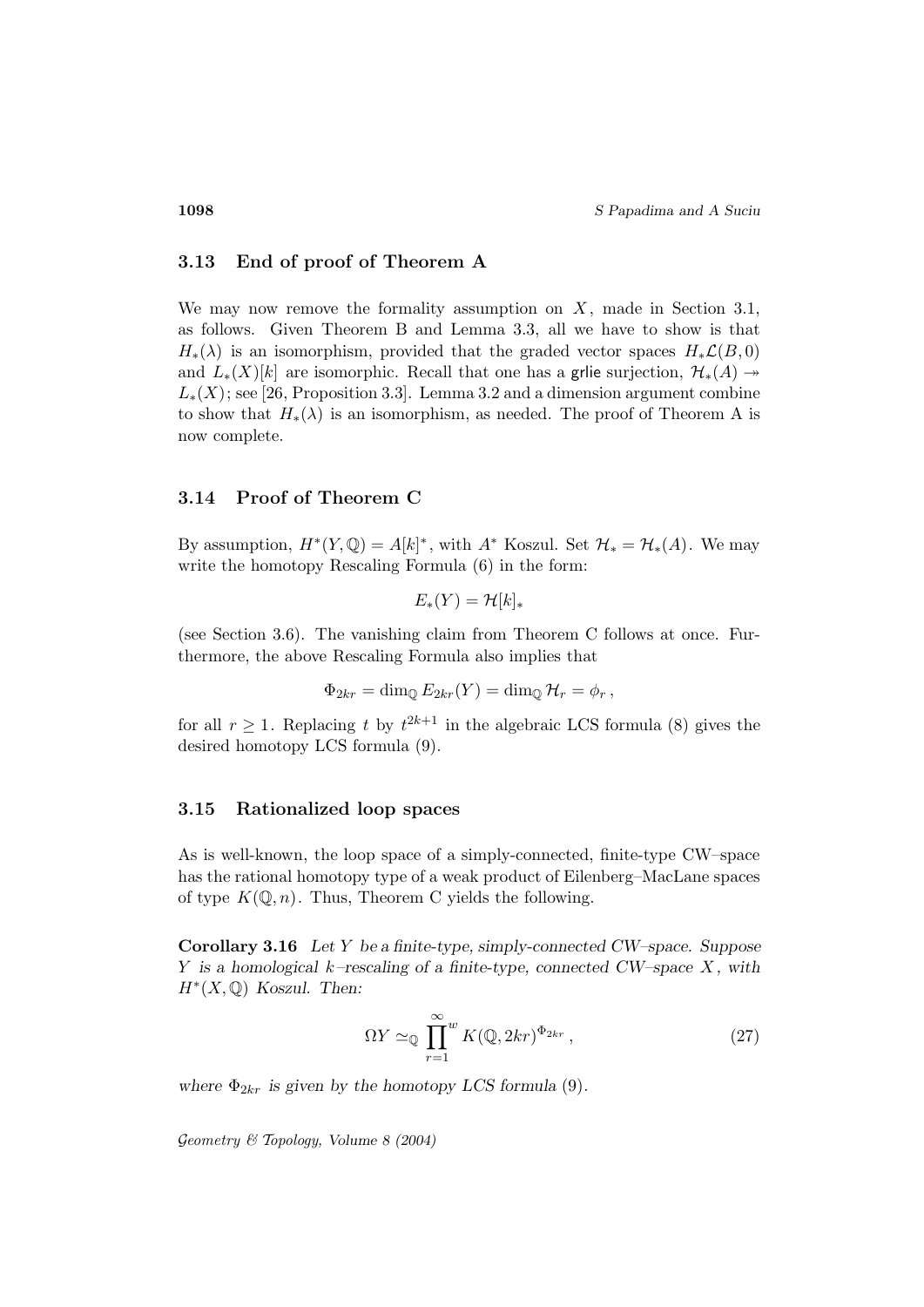Consequently, the rational homotopy type of the loop space of  $Y$  is determined by the Poincaré polynomial of X. In particular, the Poincaré series of  $\Omega Y$  is given by

$$
P_{\Omega Y}(t) = P_X(-t^{2k})^{-1}.
$$
\n(28)

In fact, the Milnor–Moore theorem [28] insures that  $H_*(\Omega Y, \mathbb{Q}) \cong U(L_*(X)[k]),$ as Hopf algebras.

# **4 Homological rescalings: existence, uniqueness and simple examples**

In this section, we discuss the existence and uniqueness of homological rescalings of spaces. As we shall see, rational homotopy theory guarantees the existence of such rescalings, but not their uniqueness, except when certain homological criteria are satisfied. We conclude with some simple cases where the (unique) rescaling can be constructed directly, via geometric methods. More examples will be given in Section Section 8 and 9.

#### **4.1 Existence and non-uniqueness**

Given a connected, finite-type CW–space X, and an integer  $k \geq 1$ , there exists a simply-connected, finite-type CW–space Y such that  $H^*(Y, \mathbb{Q})$  is the k– rescaling of  $H^*(X, \mathbb{Q})$ . Indeed,  $(H^*(X, \mathbb{Q})[k], d = 0)$  is a 1–connected dga, with Sullivan minimal model  $M$ . Hence, there exists a finite-type, simply-connected CW–space Y such that  $\mathcal{M}(Y) = \mathcal{M}$ . In particular,  $H^*(Y, \mathbb{Q}) = H^*(X, \mathbb{Q})[k]$ .

By construction,  $Y$  is formal. Hence,  $Y$  is uniquely determined (up to rational homotopy equivalence) among spaces with the same cohomology ring. But there may be other, simply-connected, non-formal spaces, Z, with  $H^*(Z,\mathbb{Q})=$  $H^*(Y, \mathbb{Q})$ . In other words, the homological k–rescaling property (5) alone does not determine the rational homotopy type of  $Y$ , as the next example shows.

**Example 4.2** Fix an integer  $k \geq 1$ , and consider the space  $X = S^1 \vee$  $S^1 \vee S^{2k+2}$ . Plainly, the formal k–rescaling of X is  $Y = S^{2k+1} \vee S^{2k+1} \vee$  $S^{(2k+1)(2k+2)}$ .

Now let  $Z = (S^{2k+1} \vee S^{2k+1}) \cup_{\alpha} e^{(2k+1)(2k+2)}$ , where the attaching map of the top cell is the iterated Whitehead product  $\alpha = ad_x^{2k+2}(y)=[x, [\cdots [x, y]]],$ and  $x, y \in \pi_{2k+1}(S^{2k+1} \vee S^{2k+1})$  are the homotopy classes of the factors of the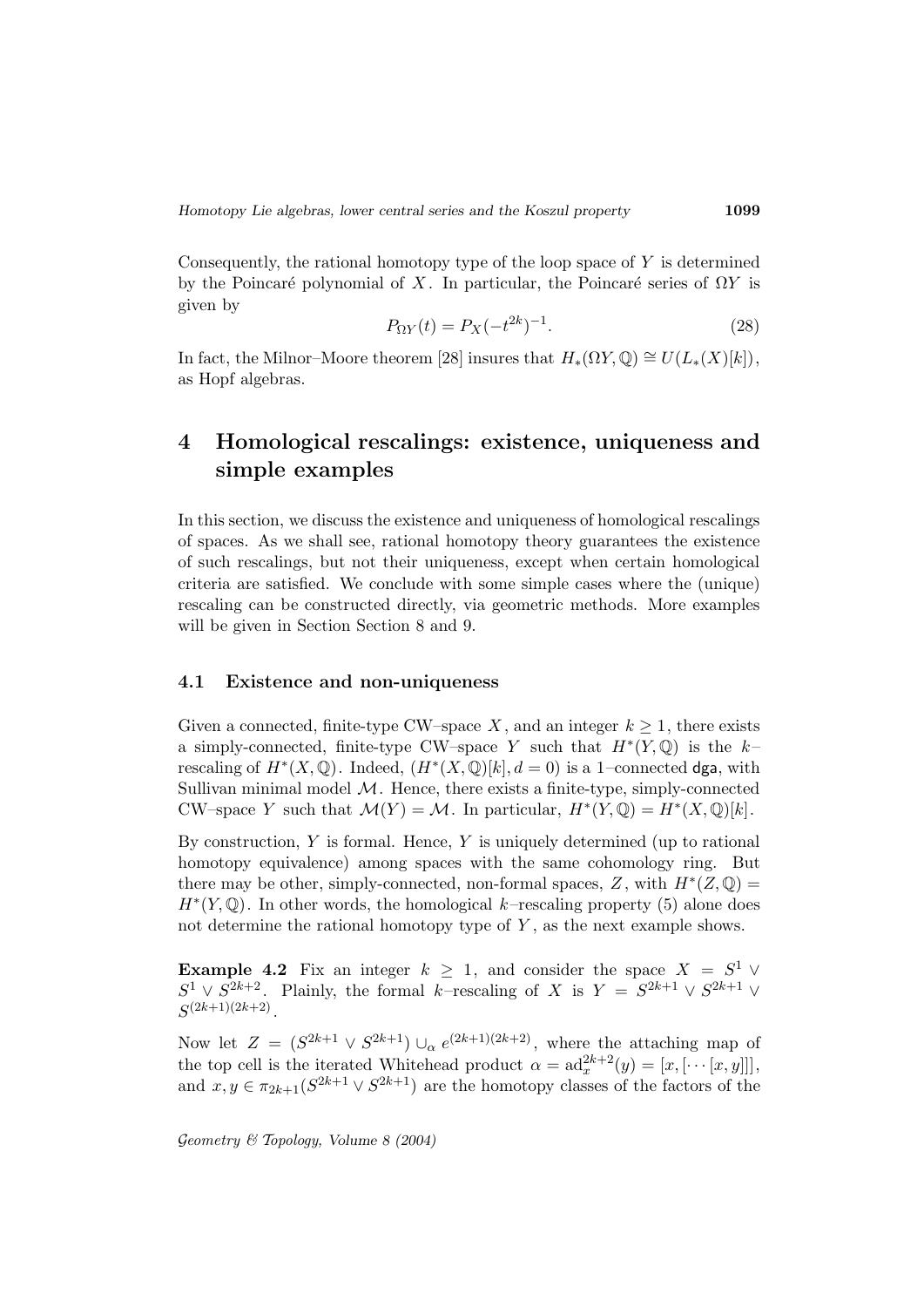wedge. It is readily seen that  $\pi_1(Z) = 0$  and  $H^*(Z, \mathbb{Q}) = H^*(X, \mathbb{Q})[k]$ . Thus, Z is also a  $k$ -rescaling of X.

The Quillen minimal model of Z is  $(\mathbb{L}(x, y, z), \partial)$ , with deg  $x = \deg y = 2k$ , deg  $z = (2k+1)(2k+2) - 1$ , and  $\partial x = \partial y = 0$ ,  $\partial z = \text{ad}_x^{2k+2}(y)$ . Clearly, the differential is not quadratic, and therefore Z is not formal.

#### **4.3 Conditions for uniqueness**

The above example notwithstanding, there are several commonly occurring situations where homological rescalings are unique (up to rational homotopy equivalence). We list two such situations.

**Proposition 4.4** (Shiga-Yagita [48]) *If*  $H^{>d}(X, \mathbb{Q}) = 0$ *, then* X *has a unique k*–rescaling, for all  $k > (d-1)/2$ .

**Proof** The result follows from [48, Theorem 5.4]. (N.B. There is no need to assume that  $2k + 1$  is a prime number, as the authors of [48] do.)  $\Box$ 

**Proposition 4.5** If  $H^*(X, \mathbb{Q}) = H^*\big(\prod_i^w K(\mathbb{Q}, n_i)\big)$ , then X has a unique  $k$ –rescaling, for all  $k \geq 1$ .

**Proof** Suppose Y is a simply-connected space which has the rational cohomology of a (weak) product of Eilenberg-MacLane spaces,  $K = \prod_i^w K(\mathbb{Q}, (2k +$  $(1)n_i$ ). Then Y admits a classifying map to K. By the Whitehead-Serre theorem, the map  $Y \to K$  is a rational homotopy equivalence.  $\Box$ 

By the discussion in Section 4.1, once we know X has a unique  $k$ -rescaling, then such a rescaling,  $Y$ , must be a formal space (even if  $X$  itself is not formal).

#### **4.6 Wedges of circles**

Start with  $X = S^1$ . This is a formal space, with rationalization  $X_{\mathbb{Q}} = K(\mathbb{Q}, 1)$ . Hence,  $H^*(X, \mathbb{Q})$  is a Koszul algebra. For each  $k \geq 1$ , the (unique up to  $\mathbb{Q}$ – equivalence) homological k–rescaling of X is  $Y = S^{2k+1}$ . Clearly  $E_*(Y) =$  $\mathbb{L}(x)$ , with deg  $x = 2k$ , and  $\Omega S^{2k+1} \simeq_{\mathbb{Q}} K(\mathbb{Q}, 2k)$ , a result that goes back to Serre's thesis.

Next, consider  $X = \bigvee^n S^1$ . Note that  $\pi_1(X) = \mathbb{F}_n$ , the free group on n generators. Clearly, X is formal. Moreover,  $X_{\mathbb{Q}} = K(\mathbb{F}_n \otimes \mathbb{Q}, 1)$ , and thus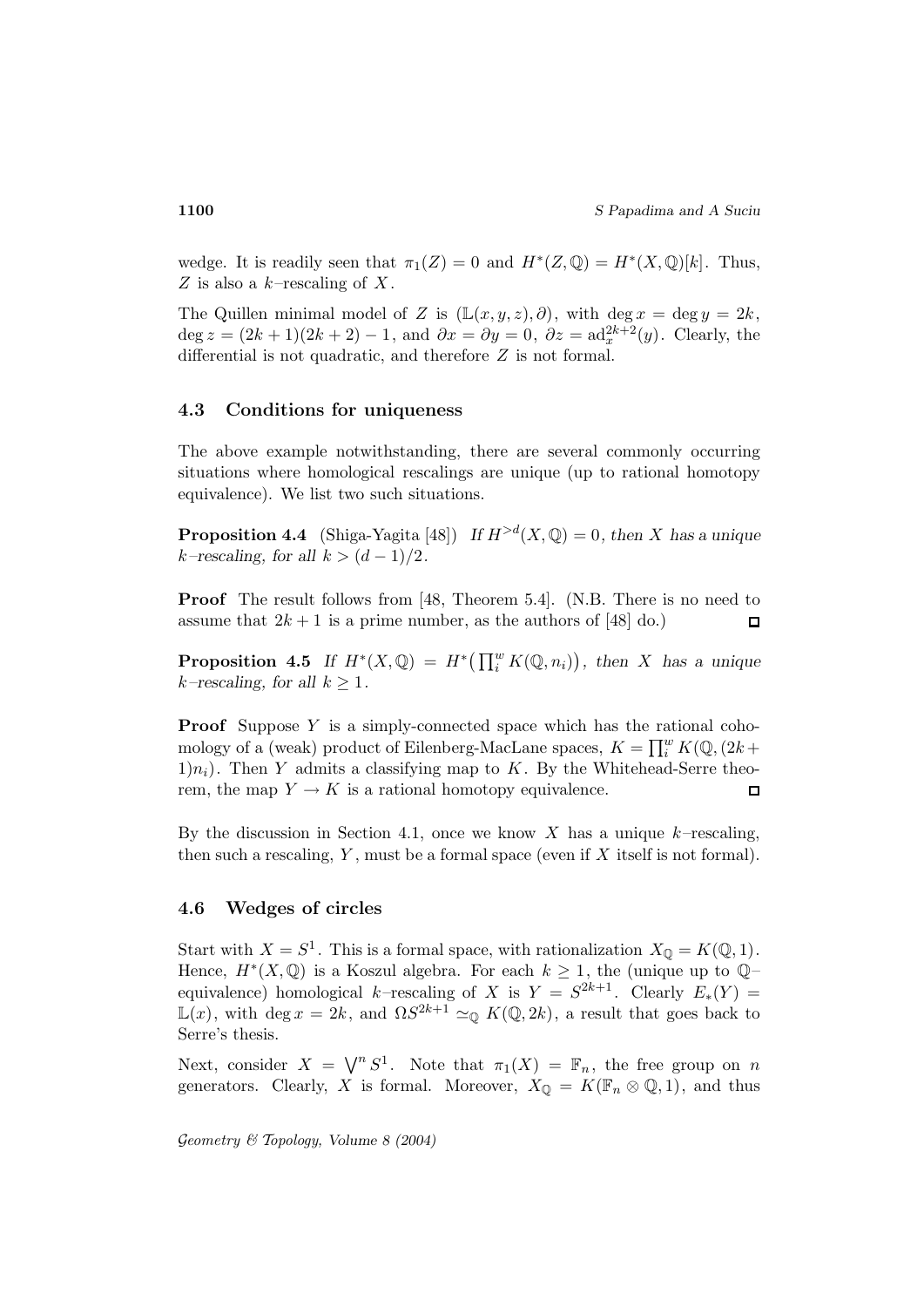$H^*(X, \mathbb{Q})$  is a Koszul algebra. For each  $k \geq 1$ , the (unique) k–rescaling of X is  $Y = \bigvee^{n} S^{2k+1}$ . By a well-known result of Magnus,  $L_*(X) = \mathrm{gr}^*(\mathbb{F}_n) \otimes \mathbb{Q}$  is the free Lie algebra on  $n$  generators. By Theorem A:

$$
E_*(Y) = \mathbb{L}(x_1,\ldots,x_n),
$$

with deg  $x_i = 2k$ , which is a particular case of the classical Hilton–Milnor theorem. The ranks of the homotopy Lie algebra of  $Y$  may be computed by means of Theorem C. We find:  $\Phi_q = 0$  if q is not divisible by  $2k$ , and

$$
\prod_{r\geq 1} (1-t^{(2k+1)r})^{\Phi_{2kr}} = 1-nt^{2k+1}.
$$

By the Milnor–Moore theorem,  $H_*(\Omega Y, \mathbb{Q}) = UE_*(Y) = T(x_1, \ldots, x_n)$ , the tensor algebra on  $x_i$ , and  $P_{\Omega Y}(t) = \frac{1}{1 - nt^{2k}}$ , a result that goes back to Bott and Samelson [6].

### **4.7 Products of circles**

Another simple situation is that of tori. Let  $X = (S^1)^{\times n}$  be the *n*-torus. Clearly, X is formal, and  $X_{\mathbb{Q}} = K(\mathbb{Q}^n, 1)$ ; hence  $H^*(X, \mathbb{Q})$  is Koszul. For each  $k \geq 1$ , the (unique) k–rescaling of X is  $Y = (S^{2k+1})^{\times n}$ . By Theorem A:

$$
E_*(Y) = \mathbb{L}^{ab}(x_1, \dots, x_n) := \mathbb{L}(x_1, \dots, x_n) / ([x_i, x_j] = 0),
$$

the free abelian Lie algebra on generators in degree  $2k$  (this also follows from [8], by noting that  $X \simeq M(\mathcal{D}_n)$  and  $Y \simeq M(\mathcal{D}_n^{k+1})$ , where  $\mathcal{D}_n$  is the Boolean arrangement in  $\mathbb{C}^n$ ). As above, we compute:  $\Phi_q = 0$  if  $2k \nmid q$ , and

$$
\prod_{r\geq 1} (1-t^{(2k+1)r})^{\Phi_{2kr}} = (1-t^{2k+1})^n.
$$

Furthermore,  $\Omega Y \simeq_{\mathbb{Q}} K(\mathbb{Q}, 2k)^{\times n}$ . Hence:  $H_*(\Omega Y, \mathbb{Q}) = \mathbb{Q}[x_1, \ldots, x_n]$ , the polynomial algebra on  $x_i$ , and  $P_{\Omega Y}(t) = \frac{1}{(1-t^{2k})^n}$ .

#### **4.8 Surfaces**

Let  $X = \#^g S^1 \times S^1$  be a compact, orientable surface of genus g. Being a Kähler manifold, X is formal, see [15]. Moreover,  $A = H^*(X, \mathbb{Q})$  is a Koszul algebra (see for instance  $[5, Example 2.2]$ , or simply note that A has a quadratic Gröbner basis, which is a well-known sufficient condition for Koszulness). For each  $k \geq 1$ , the (unique) k–rescaling of X is  $Y = #^gS^{2k+1} \times S^{2k+1}$ . Thus, we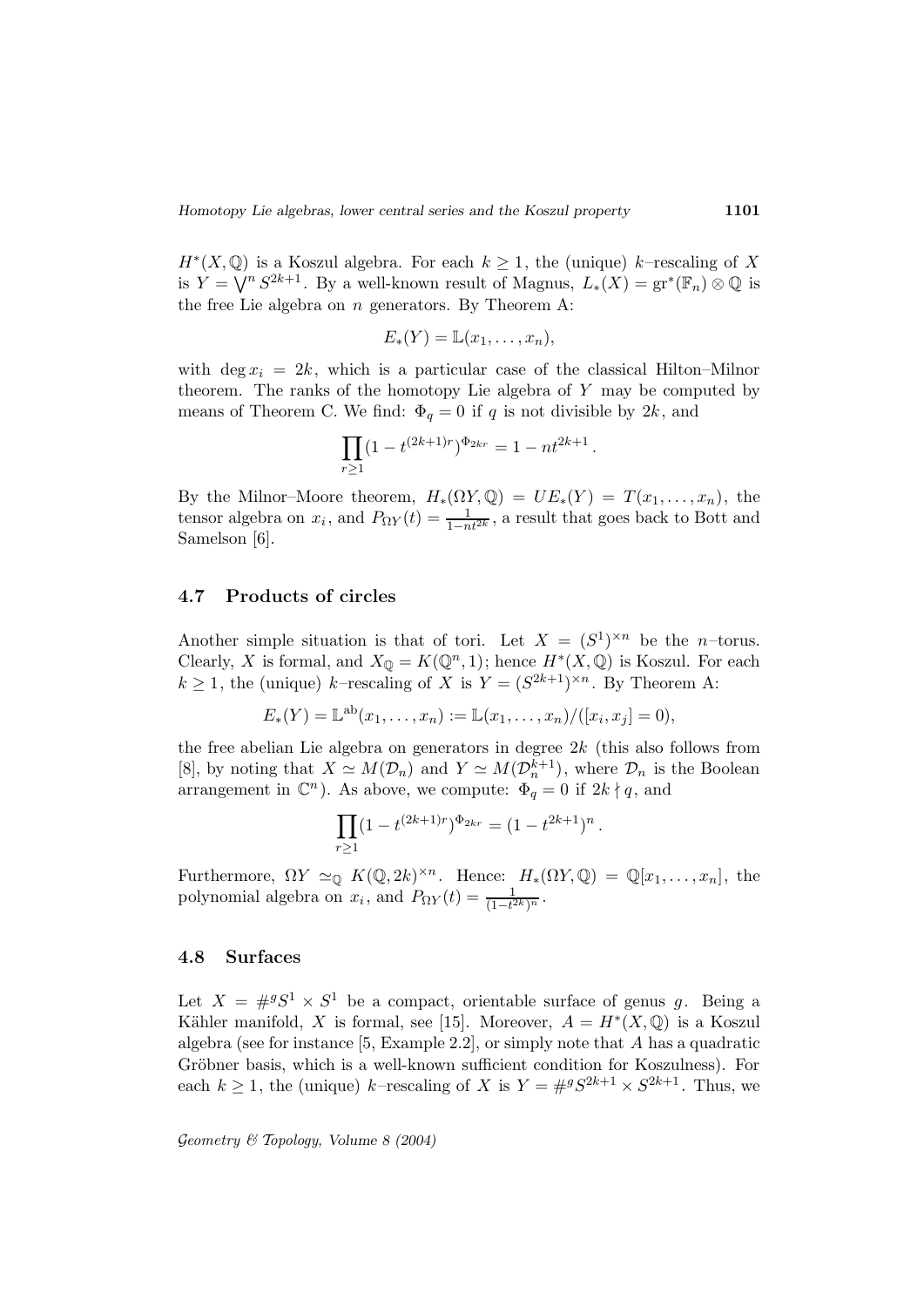may apply Theorem A to determine the homotopy Lie algebra of Y from the associated graded Lie algebra of  $\pi_1 X$ . Using a result of Labute [24], we obtain:

$$
E_*(Y) = \mathbb{L}(x_1,\ldots,x_{2g})/([x_1,x_2]+\cdots+[x_{2g-1},x_{2g}]=0),
$$

with deg  $x_i = 2k$ . As above, we compute the ranks of  $\pi_q(\Omega Y)$  to be:  $\Phi_q = 0$  if  $2k \nmid q$ , and

$$
\prod_{r\geq 1} (1-t^{(2k+1)r})^{\Phi_{2kr}} = 1 - 2gt^{2k+1} + t^{4k+2}.
$$

It follows that  $P_{\Omega Y}(t) = (1 - 2gt^{2k} + t^{4k})^{-1}$ .

## **4.9 Rescaling non-Koszul algebras**

We conclude with a simple example showing that the converse to Proposition 1.12 does not hold. This example also shows that the Koszul condition is indeed necessary for Theorems B and C to hold.

**Example 4.10** Let  $X = S^1 \vee S^2$ , with k–rescaling  $Y = S^{2k+1} \vee S^{2(2k+1)}$ . Of course, both  $X$  and  $Y$  are formal. Moreover,  $Y$  is coformal. Nevertheless, the algebra  $A = H^*(X, \mathbb{Q})$  is not generated in degree 1, and thus, in particular, A is not Koszul. Finally, note that  $\Phi_{4k+1}(Y) = 1$ , even though  $2k \nmid 4k+1$ ; in particular,  $E_*(Y) \neq L_*(X)[k]$ .

# **Part II**

# **The Malcev formula**

In this second part, we study groups of based homotopy classes of maps between loop spaces, and prove Theorem D from the Introduction, using techniques of Lazard, Quillen, and Baues.

The goal is to establish filtered group isomorphisms between the Malcev completion of  $\pi_1(X)$ , the completion of  $\left[ \Omega S^{2k+1}, \Omega Y \right]$ , and the Milnor–Moore group of coalgebra maps from  $H_*(\Omega S^{2k+1}, \mathbb{Q})$  to  $H_*(\Omega Y, \mathbb{Q})$ , all under the assumption that Y is a homological  $k$ -rescaling of a *formal* space X with Koszul cohomology algebra.

The Malcev Formula,  $\pi_1(X) \otimes \mathbb{Q} \cong [\Omega S^{2k+1}, \Omega Y]^{\hat{ }}$ , upgrades the Rescaling Formula to the level of filtered groups. Remarkably, this formula is strong enough to insure the formality of  $X$ . A parallel analysis gives information on the "group of homotopy groups",  $[\Omega S^2, \Omega Y]$ , of Cohen and Gitler.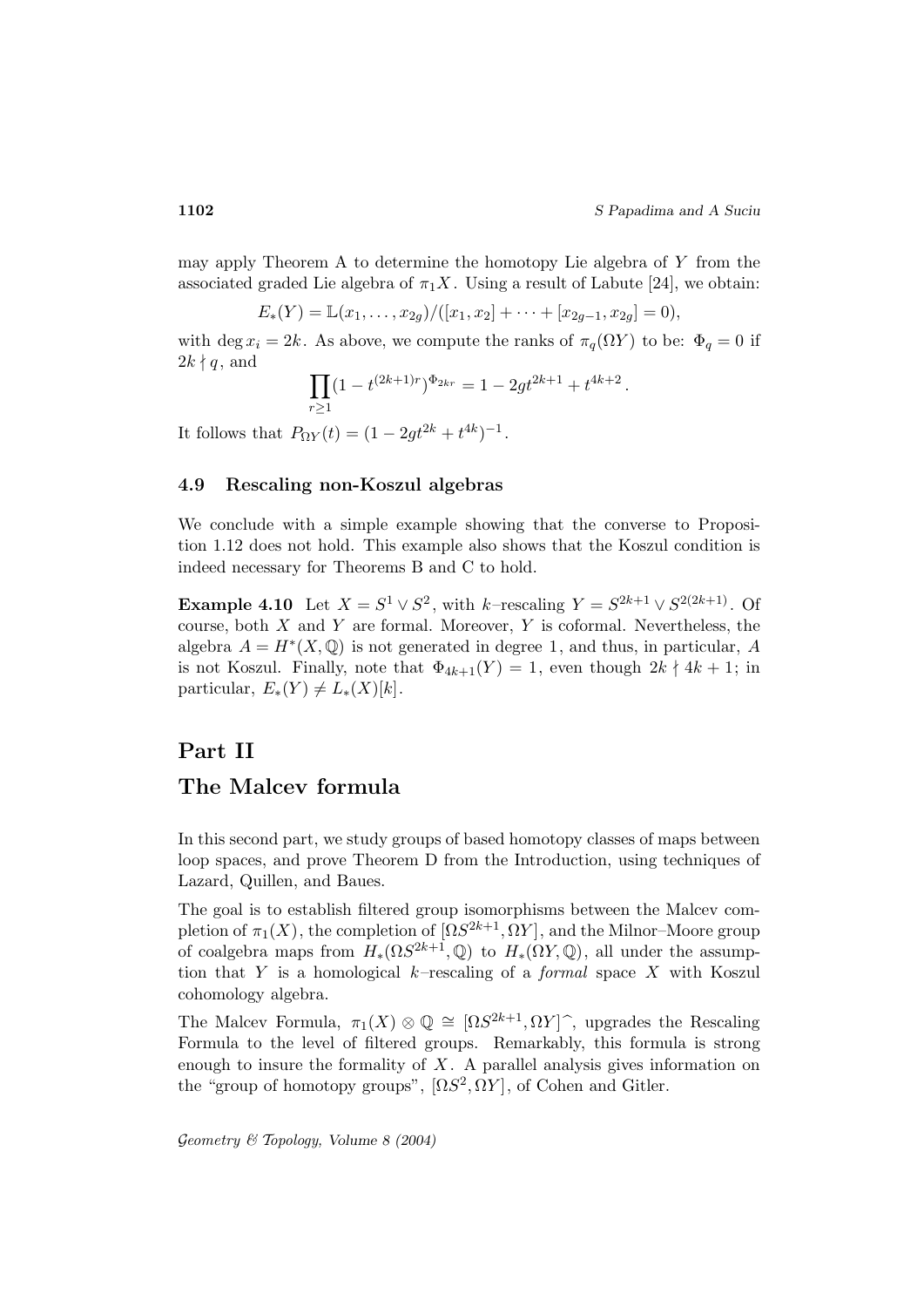# **5 Malcev completions and Baues formula**

This section contains our main technical tool for the proof of Theorem D: a formula (due to Baues [2]), identifying, under certain conditions, the Malcev completion of the group of based homotopy classes  $[K, \Omega Y]$  with an algebraically defined exponential group.

#### **5.1 Complete Lie algebras and Campbell–Hausdorff groups**

Our results involve Malcev completions of groups. We will need the Lie algebra form of Malcev completion, so we start by reviewing the relevant material from [40, Appendix A] (see also [25, 46]).

By a *complete Lie algebra* (clie) we mean an (ungraded!) Lie algebra  $L$ , together with a complete, descending Q–vector space filtration,  ${F_r L}_{r>1}$ , satisfying  $F_1L = L$  and

$$
[F_1L, F_rL] \subset F_{r+1}L, \quad \text{for all } r. \tag{29}
$$

Completeness of the filtration  ${F_r L}_{r>1}$  means that the induced topology on L is Hausdorff, and that every Cauchy sequence converges. In other words, the canonical map to the inverse limit,  $\pi: L \to \varprojlim_r L/F_rL$ , is a vector space isomorphism.

Let L and L' be two clie's. We say that a Lie algebra map,  $f: L \to L'$ , is a weak clie morphism if  $f(F_rL) \subset F_rL'$ , for r sufficiently large. If  $f(F_rL) \subset F_rL'$ for all  $r$ , we simply say that  $f$  is a clie morphism.

To a complete Lie algebra L, one associates, in a functorial way, a filtered group, called the *exponential group of L*, and denoted by  $exp(L)$ . The underlying set of  $\exp(L)$  is just L, while the group law is given by the classical Campbell– Hausdorff multiplication from local Lie theory:

$$
x \cdot y = x + y + \frac{1}{2}[x, y] + \frac{1}{12}[x, [x, y]] + \frac{1}{12}[y, [y, x]] + \cdots, \text{ for } x, y \in L. \tag{30}
$$

(The convergence of the series follows from condition (29), together with the completeness of the filtration topology.) The Lie filtration,  ${F_r L}_{r>1}$ , passes to a filtration by normal subgroups,  $\{\exp(F_rL)\}_{r\geq 1}$ , of  $\exp(L)$ .

**Remark 5.2** In [40], Quillen uses a special kind of clie's, the so-called *Malcev* Lie algebras (mlie's). In his definition, condition (29) above is replaced by the stronger condition

$$
[F_r L, F_s L] \subset F_{r+s} L
$$
, for all r and s,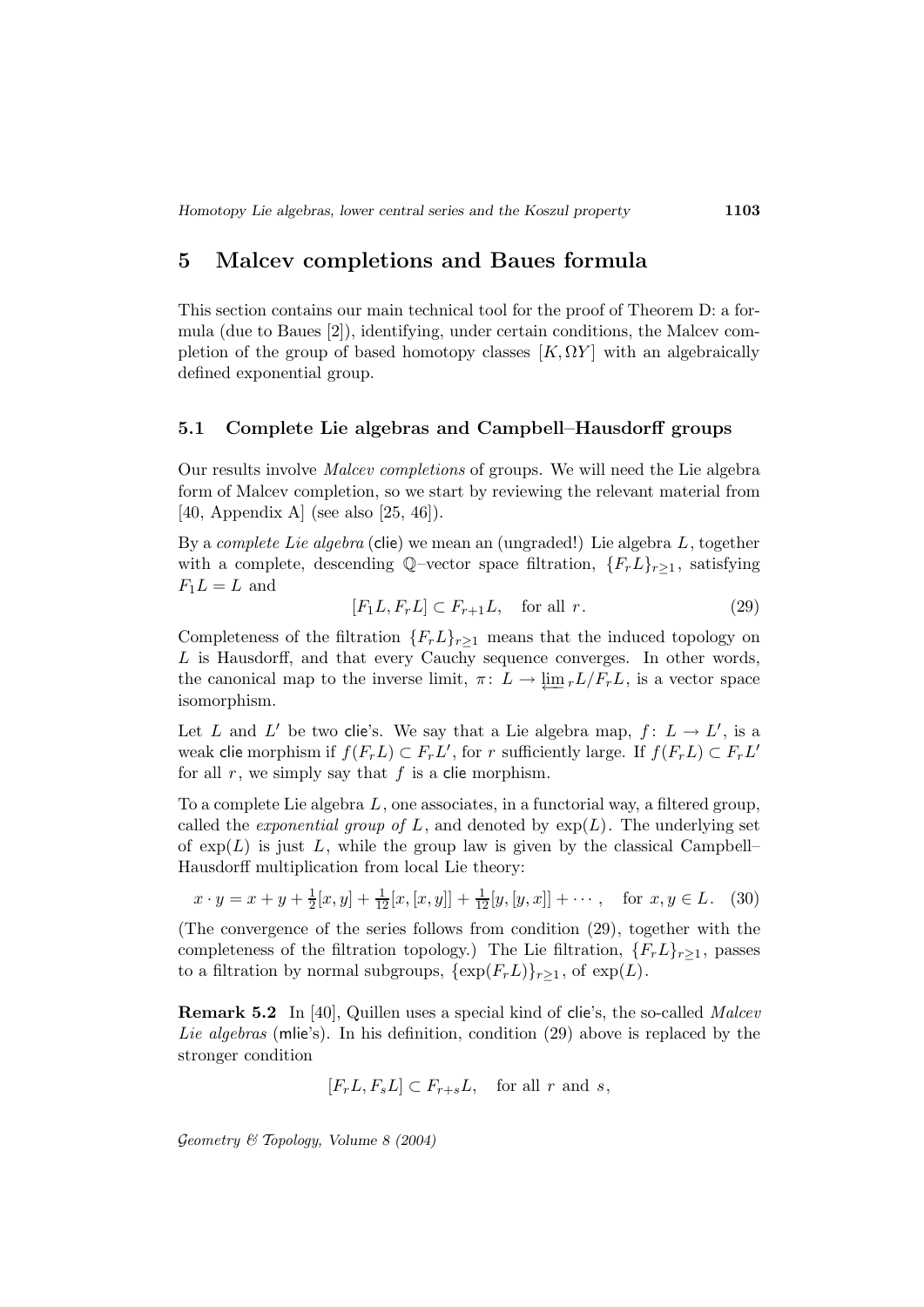which implies that  $gr^*(L) := \bigoplus_{r \geq 1} F_r L/F_{r+1} L$  has a natural grile structure. Additionally, Quillen assumes that the Lie algebra  $gr^*(L)$  is generated by  $gr<sup>1</sup>(L)$ . For example, any nilpotent Lie algebra L, with lower central series filtration  $\{\Gamma_r L\}_{r>1}$ , is a Malcev Lie algebra. We have chosen to isolate, in our definition, the minimal conditions needed for the construction of the exponential group.

### **5.3 Malcev completion of groups**

The Malcev completion functor of Quillen [40] sends a group  $G$  to the filtered group  $G \otimes \mathbb{Q} := \exp(M_G)$ , where  $M_G$  is the Malcev Lie algebra of G, constructed as follows.

Let  $\mathbb{Q}G$  be the rational group algebra of G, endowed with the I-adic filtration  $\{I^r \mathbb{Q} G\}_{r>0}$ , where I is the augmentation ideal. The inverse limit  $\widehat{\mathbb{Q}G} = \varprojlim_r \mathbb{Q}G/I^r \mathbb{Q}G$  has a natural complete Hopf algebra structure. By definition,  $M_G$  is the Lie algebra of primitive elements in  $\mathbb{Q}G$ . If G is a nilpotent group, then  $M_G$  is a nilpotent Lie algebra, and  $G \otimes \mathbb{Q}$  coincides with the usual Malcev completion of G. In general,  $G \otimes \mathbb{Q} = \varprojlim_n ((G/\Gamma_n G) \otimes \mathbb{Q}).$ 

**Example 5.4** Let  $\mathcal{H}_*$  be a grile, generated by  $\mathcal{H}_1$ . Denote by  $\widehat{\mathcal{H}}$  the completion of  $\mathcal{H}_*$  with respect to the degree filtration. The elements of  $\widehat{\mathcal{H}}$  are formal series of the form

$$
s = \sum_{i \ge 1} s_i, \quad \text{with } s_i \in \mathcal{H}_i. \tag{31}
$$

The Lie bracket on  $\mathcal{H}_*$  extends bilinearly to the completion, making  $\widehat{\mathcal{H}}$  into a Malcev Lie algebra, with filtration given by formal series order:

$$
F_r \mathcal{H} := \{ s \mid s_i = 0 \text{ for } i < r \}. \tag{32}
$$

Let X be a connected CW–space of finite type, with cohomology algebra  $A^*$  =  $H^*(X, \mathbb{Q})$ , and holonomy Lie algebra  $\mathcal{H}_* = \mathcal{H}_*(A)$ . If X is a formal space, then

$$
\pi_1(X) \otimes \mathbb{Q} = \exp(\mathcal{H}_*) = \exp(L_*(X)^{\widehat{\ }}),\tag{33}
$$

see for instance [26, Lemma 1.8].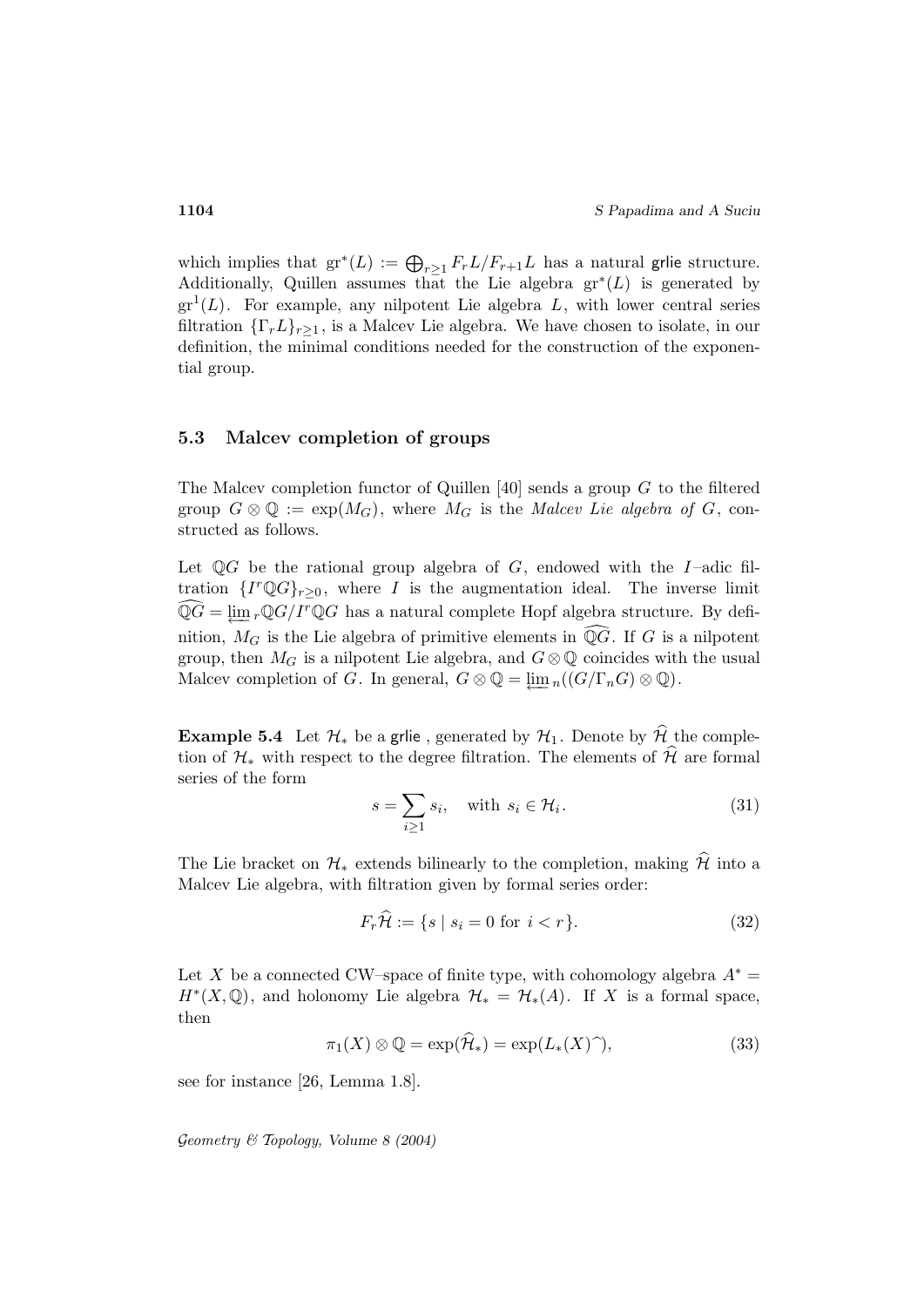#### **5.5 The exponential formula of Baues**

To state Baues' formula, we start by recalling the setup from [2, Section VI.1].

Let  $C_*$  be a connected, cocommutative, graded  $\mathbb{Q}$ –coalgebra (cgc) of finite type. That is,  $C_*$  is the dual of a finite-type cga, with diagonal  $\Delta: C_* \to C_* \otimes C_*$ dual to the multiplication. Set  $C_+ = \bigoplus_{k>0} C_k$ , and let  $\overline{\Delta}$ :  $C_+ \to C_+ \otimes C_+$  be the reduced diagonal.

Let  $E_*$  be a glie of finite type, with Lie bracket denoted by b:  $E_* \otimes E_* \to E_*$ . Denote by  $Hom(C_+, E_*)$  the Q–vector space of degree 0 linear maps from  $C_+$  to  $E_*$ . For  $f, g \in \text{Hom}(C_+, E_*)$ , define  $[f, g] \in \text{Hom}(C_+, E_*)$  to be the composite

$$
C_{+} \xrightarrow{\overline{\Delta}} C_{+} \otimes C_{+} \xrightarrow{f \otimes g} E_{*} \otimes E_{*} \xrightarrow{b} E_{*}.
$$
 (34)

Endowed with this bracket,  $Hom(C_+, E_*)$  becomes an (ungraded) Lie algebra. Moreover, if dim<sub>0</sub>  $C_* < \infty$ , then Hom $(C_+, E_*)$  is a nilpotent Lie algebra, so we may speak of the exponential group  $\exp(\text{Hom}(C_+, E_*)).$ 

**Theorem 5.6** (Baues [2], Theorem VI.1.3) *Let* K *be a connected, finite complex, with homology coalgebra*  $H_*(K, \mathbb{Q})$ *, dual to the algebra*  $H^*(K, \mathbb{Q})$ *. Let* Y *be a simply-connected CW–space of finite type, with rational homotopy Lie algebra*  $E_*(Y) = \pi_*(\Omega Y) \otimes \mathbb{Q}$ . There is then a group isomorphism

 $[K, \Omega Y] \otimes \mathbb{Q} \cong \exp(\text{Hom}(H_+(K, \mathbb{Q}), E_*(Y))),$ 

*natural in both* K *and* Y *.*

# **6 Groups of homotopy classes and the Milnor-Moore groups**

In this section, we prove Theorem  $D$  from the Introduction. Let  $Y$  be a based, simply-connected CW–space of finite type. Our first aim is to establish a precise relationship between the group  $[\Omega S^m, \Omega Y]^{\frown}$  and the exponential group of  $E_*(Y)\{m\}^{\frown}$  (the completion of the "rebracketed" homotopy Lie algebra of Y). From this, half of Theorem D will follow.

Our second aim is to establish an isomorphism between filtered groups of the form  $[K, \Omega Y]$ <sup> $\hat{\ }$ </sup>, and the Milnor–Moore groups Hom<sup>coalg</sup> $(H_*(K, \mathbb{Q}), H_*(\Omega Y, \mathbb{Q})).$ This will finish the proof of Theorem D.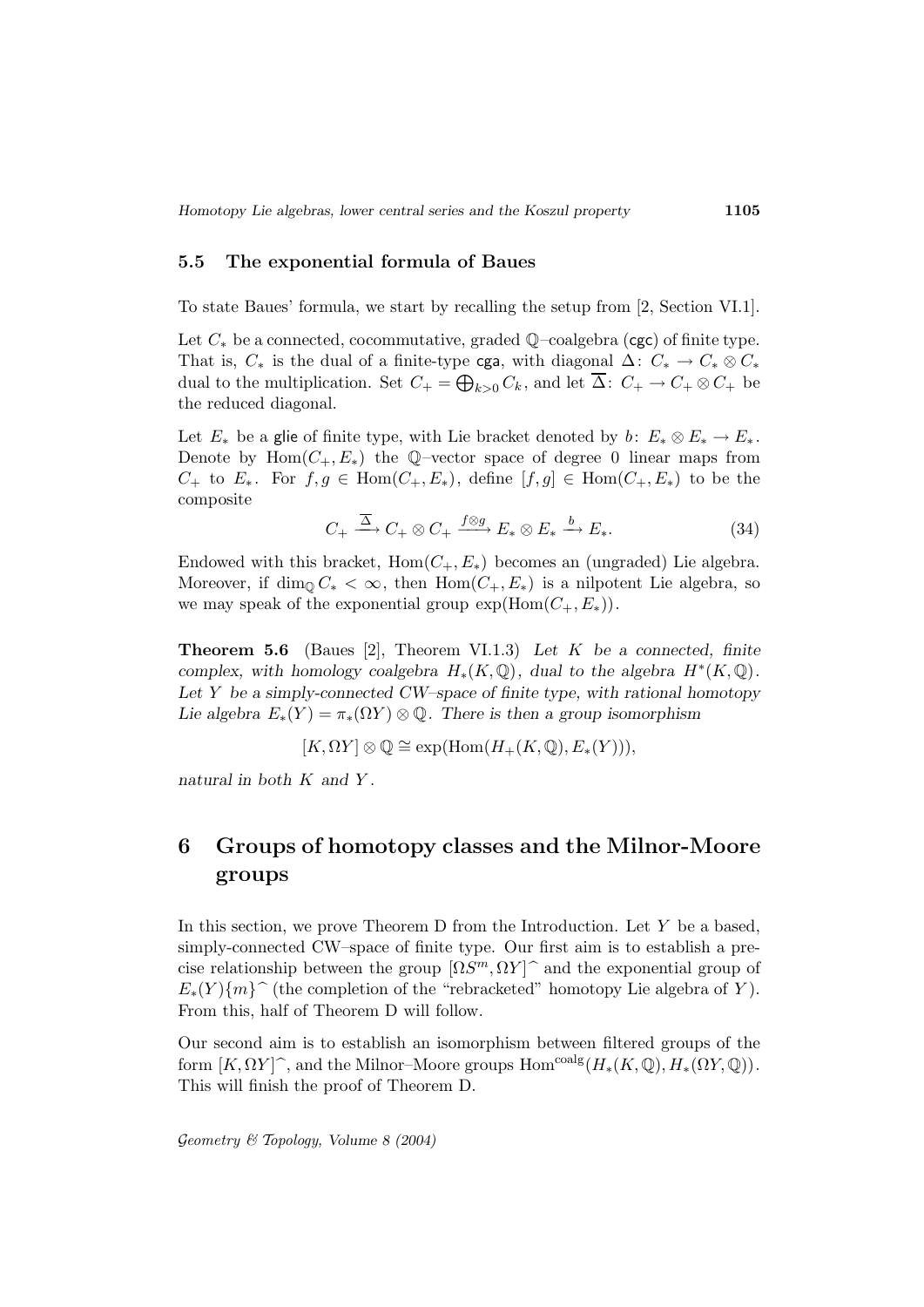#### **6.1 Rebracketing the homotopy Lie algebra**

Let  $E_*$  be a graded Lie algebra. For a fixed integer  $m \geq 2$ , consider the Lie subalgebra  $E_*\{m\} = \bigoplus_{r \geq 1} E_{r(m-1)}$ . Now modify the Lie bracket on  $E_*\{m\}$ by making all the elements of odd degree commute, while leaving the other brackets unchanged. This modified bracket turns  $E_*\{m\}$  into a grile (with the usual signs in the Lie identities). The completion,  $E_*\{m\}^{\frown}$ , consists of elements of the form

$$
s = \sum_{i \ge 1} s_i, \quad \text{with } s_i \in E_{i(m-1)}, \tag{35}
$$

with Lie bracket induced from the grie bracket on  $E_*{m}$ . Endowed with the filtration

$$
F_r E_* \{m\}^{\sim} := \{ s \mid s_i = 0 \text{ for } i < r \},\tag{36}
$$

 $E_*\{m\}$ <sup> $\hat{ }$ </sup> becomes a clie.

**Theorem 6.2** *Let* Y *be a based, simply-connected CW–space of finite type, with homotopy Lie algebra*  $E_* = E_*(Y)$ *. Then, for each*  $m \geq 2$ *, there is a filtered group isomorphism,*

$$
[\Omega S^m, \Omega Y] \hat{\ } \cong \exp(E_*\{m\}^{\hat{}}).
$$

### **6.3 Proof of Theorem 6.2**

By a well-known result of Milnor–Moore [28], the coalgebra  $C_* = H_*(\Omega S^m, \mathbb{Q})$ is, in fact, a Hopf algebra, freely generated (as an algebra) by a primitive element,  $v \in C_{m-1}$ . Consequently, we have the following simple description of the coalgebra structure on  $C_*$ . If m is odd, then:

$$
\Delta(v^k) = \sum_{r=0}^k {k \choose r} v^r \otimes v^{k-r}, \text{ for all } k. \tag{37}
$$

If  $m$  is even, then:

$$
\begin{cases}\n\Delta(v^{2k}) &= \sum_{r=0}^{k} {k \choose r} v^{2r} \otimes v^{2(k-r)}, \\
\Delta(v^{2k+1}) &= \sum_{r=0}^{k} {k \choose r} (v^{2r+1} \otimes v^{2(k-r)} + v^{2r} \otimes v^{2(k-r)+1}).\n\end{cases}
$$
\n(38)

Now filter the complex  $K = \Omega S^m$ , by choosing  $K_r$  to be the  $r(m-1)$ -th skeleton of  $K$ . It is readily seen that

$$
H_*(K_r, \mathbb{Q}) = \mathbb{Q}\text{-span}\{v^i \mid i \le r\}, \quad \text{for all } r \ge 0. \tag{39}
$$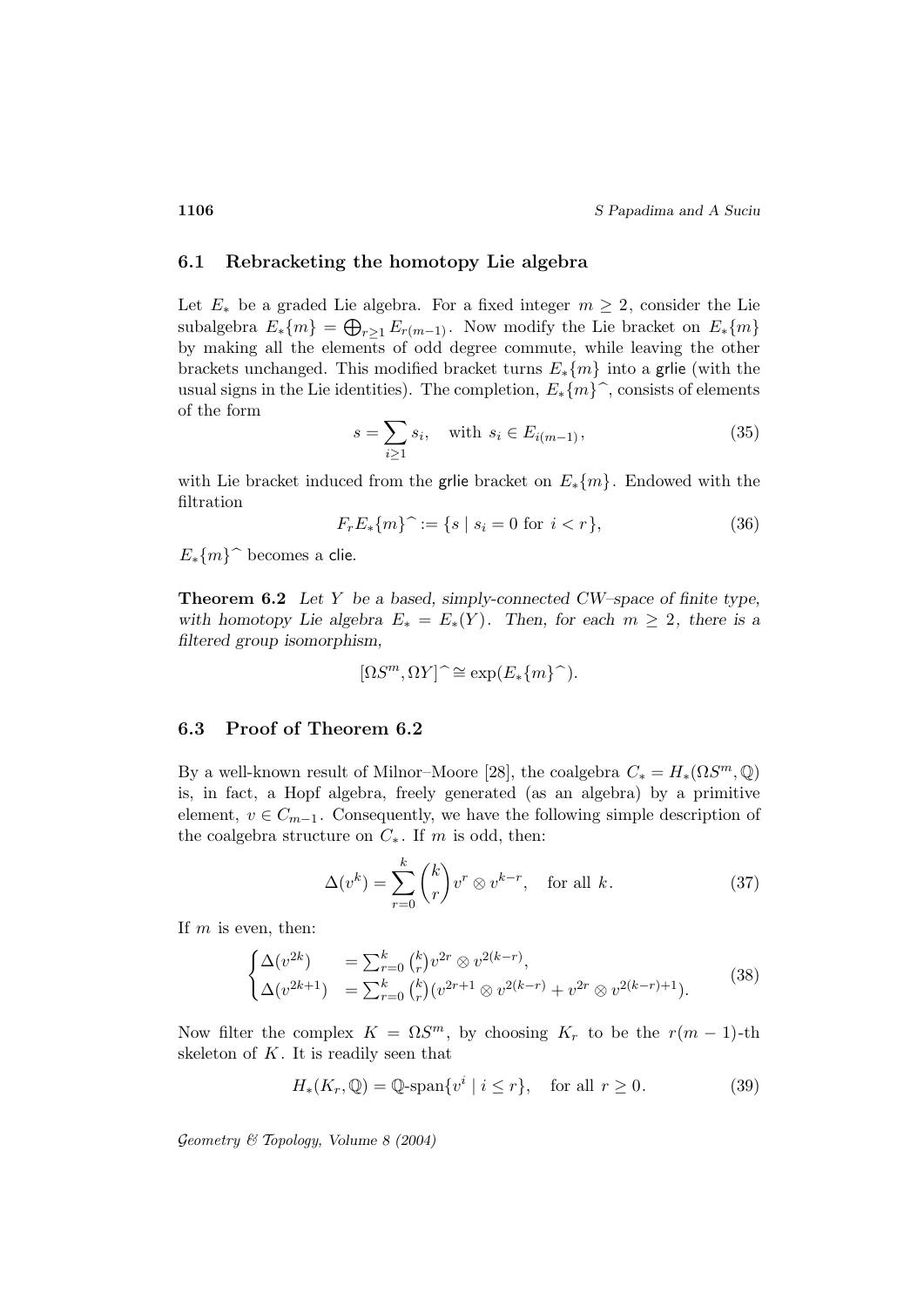The inclusion  $K_{r-1} \to K$  induces a homomorphism  $\gamma_r$ : Hom $(H_+(K), E_*) \to$  $Hom(H_+(K_{r-1}), E_*)$ , which obviously preserves Lie brackets<sup>2</sup>. Since the filtration of K is exhaustive, we have  $H_*(K) = \underline{\lim}_r H_*(K_r)$ . Hence, the maps  $\{\gamma_r\}_{r>1}$  define an isomorphism of Lie algebras,

$$
\gamma\colon \operatorname{Hom}(H_+(K), E_*(Y)) \longrightarrow \varprojlim_r \operatorname{Hom}(H_+(K_{r-1}), E_*(Y)).\tag{40}
$$

The next three Lemmas finish the proof of Theorem 6.2.

**Lemma 6.4** *Endowed with the inverse limit filtration*  ${F_r}_{r\geq1}$  *coming from the isomorphism* (40),  $Hom(C_+, E_*)$  *becomes a complete Lie algebra.* 

**Proof** From the way it was defined,  ${F_r}_{r>1}$  is a complete filtration. Since  $K_0 = \text{point}, F_1 = \text{Hom}(C_+, E_*)$ . It remains to check condition (29), using definition (34) of the Lie bracket.

Equations  $(37)$ – $(39)$  together imply that

$$
\overline{\Delta}(H_+(K_r)) \subset H_+(K_{r-1}) \otimes H_+(K_{r-1}), \quad \text{for all } r \ge 1. \tag{41}
$$

Condition (29) now follows from (41).

**Lemma 6.5** *There is an isomorphism of filtered groups,*

 $[\Omega S^m, \Omega Y] \hat{\ } \cong \exp(\text{Hom}(C_+, E_*)).$ 

**Proof** Recall that  $K = \Omega S^m$ ,  $C_* = H_*(K)$ , and  $E_* = E_*(Y)$ . Baues' formula (Theorem 5.6) implies that the filtered group  $[K, \Omega Y]$ <sup> $\sim$ </sup> is isomorphic to  $\lim_{r \to \infty} r \exp(\text{Hom}(H_+(K_{r-1}), E_*))$ , both groups being endowed with the canonical inverse limit filtration.

By Lemma 6.4, the exponential group  $\exp(\text{Hom}(C_+, E_*))$  is defined. From the definition of the filtration  $\{F_r\}_{r>1}$  on  $\text{Hom}(C_+, E_*)$ , the map  $\gamma_r$  sends  $F_r$  to 0. Hence,  $\gamma_r$  eventually preserves filtrations, and thus is a weak clie morphism. Consequently,  $\gamma_r$  induces a map of exponential groups,  $\exp(\gamma_r)$ :  $\exp(\text{Hom}(C_+),$  $E_*)$ ) → exp(Hom( $H_+(K_{r-1}), E_*)$ ). Passing to the inverse limit, we obtain a group isomorphism

 $\exp(\gamma)$ :  $\exp(\text{Hom}(C_+, E_*)) \xrightarrow{\simeq} \varprojlim_r \exp(\text{Hom}(H_+(K_{r-1}), E_*)).$ 

By definition of the respective filtrations, the map  $\exp(\gamma)$  is filtration-preserving.  $\Box$ 

Geometry & Topology*, Volume 8 (2004)*

 $\Box$ 

<sup>2</sup>Recall we are using Q–coefficients, unless otherwise specified.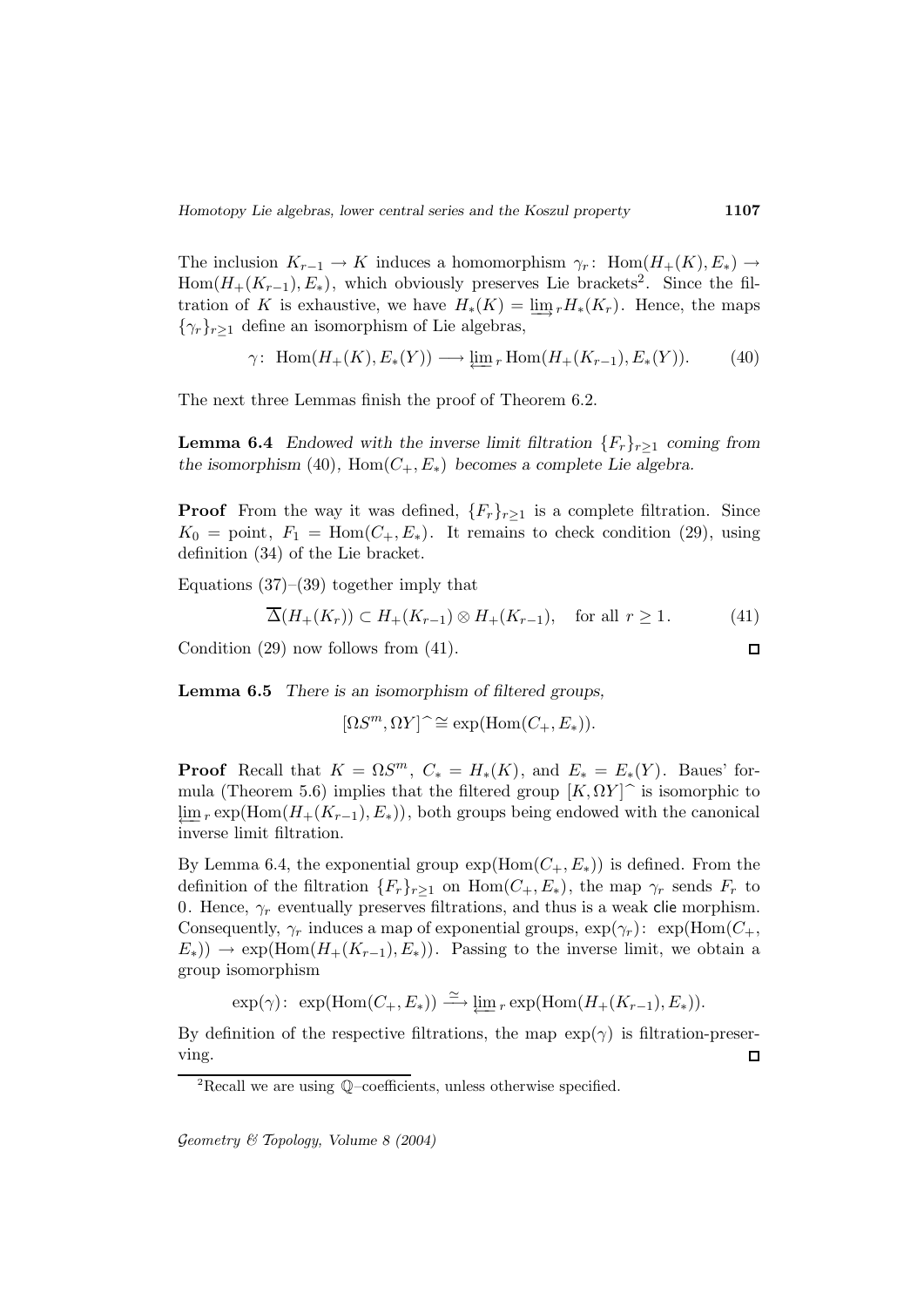**Lemma 6.6** *The filtered Lie algebra* Hom $(C_+, E_*)$  *is isomorphic to*  $E_*\{m\}$ *<sup>* $\hat{ }$ *</sup>.* 

**Proof** Let  ${c_k}_{k>1}$  be an arbitrary sequence of non-zero rational numbers. The map sending  $f \in \text{Hom}(C_+, E_*)$  to the formal series  $s = \sum_{k \geq 1} c_k f(v^k) \in$  $E_*\{m\}$  is an isomorphism between the underlying vector spaces. Using (39), we see that the respective filtrations are preserved under this map. Finally, inspection of equations  $(37)$ – $(38)$  shows that the Lie brackets are preserved as well, provided we take  $c_k = \frac{1}{k!}$  (when m is odd), or  $c_{2k} = c_{2k+1} = \frac{1}{k!}$  (when m is even).  $\Gamma$ 

#### **6.7 Proof of Theorem D**

We are now in position to prove Theorem D from the Introduction.

**Proposition 6.8** *Let* X *and* Y *be finite-type CW–spaces (*X *connected and* Y simply-connected), such that  $H^*(Y, \mathbb{Q}) = H^*(X, \mathbb{Q})[k]$ , for some  $k \geq 1$ . *Assume that* H∗(X, Q) *is a Koszul algebra. Then there is an isomorphism of filtered groups,*

$$
[\Omega S^{2k+1}, \Omega Y] \hat{\ } \cong \exp(L_*(X) \hat{\ })
$$

**Proof** By Theorem 6.2, it is enough to verify that  $E_*\{2k+1\}$   $\cong$   $L_*(X)\hat{\ }$ , as filtered Lie algebras. This follows directly from Theorem B. The main point is that the Rescaling Formula  $E_*(Y) = L_*(X)[k]$  holds, thus implying that the constructions  $(35)$ – $(36)$  and  $(31)$ – $(32)$  define isomorphic filtered Lie algebras.  $\Box$ 

**Corollary 6.9** *Let* X *and* Y *satisfy the assumptions from Proposition 6.8. Then there is an isomorphism of filtered groups,*

$$
\pi_1(X) \otimes \mathbb{Q} \cong [\Omega S^{2k+1}, \Omega Y]^\frown,
$$
\n(42)

*if and only if* X *is formal.*

**Proof** In one direction, the formality of X gives a filtered group isomorphism,  $\pi_1(X) \otimes \mathbb{Q} \cong \exp(L_*(X) \hat{\ } )$ ; see (33). We may conclude by applying the above Proposition.

Conversely, assume that the Malcev Formula (42) holds. By Proposition 6.8, this implies that  $\pi_1(X) \otimes \mathbb{Q} \cong \exp(L_*(X) \hat{\ } )$ . Using Lemma 3.7, we infer that  $\pi_1(X)\otimes\mathbb{Q}\cong \exp(\mathcal{H}_*)$ , where  $\mathcal{H}_*$  is the holonomy Lie algebra of  $A^*=H^*(X,\mathbb{Q})$ .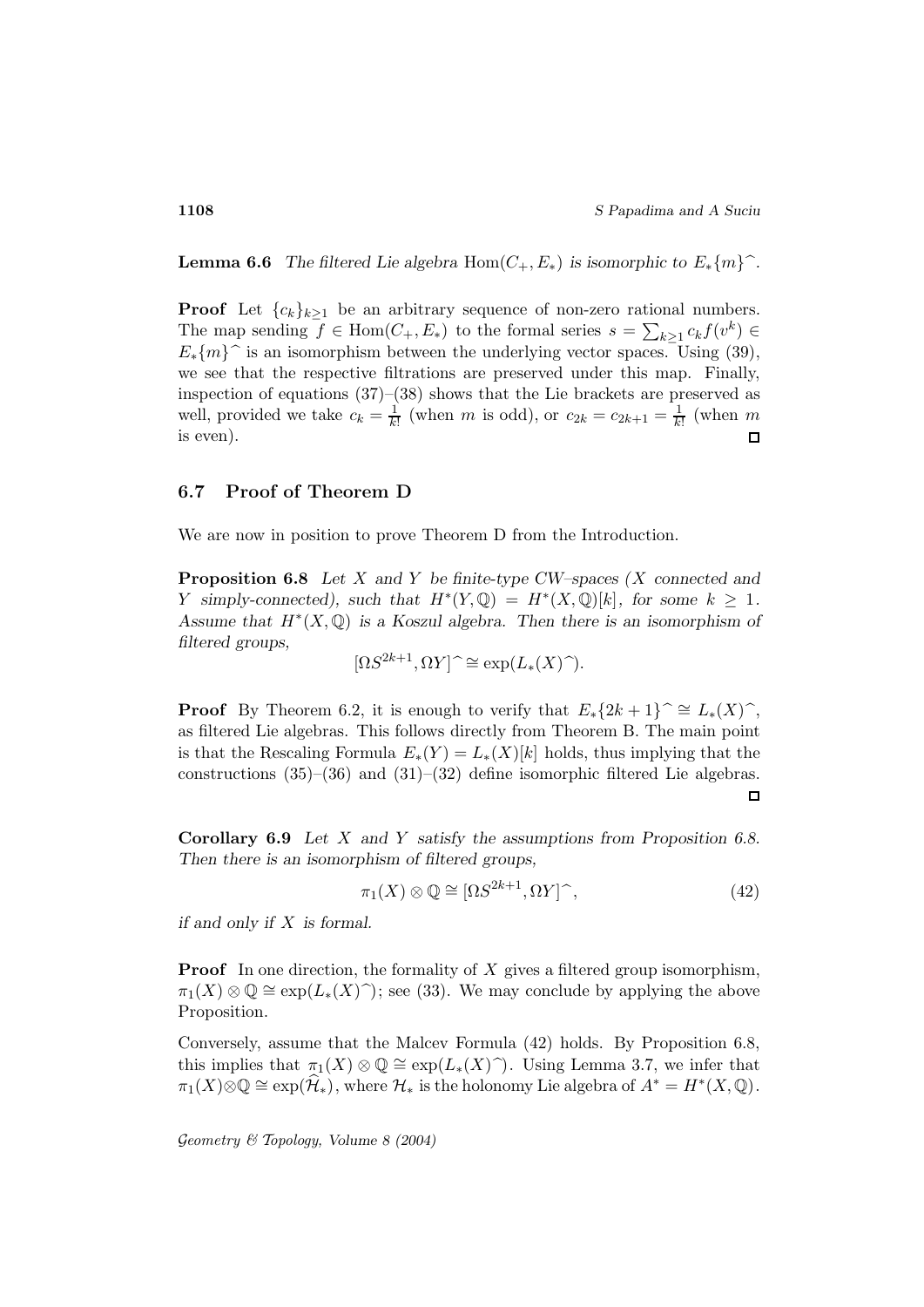In terms of Sullivan models, this isomorphism translates to the fact that X has the same 1–minimal model as the dga  $(A^*,0)$ . On the other hand, one knows from [37, Proposition 5.2] that both the minimal model of X and that of  $(A^*,0)$ are generated in degree 1. The formality of X follows at once.  $\Box$ 

The Corollary proves the implication  $(2) \implies (1)$  from Theorem D, and half of the other implication. The next Proposition ends the proof of Theorem D, once we apply it to the loop space  $K = \Omega S^{2k+1}$ , endowed with the Morse–James filtration.

**Proposition 6.10** *Let* K *be a based CW–complex, endowed with an exhaustive filtration by connected, finite subcomplexes,*  ${K_r}_{r>0}$ *, with*  $K_0 = *$ *, and let* Y *be a based, simply-connected CW–space of finite type. Then there is an isomorphism of filtered groups,*

$$
[K,\Omega Y] \widehat{\phantom{I}} \cong \mathrm{Hom}^{\mathrm{coalg}}(H_*(K,\mathbb{Q}),H_*(\Omega Y,\mathbb{Q})).
$$

**Proof** From the definition of the filtration (11), we see that the Milnor–Moore group of coalgebra maps from  $H_*(K, \mathbb{Q})$  to  $H_*(\Omega Y, \mathbb{Q})$  is isomorphic to the group  $\lim_{r}$  Hom<sup>coalg</sup>( $H_*(K_{r-1}, \mathbb{Q}), H_*(\Omega Y, \mathbb{Q})$ ), filtered as an inverse limit.

Now recall that  $[K, \Omega Y] \cong \underleftarrow{\lim}_{r} ([K_{r-1}, \Omega Y] \otimes \mathbb{Q})$ . Thus, it is enough to show that the "Hurewicz" homomorphism,  $h: [K_{r-1}, \Omega Y] \to \text{Hom}^{\text{coalg}}(H_*(K_{r-1}),$  $H_*(\Omega Y)$ , defined by  $h(f) = f_*$ , gives rise to a natural isomorphism

$$
h_{\mathbb{Q}}\colon [K_{r-1}, \Omega Y] \otimes \mathbb{Q} \longrightarrow \text{Hom}^{\text{coalg}}(H_*(K_{r-1}, \mathbb{Q}), H_*(\Omega Y, \mathbb{Q})).
$$

Since  $K_{r-1}$  is a finite complex, Theorem II.3.11 in Hilton–Mislin–Roitberg [19] gives a group isomorphism

$$
[K_{r-1}, \Omega Y] \otimes \mathbb{Q} \cong [K_{r-1}, \Omega Y_{\mathbb{Q}}].
$$

Thus, we may use Proposition 1 in Scheerer [44] to conclude that the Hurewicz map  $h_{\mathbb{Q}}$  is a group isomorphism.  $\Box$ 

# **7 Groups of homotopy groups**

We now apply the results from Section 6 to the study of the "group of homotopy groups" of a loop space,  $[\Omega S^2, \Omega Y]$ , and its close approximation, the Milnor-Moore group of coalgebra maps, Hom<sup>coalg</sup> $(H_*(\Omega S^2, \mathbb{Q}), H_*(\Omega Y, \mathbb{Q}))$ .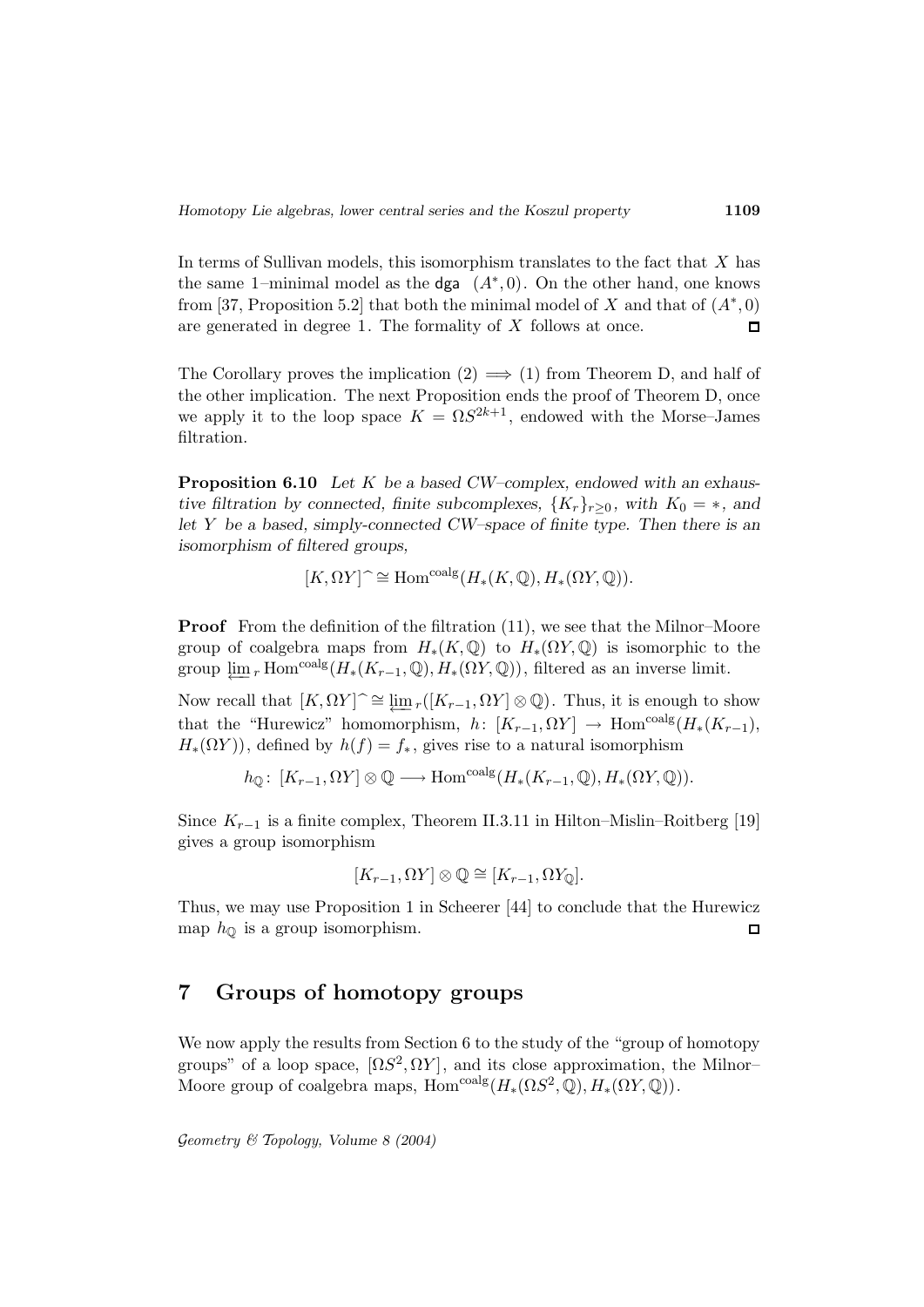# **7.1** Loop space of  $S^2$

We start with a situation considered by Cohen and Gitler [9], in the context of configurations spaces.

**Proposition 7.2** *Let* X *and* Y *be finite-type CW–spaces (*X *connected and Y* simply-connected), such that  $H^*(Y, \mathbb{Q}) = H^*(X, \mathbb{Q})[k]$ , for some  $k \geq 1$ . *Assume that* H∗(X, Q) *is a Koszul algebra. If* X *is formal, then there is a group isomorphism*

$$
\text{Hom}^{\text{coalg}}(H_*(\Omega S^2, \mathbb{Q}), H_*(\Omega Y, \mathbb{Q})) \cong \pi_1(X) \otimes \mathbb{Q}.\tag{43}
$$

**Proof** By Proposition 6.10 and Theorem 6.2, the group on the left side is isomorphic to  $[\Omega S^2, \Omega Y]^{\frown} = \exp(E_*\{2\}^{\frown})$ , where  $E_* = E_*(Y)$ . By Theorem B and formula (20), there is an isomorphism of Lie algebras,  $E_*{2} \approx \hat{\mathcal{H}}_*$ , where  $\mathcal{H}_*$  is the holonomy Lie algebra of X. Even though this isomorphism does not preserve the filtrations on  $E_*\{2\}$  and  $\mathcal{H}_*$ , it does preserve the corresponding topologies. Thus, it induces an isomorphism between  $\exp(E_*\{2\})$  and  $\exp(\widehat{\mathcal{H}}_*) = \pi_1(X) \otimes \mathbb{Q}$ .  $\exp(\mathcal{H}_*) = \pi_1(X) \otimes \mathbb{Q}.$ 

**Remark 7.3** This Proposition answers a question posed by Cohen and Gitler in [9, Section 6], in the particular case when  $X = M(\mathcal{B}_{\ell})$  is the complement of the braid arrangement in  $\mathbb{C}^{\ell}$ , and  $Y = M(B_{\ell}^{k+1})$ . As noted in the proof, the isomorphism (43) is not filtration-preserving. On the other hand, if one replaces  $S^2$  by  $S^{2k+1}$  this drawback disappears, see Theorem D.

**Example 7.4** When Y is a wedge of n copies of  $S^{2k+1}$  as in Section 4.6, we get:

$$
\mathrm{Hom}^{\mathrm{coalg}}(H_*(\Omega S^2,\mathbb{Q}),H_*(\Omega\big(\bigvee\nolimits^n S^{2k+1}\big),\mathbb{Q}) )=\mathbb{F}_n\otimes\mathbb{Q}.
$$

This recovers a result of Sato [43] (see also [9, Theorem 5.3] and [12, Theorem 2.7]).

When Y is a product of n copies of  $S^{2k+1}$  as in Section 4.7, we get:

$$
\mathrm{Hom}^{\mathrm{coalg}}(H_*(\Omega S^2, \mathbb{Q}), H_*(\Omega((S^{2k+1})^{\times n}), \mathbb{Q})) = \mathbb{Q}^n.
$$

### **7.5 Associated graded Lie algebras of exponential groups**

Let L be a complete Lie algebra, with filtration  $\{F_r\}_{r\geq 1}$  satisfying the stronger condition from Remark 5.2,

$$
[F_r L, F_s L] \subset F_{r+s} L, \quad \text{for all } r \text{ and } s. \tag{44}
$$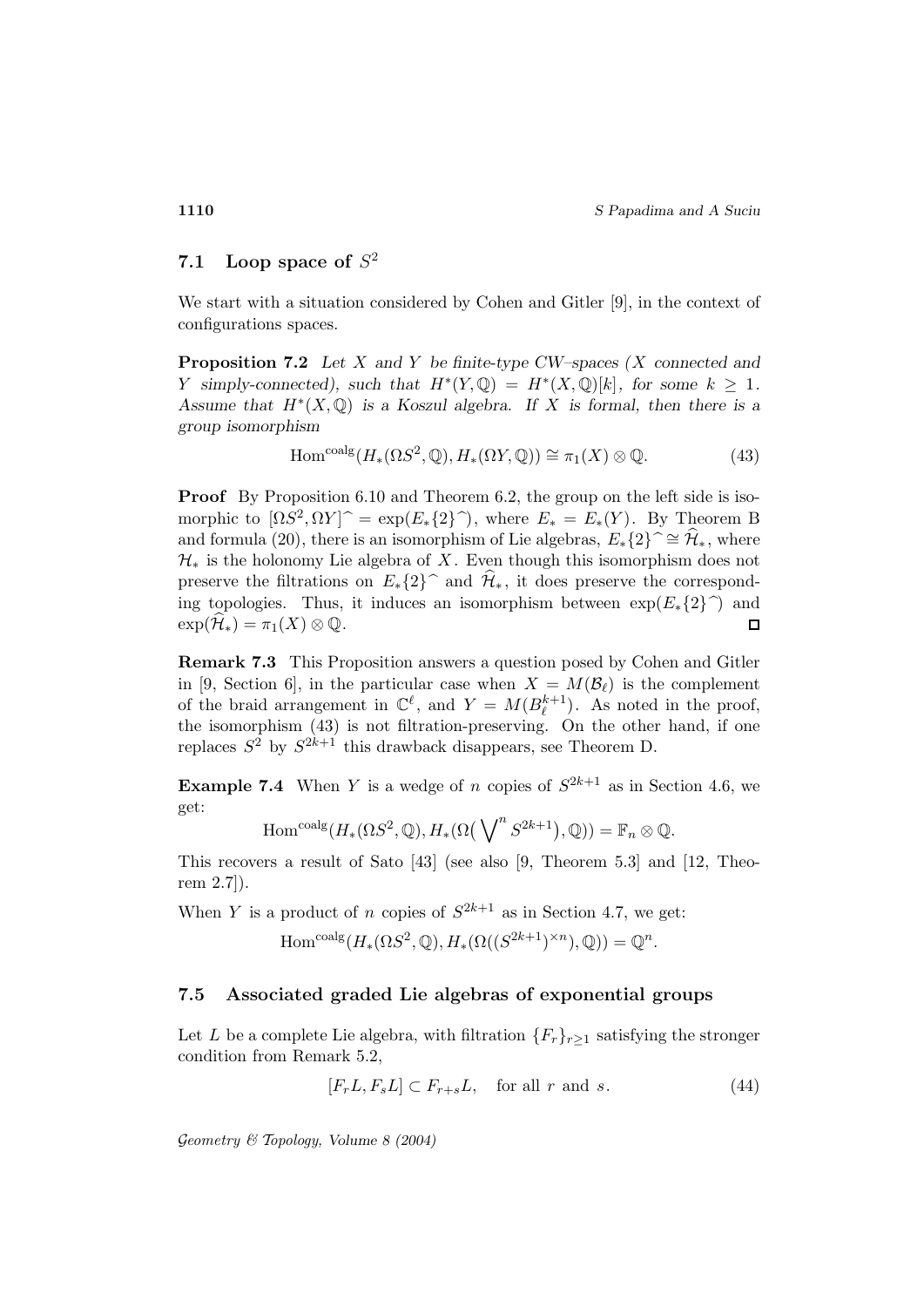One knows from Lazard [25] that the exponential group  $\exp(L)$ , filtered by the normal subgroups  $\{\exp(F_r)\}_{r\geq 1}$ , determines the filtered Lie algebra L.

Condition (44) implies that the associated graded,  $gr^*_{F}(L) := \bigoplus_{r \geq 1} F_r/F_{r+1}$ , is a grile, with Lie bracket induced from  $L$ . It also implies that

$$
(\exp(F_r), \exp(F_s)) \subset \exp(F_{r+s}), \quad \text{for all } r \text{ and } s. \tag{45}
$$

Hence, the associated graded,  $gr_F^*(exp(L)) = \bigoplus_{r\geq 1} exp(F_r)/exp(F_{r+1})$  is a also a grlie, with Lie bracket induced from the Campbell–Hausdorff group commutator. Moreover, the two associated grlie's are (functorially) isomorphic:

$$
\operatorname{gr}^*_F(L) \cong \operatorname{gr}^*_F(\exp(L)).\tag{46}
$$

See [25] for full details.

**Example 7.6** Let  $E_*$  be a graded Lie algebra, and let  $E_*{m}$  be the clie constructed in Section 6.1. The filtration (36) of  $E_*{m}$  clearly satisfies condition (44).

**Remark 7.7** Let X and Y be as in Theorem D, with X formal. The filtered group isomorphism

$$
[\Omega S^{2k+1}, \Omega Y] \,\,\hat{=} \,\,\pi_1(X) \otimes \mathbb{Q}
$$

established in that theorem passes to the associated graded, giving the glie isomorphism

$$
E_*(Y)\{2k+1\} \cong L_*(X)[k].\tag{47}
$$

Indeed, we know from Theorem 6.2 that the filtered group  $[\Omega S^{2k+1}, \Omega Y]$  is isomorphic to  $\exp(E_*(Y)\{2k+1\})$ . Moreover, by Example 7.6, the complete Lie algebra  $E_*(Y)\{2k+1\}$  satisfies condition (44). Likewise, we know from (33) that  $\pi_1(X)\otimes\mathbb{Q} = \exp(L_*(X)\hat{\ })$ . Obviously, the mlie  $L_*(X)\hat{\ }$  also satisfies (44). From the Lazard formula (46), we infer that the grile's  $gr^*_{F}(E_*(Y)\{2k+1\}) =$  $\bigoplus_{r\geq 1} E_{2kr}(Y)$  and  $gr^*_{F}(L_*(X) \widehat{\ }) = \bigoplus_{r\geq 1} L_r(X)$  are isomorphic. Formula (47) follows.

From the vanishing claim in Theorem C, we know that  $E_*(Y)\{2k+1\} = E_*(Y)$ . Hence, formula (47) is actually equivalent to the Rescaling Formula (6).

# **7.8** The loop space of  $S^2$ , again

Let  $Y$  be a simply-connected, finite-type CW–space. From Proposition 6.10 and Theorem 6.2, we know that the group  $\text{Hom}^{\text{coalg}}(H_*(\Omega S^2, \mathbb{Q}), H_*(\Omega Y, \mathbb{Q}))$ , endowed with the Cohen–Gitler filtration (11) is isomorphic to  $\exp(E_*(Y)\{2\})$ ,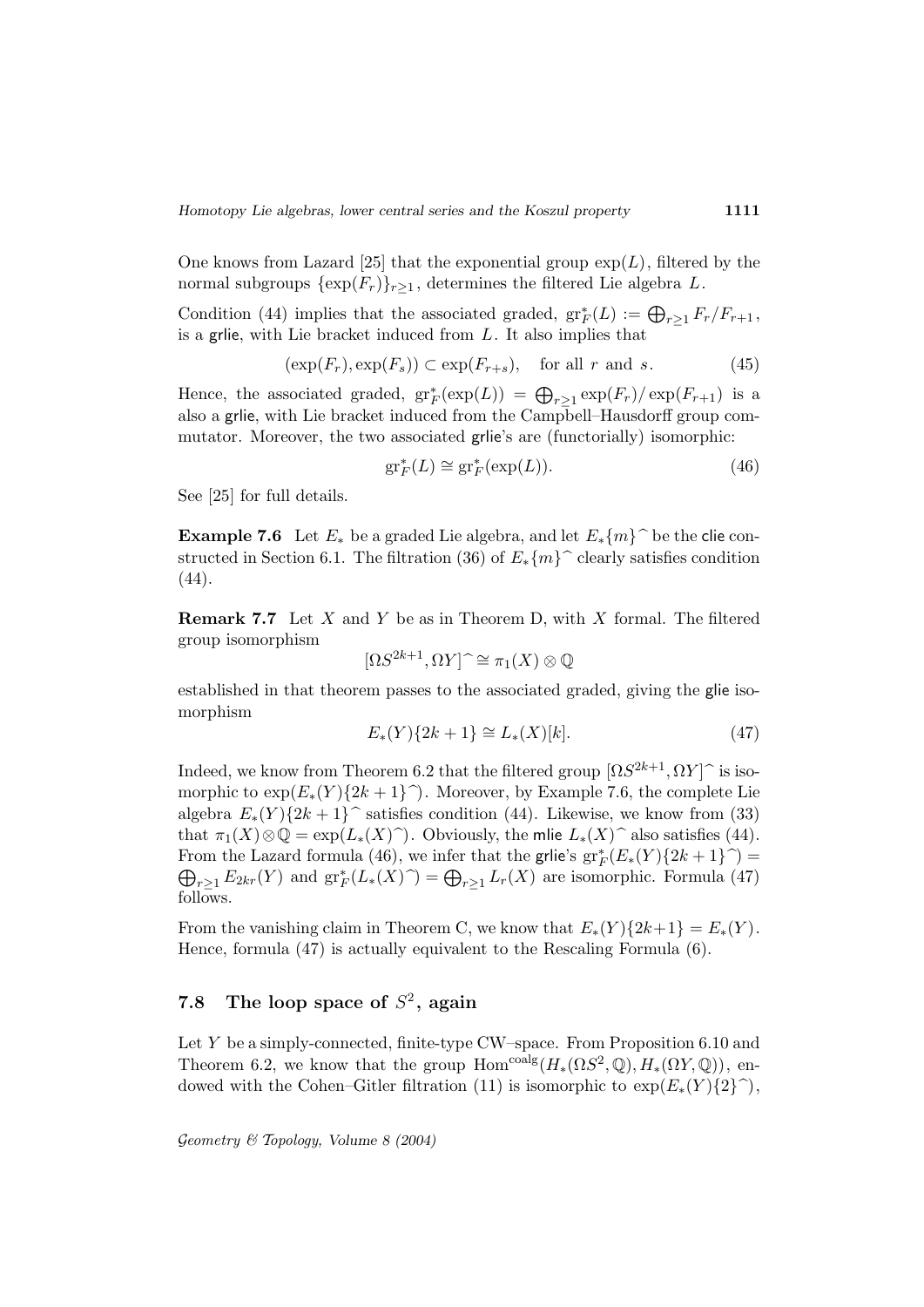where  $E_*(Y)\{2\}$  is filtered as in (36). By Example 7.6, this filtration satisfies condition (44).

**Corollary 7.9** *Let* Y *be a simply-connected, finite-type CW–space. Then:*

(1) *There is an isomorphism of* grlie*'s,*

 $gr_F^*(\text{Hom}^{\text{coalg}}(H_*(\Omega S^2, \mathbb{Q}), H_*(\Omega Y, \mathbb{Q}))) \cong E_*(Y)\{2\}.$ 

(2) If Y is a k-rescaling of a finite-type CW–space X, with  $H^*(X, \mathbb{Q})$  Koszul, *then:*

$$
E_*(Y)\{2\} = E_*(Y) = L_*(X)[k].
$$

**Proof** (1) By (46), and the discussion above, the associated graded Lie algebra  $\mathrm{gr}^*_F(\mathrm{Hom}^{\mathrm{coalg}}(H_*(\Omega S^2,\mathbb{Q}),H_*(\Omega Y,\mathbb{Q})))$  is isomorphic to the graded Lie algebra  $gr_F^*(E_*(Y){2}^{\frown}) = E_*(Y){2}.$ 

(2) Follows from the definition of rebracketing and Theorem B.

 $\Box$ 

**Remark 7.10** From Part (1) of the Corollary, we recover a result of Cohen and Sato [12] (see also [9, Theorem 5.1, Parts (3) and (8)]), at least over the rationals.

When  $X = M(\mathcal{B}_{\ell})$  and  $Y = M(\mathcal{B}_{\ell}^{k+1})$ , we recover from Parts (1) and (2) another result from  $[12]$  (see also  $[9,$  Theorem 6.1)]):

 $gr_F^*(\text{Hom}^{\text{coalg}}(H_*(\Omega S^2, \mathbb{Q}), H_*(\Omega M(\mathcal{B}_\ell^{k+1}), \mathbb{Q}))) \cong gr^*(\pi_1 M(\mathcal{B}_\ell)) \otimes \mathbb{Q}[k].$ 

**Remark 7.11** In general, the filtered groups

 $[\Omega S^2, \Omega Y]$ <sup> $\sim$ </sup> = exp( $E_*(Y){2}$ ) and  $[\Omega S^2, \Omega Y]$  ⊗ Q = exp( $M_{[\Omega S^2, \Omega Y]}$ )

do not coincide. (Here recall that  $M_G$  stands for the Malcev Lie algebra of a group  $G.$ )

For example, take  $Y = S^{2k+1}$ ,  $k \ge 1$ . Suppose  $\left[\Omega S^2, \Omega Y\right] \hat{ } = \exp(M)$ , where M is an mlie. From (46), we infer that the grile's  $E_*(Y)\{2\}$  and  $gr^*(M)$  are isomorphic. In particular,  $E_*(Y)\{2\}$  is generated by  $E_1(Y)$ , see Remark 5.2. But  $E_1(Y) = 0$ , since  $E_*(Y)$  is a free Lie algebra on a generator of degree  $2k$ .

## **Part III**

### **Arrangements and links**

In this last part, we study homological rescalings in two particularly interesting geometrical settings: complements of complex hyperplane arrangements and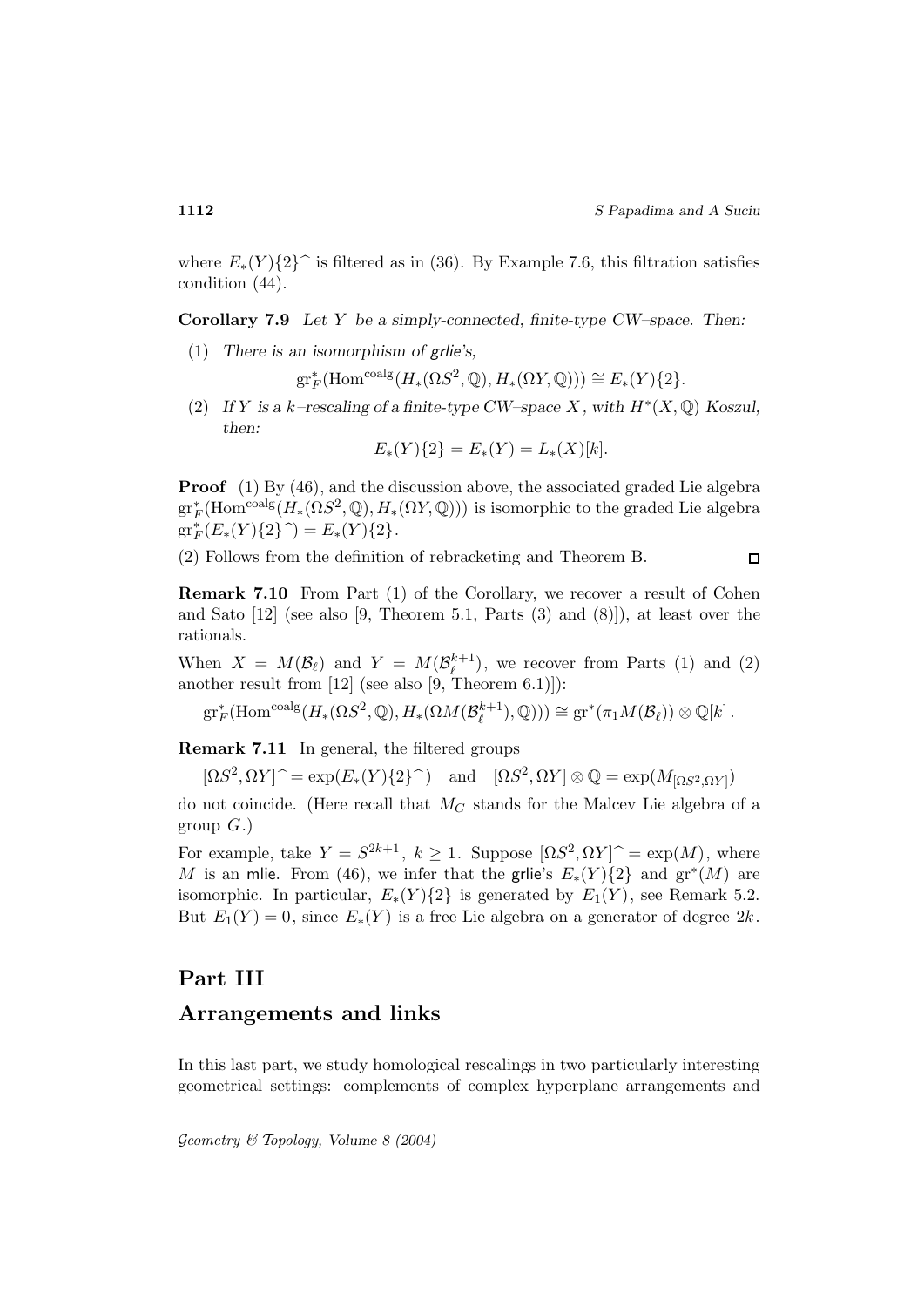complements of classical links. Both classes of spaces admit naturally defined rescalings.

The Rescaling Formula holds for Koszul (in particular, for supersolvable) arrangements, as well as for links with connected linking graph. On the other hand, for generic arrangements the Rescaling Formula fails (due to the noncoformality of the rescaled complement, detected by higher-order Whitehead products), while for links, the Malcev Formula can fail (due to the non-formality of the link complement, detected by Campbell–Hausdorff invariants), even when the Rescaling Formula does hold.

# **8 Rescaling hyperplane arrangements**

In this section, we discuss the Rescaling Formula in the case of complements of complex hyperplane arrangements with Koszul cohomology algebras, as well as the reasons why this formula fails for non-Koszul arrangements.

Let A be a hyperplane arrangement in  $\mathbb{C}^{\ell}$ , with complement  $X = M(\mathcal{A})$ . As explained in Section 1.4, a homological k–rescaling of X is provided by  $Y =$  $M(\mathcal{A}^{k+1})$ , where  $\mathcal{A}^{k+1}$  is the corresponding redundant subspace arrangement in  $\mathbb{C}^{(k+1)\ell}$ . (By Proposition 4.4, this rescaling is unique up to  $\mathbb{O}$ –equivalence, for  $2k + 1 > \ell$ .) Recall also from Section 1.5 that both X and Y are formal spaces.

### **8.1 Koszul arrangements**

By Theorem A, the Rescaling Formula,  $E_*(Y) = L_*(X)[k]$ , applies precisely to the class of arrangements for which  $H^*(X, \mathbb{Q})$  is a Koszul algebra. In fact, by Theorem D, the stronger Malcev Formula,  $\pi_1(X) \otimes \mathbb{Q} = [\Omega S^{2k+1}, \Omega Y]^{\hat{}}$ , also applies in this case.

Presently, the only arrangements which are known to be Koszul are the fibertype (or, supersolvable) arrangements, cf [47]. For such arrangements, the Rescaling Formula was first established in [8]. Koszulness is known to be equivalent to supersolvability, within the classes of hypersolvable and graphic arrangements (see [20] and [45], respectively). In general, though, it remains an open question whether there exists a non-supersolvable arrangement with Koszul cohomology algebra, see [53, Problem 6.7.1].

By Proposition 1.12, if  $H^*(X, \mathbb{Q})$  is Koszul, then Y is coformal. We know from Example 4.10 that the converse is not true in general: a space  $X$  may have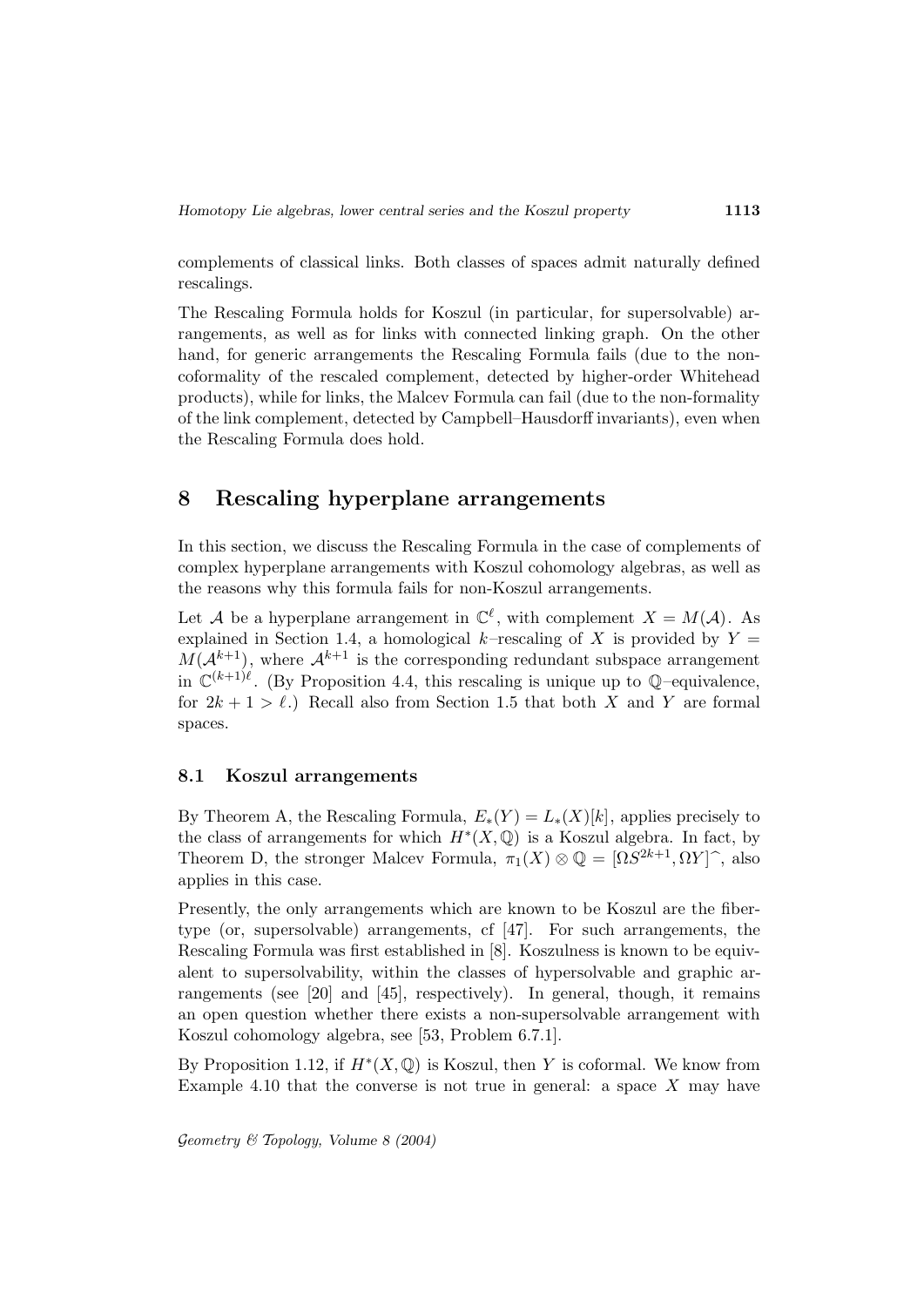a coformal rescaling, Y, even though the algebra  $H^*(X, \mathbb{Q})$  is not generated in degree 1 (and thus not Koszul). But examples of this sort cannot occur among arrangement complements, since their cohomology algebras are always generated in degree 1. This leads us to pose the following.

**Question 8.2** Let  $X = M(A)$  and  $Y = M(A^{k+1})$ . If Y is coformal, is  $H^*(X,\mathbb{Q})$  Koszul?

Now let A be a fiber-type arrangement, with exponents  $d_1, \ldots, d_\ell$ . As is wellknown, the Poincaré polynomial of X factors as  $P_X(t) = \prod_{i=1}^{\ell} (1 + d_i t)$ , see [17]. Let  $\Phi_n = \text{rank } \pi_n(\Omega Y)$ . From Theorem C, we obtain:  $\Phi_q = 0$  if  $2k \nmid q$ , and

$$
\prod_{r\geq 1} (1-t^{(2k+1)r})^{\Phi_{2kr}} = \prod_{i=1}^{\ell} (1-d_i t^{2k+1}).
$$

Therefore, the ranks of  $\pi_*(Y)$ —and, hence, the rational homotopy type of  $\Omega Y$  —are determined solely by the exponents of A. Furthermore,

$$
P_{\Omega Y}(t) = \prod_{i=1}^{\ell} (1 - d_i t^{2k})^{-1}.
$$

#### **8.3 Generic arrangements**

We now illustrate the failure of the Rescaling Formula in the case of arrangements of hyperplanes in general position. For simplicity, we shall treat only the affine case—the case of central, generic arrangements is similar.

Let A be a generic affine arrangement of n hyperplanes in  $\mathbb{C}^{\ell}$ , with  $n>\ell>1$ . The cohomology algebra  $A = H^*(X, \mathbb{Q})$  is the quotient of the exterior algebra on generators  $e_1, \ldots, e_n$  in degree 1 by the ideal I generated by all monomials of the form  $e_{i_1} \cdots e_{i_{\ell+1}}$ . Since I is generated in degree  $\ell + 1 > 2$ , the algebra A is not quadratic, and hence, not Koszul. Consequently, if  $Y = M(\mathcal{A}^{k+1})$ , then, by Theorem A,

$$
E_*(Y) \ncong L_*(X)[k], \tag{48}
$$

even as graded vector spaces.

To understand in a concrete fashion the reason for this failure, we first establish an analogue of a well-known theorem of Hattori [18], in the setting of redundant generic arrangements.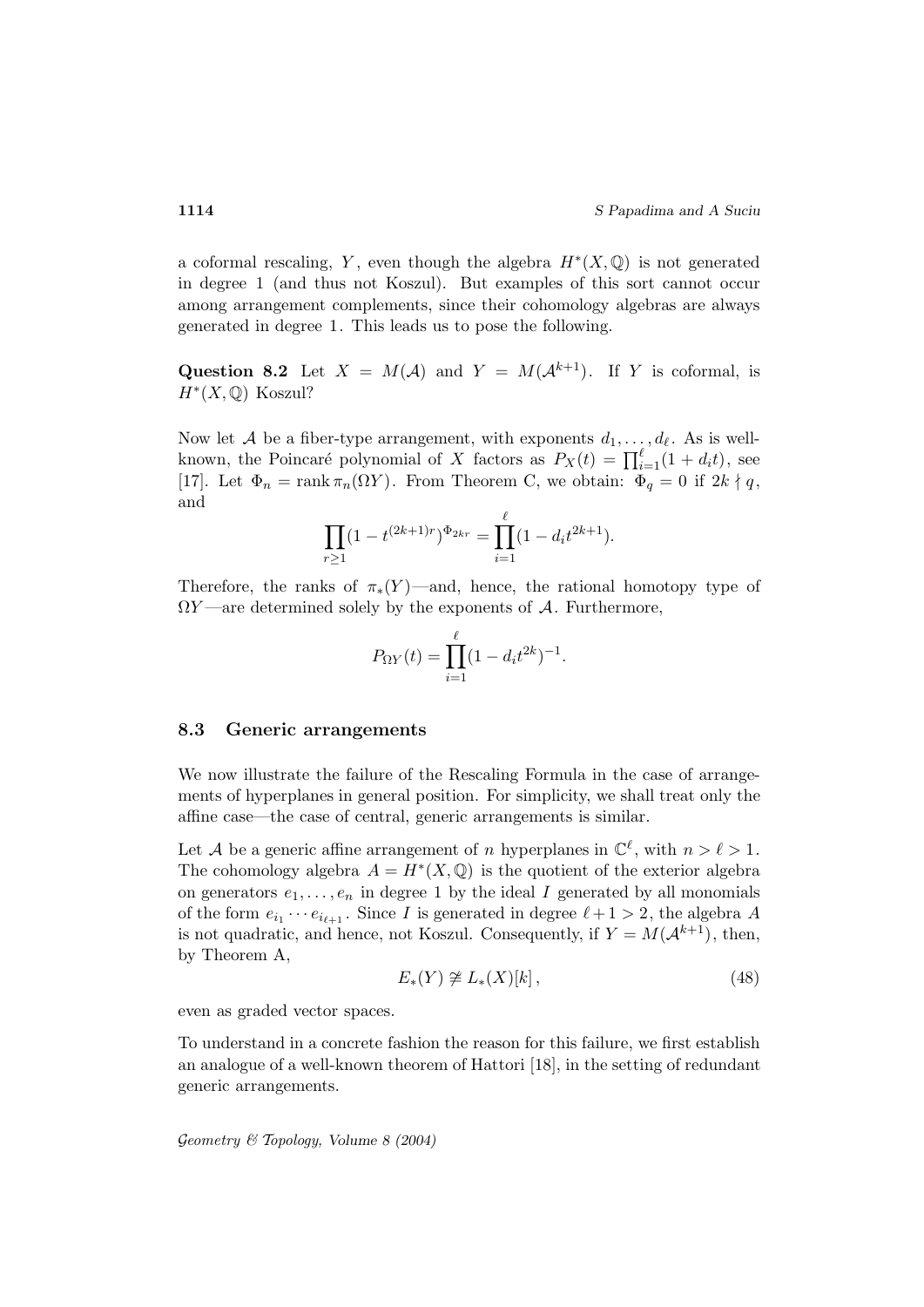Let  $\mathcal{A} = \{H_1, \ldots, H_n\}$  be an arbitrary hyperplane arrangement in  $\mathbb{C}^{\ell}$ , and let  $\mathcal{A}^k = \{H_1^{\times k}, \ldots, H_n^{\times k}\}\$  be the associated subspace arrangement in  $\mathbb{C}^{k\ell}$ . Suppose that  $H_i$  is defined by  $\{\alpha_i = 0\}$ . Then recall from [8] that  $H_i^{\times k}$  is defined by  $\{\alpha_i^{\times k} = 0\}$ , where  $\alpha_i^{\times k}$ :  $\mathbb{C}^{k\ell} \to \mathbb{C}^k$  is the map which sends z to  $(\alpha_i(z_{11},\ldots,z_{1\ell}),\ldots,\alpha_i(z_{k1},\ldots,z_{k\ell}))$ . For  $z \in \mathbb{C}^{k\ell} \setminus H_i^{\times k}$ , set  $\tilde{\alpha}_i^{\times k}(z) =$  $\alpha_i^{\times k}(z)/\|\alpha_i^{\times k}(z)\| \in S^{2k-1}$ . Now define a map

$$
f_{\mathcal{A}}^{k}: M(\mathcal{A}^{k}) \subset \mathbb{C}^{k\ell} \to (S^{2k-1})^{\times n} \subset \mathbb{C}^{kn}
$$

$$
z \mapsto (\tilde{\alpha}_{1}^{\times k}(z), \dots, \tilde{\alpha}_{n}^{\times k}(z)).
$$

In [18], Hattori showed that the complement of a generic affine arrangement of n hyperplanes in  $\mathbb{C}^{\ell}$  ( $n \geq \ell$ ) is homotopy equivalent to the  $\ell$ –skeleton of the *n*–torus  $(S^1)^{\times n}$ . The next Lemma extends this result to the corresponding redundant subspace arrangements.

**Lemma 8.4** *Suppose* A *is a generic affine arrangement of* n *hyperplanes in*  $\mathbb{C}^{\ell}$ , with  $n \geq \ell$ . Let  $(S^{2k+1})_{\ell}^{\times n}$  be the  $(2k+1)\ell$ -skeleton of the standard CW– decomposition of  $(S^{2k+1})^{\times n}$ . Then, for each  $k \geq 1$ , the map  $f_A^{k+1}$ :  $M(A^{k+1}) \to$ <br> $(S^{2k+1})^{\times n}$  factors through a homotopy equivalence  $(S^{2k+1})^{\times n}$  *factors through a homotopy equivalence* 

$$
f_{\mathcal{A}}^{k+1} \colon M(\mathcal{A}^{k+1}) \xrightarrow{\simeq} (S^{2k+1})_{\ell}^{\times n}.
$$

**Proof** Set  $X = M(\mathcal{A})$  and  $Y = M(\mathcal{A}^{k+1})$ . From [18], we know that  $X \simeq$  $(S^1)_\ell^{\times n}$ . From [8, Corollary 2.3], we find that Y has the same integral homology as the skeleton  $T = (S^{2k+1})_{\ell}^{\times n}$ .

Now, since  $Y$  is 1–connected, it admits a minimal cell decomposition, see [1]. In particular,  $Y$  is a CW–complex of the same dimension as  $T$ . Hence, by cellular approximation, the map  $f_{\mathcal{A}}^{k+1}$  factors through T. Clearly, the map  $f_{\mathcal{A}}^{k+1}$ :  $Y \to T$  induces an isomorphism in homology. The result follows from Whitehead's theorem.  $\Box$ 

As is well-known, fat wedges of spheres are not coformal (see eg [51]). Thus, the reason formula (6) fails for an affine, generic arrangement A (with  $n>\ell>$ 1) is that each of the redundant subspace arrangements,  $\mathcal{A}^{k+1}$   $(k \geq 1)$ , has non-coformal complement. If  $\ell = n - 1$ , the obstructions to coformality are precisely the higher-order Whitehead products, which, in this case, account for the deviation from equality in the Rescaling Formula.

**Example 8.5** Let  $A$  be an affine, generic arrangement of  $n$  hyperplanes in  $\mathbb{C}^{n-1}$ ,  $n > 2$ . In this case,  $X \simeq (S^1)_{n-1}^{\times n}$ , and  $Y \simeq (S^{2k+1})_{n-1}^{\times n}$ . Obviously,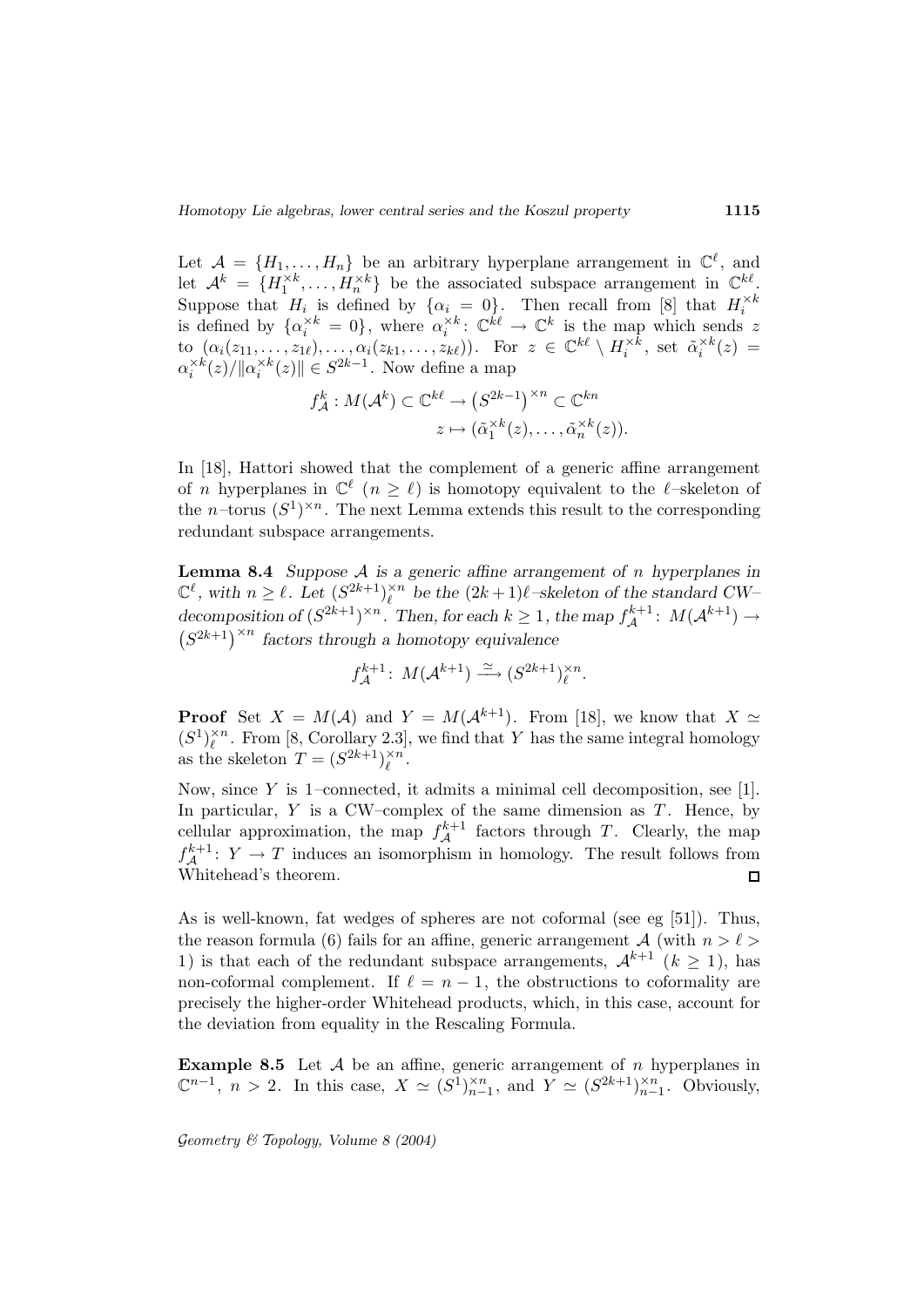$L_*(X)[k] = \mathbb{L}^{ab}(x_1,\ldots,x_n)$ , with deg  $x_i = 2k$ . Using a result of Porter [38] on homotopy groups of fat wedges, we find:

$$
E_*(Y) = \mathbb{L}^{ab}(x_1, \dots, x_n) \amalg \mathbb{L}(w),\tag{49}
$$

where w corresponds to the *n*-fold Whitehead product of  $x_1, \ldots, x_n$ , and II stands for the free product of Lie algebras. The deviation from equality in the Rescaling Formula first appears in deg  $w = (2k + 1)n - 2$ , where we have  $\dim E_{(2k+1)n-2}(Y) = 1$ , but  $\dim L_{(2k+1)n-2}(X)[k] = 0$ . Note also that

$$
P_{\Omega Y}(t) = \frac{1}{(1 - t^{2k})^n - t^{(2k+1)n-2}},
$$

whereas the homotopy LCS formula would predict

$$
P_{\Omega Y}(t) = \frac{1}{(1 - t^{2k})^n + (-1)^{n+1} t^{2kn}}.
$$

# **9 Rescaling spherical links**

In this section, we show how to perform geometrically the rescaling operation for links of circles in  $S^3$ , and we prove Theorem E (and its corollary) from the Introduction.

### **9.1 Joins of links**

A (spherical) p–link in  $S^{2p+1}$  ( $p \ge 1$ ) is an ordered collection,  $K = (K_1, \ldots, K_n)$  $K_n$ , of pairwise disjoint, smoothly embedded p-spheres in the  $(2p+1)$ -sphere. In other words, a p–link is the image of a smooth embedding  $K: \prod^n S^p \to$  $S^{2p+1}$ . A 1-link is just a (classical) link.

Recall that the join of two spaces, X and Y, is the union,  $X * Y = CX \times Y \cup$  $X \times CY$ , glued along  $X \times Y$ , where CX denotes the cone on X. For example,  $S^p * S^{p'} = S^{p+p'+1}$ . The join operation is functorial: to maps  $f: X \to X'$  and  $g: Y \to Y'$  there corresponds a map of joins,  $f * g: X * Y \to X' * Y'$ .

As noted by Koschorke and Rolfsen [23], the join construction has an analogue for links.

**Definition 9.2** [23] Let  $K = (K_1, ..., K_n)$  be a p-link, and  $K' = (K'_1, ..., K_n)$  $K_n'$ ) be a p'-link (with the same number of components). Their join is the  $(p + p' + 1)$ –link

$$
K \circledast K' = (K_1 * K'_1, \ldots, K_n * K'_n).
$$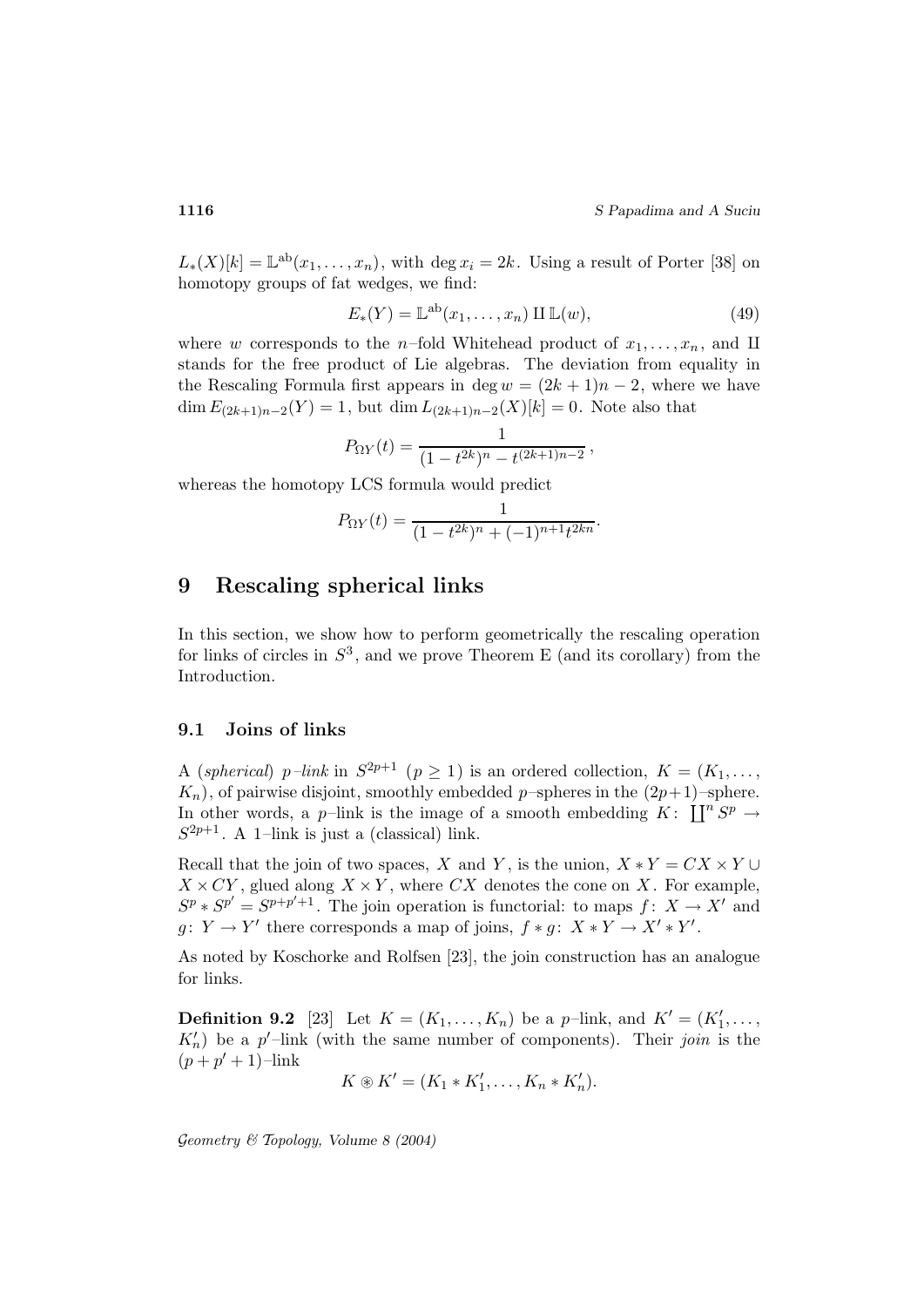More precisely, if the two links are the images of embeddings  $K: \prod^n S^p \to$  $S^{2p+1}$  and  $K'$ :  $\prod^n S^{p'} \to S^{2p'+1}$ , then their join is the image of the embedding  $K \circledast K' = \coprod^n K_i * K'_i : \coprod^n S^p * S^{p'} \to S^{2p+1} * S^{2p'+1}.$ 

**Example 9.3** Let  $\text{Hopf}_n = \Delta_n^2$  be the *n*-component *Hopf link*, defined as the Artin closure of the full-twist braid on n strings (see Figure 1 for  $n = 4$ ). As shown in [31], the Hopf link is the singularity link of  $\mathcal{A}_n = \{z_1^n - z_2^n = 0\},\$ the arrangement of n complex lines through the origin of  $\mathbb{C}^2$ . It follows from [30] that  $\text{Hopf}_n \otimes \text{Hopf}_n$  is the singularity link of the subspace arrangement  $\mathcal{A}_n^2 = \{z_1^n - z_2^n = z_3^n - z_4^n = 0\}.$ 

#### **9.4 Linking numbers**

Let  $K = (K_1, \ldots, K_n)$  be a p-link in  $S^{2p+1}$ . Fix orientations on the ambient sphere  $S^{2p+1}$ , and on each component of K. It is known that all components of K have trivial normal bundle in  $S^{2p+1}$ ; see Kervaire [21, Theorem 8.2]. Denote by  $T_i \cong S^p \times S^p$  the boundary of a tube,  $K_i \times D^{p+1}$ , around  $K_i$ . Let  $X = S^{2p+1} \setminus \bigcup_{i=1}^n K_i$  be the complement of the link, and let  $\overline{X} = S^{2p+1} \setminus$  $\bigcup_{i=1}^n K_i \times \text{int } D^{p+1}$  be the exterior. We will need some classical definitions and results, related to the description of the cohomology ring of the complement in terms of linking numbers.

By standard duality arguments, we know that both  $\widetilde{H}_*(X,\mathbb{Z})$  and  $\widetilde{H}^*(X,\mathbb{Z})$ are finitely-generated, free abelian groups, concentrated in two degrees, p and 2p. Canonical bases may be constructed as follows. The group  $H_p(X,\mathbb{Z})$  is freely generated by the orientation classes of the meridional spheres. Denote by  $\{a_1,\ldots,a_n\}$  the Kronecker-dual basis of  $H^p(X,\mathbb{Z})$ . For each  $i \neq j$ , denote by  $b_{ij} \in H^{2p}(X,\mathbb{Z})$  the Lefschetz dual of an (embedded) arc which connects, in the exterior of K, the tubes  $T_i$  and  $T_j$ . It is easy to check that  $\{b_{ij}\}\$ is a generating set for  $H^{2p}(X,\mathbb{Z})$ , with relations  $b_{ij}+b_{ji}=0$  and  $b_{ij}+b_{jk}+b_{ki}=0$ . The description of the multiplication in  $H^*(X,\mathbb{Z})$  involves linking numbers. For each  $i \neq j$ , denote by  $l_{ij} := \text{lk}(K_i, K_j) \in \mathbb{Z}$  the orientation class of  $K_i$ in  $H_p(S^{2p+1} \setminus K_j, \mathbb{Z})$ , with respect to the meridional basis element. With the above notation, one has the following basic formula:

$$
a_i \cup a_j = (-1)^{p+1} l_{ij} b_{ij}, \quad \text{for all } i \neq j. \tag{50}
$$

To derive (50), it is enough to evaluate  $a_i \cup a_j$  on  $[T_r]$ , for each r, and to prove that the result equals either  $(-1)^{p+1}l_{ij}$  (if  $r = j$ ), or  $(-1)^{p}l_{ij}$  (if  $r = i$ ), or 0 (otherwise). This, in turn, follows from standard cup-product computations in the torus  $T_r = S^p \times S^p$ , given the fact that  $l_{ij}$  is, by construction, the coefficient of the  $i$ -th longitude on the  $j$ -th meridian.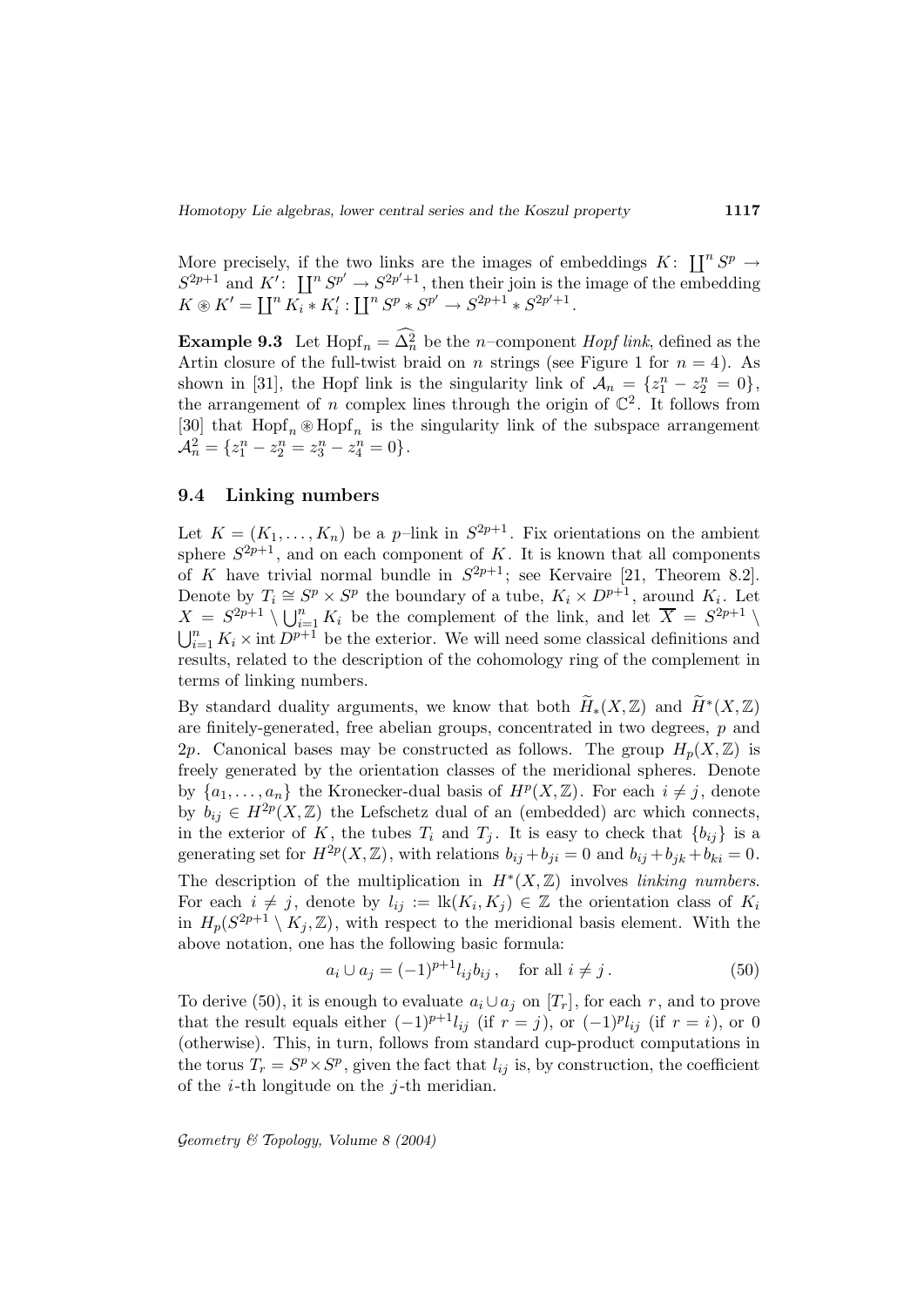#### **9.5 Linking numbers and joins**

Viewing the link K as an embedding in  $\mathbb{R}^{2p+1}$ , the linking number  $l_{ij}$  equals the degree of the mapping

$$
S^p \times S^p \to S^{2p}, \quad (x, y) \mapsto (K_i(x) - K_j(y)) / ||K_i(x) - K_j(y)||,
$$

see [41, Theorem 5.D.2] for  $p = 1$ , and [21, Lemma 5.1] for  $p > 1$ .

In view of this remark, we may apply Proposition 4.9 from Koschorke and Rolfsen [23] to conclude that the linking numbers multiply under the join operation. More precisely, if  $K = (K_1, \ldots, K_n)$  is a p-link and  $K' = (K'_1, \ldots, K'_n)$  is a  $p'$ -link, then

$$
lk(K_i * K'_i, K_j * K'_j) = lk(K_i, K_j) lk(K'_i, K'_j).
$$
 (51)

#### **9.6 Rescaling links**

We are now ready to define the rescaling operation for classical links, and show that the complement of the rescaled link is indeed the rescaling of the link complement.

**Definition 9.7** Let  $K = (K_1, \ldots, K_n)$  be a link in  $S^3$ . For each  $k \geq 1$ , the k–rescaling of K is the following  $(2k + 1)$ –link in  $S^{4k+3}$ :

$$
K^{\circledast k} = K \circledast \underbrace{\text{Hopf}_n \circledast \cdots \circledast \text{Hopf}_n}_{k \text{ times}}.
$$
 (52)

For example,  $\text{Hopf}_{n}^{\circledast k}$  is the singularity link of the redundant subspace arrangement  $\mathcal{A}_n^{k+1}$ ; thus, its complement is homotopy-equivalent to  $M(\mathcal{A}_n^{k+1})$ .

**Proposition 9.8** *Let* X *be the complement of a classical link,* K*. For each*  $k \geq 1$ , the complement, Y, of the link  $K^{\otimes k}$  is an (integral) k–rescaling of X. Moreover, Y is the unique (up to  $\mathbb{Q}$ -equivalence) k-rescaling of X; in *particular,* Y *is a formal space.*

**Proof** Since  $K^{\circledast k}$  has codimension  $2(k+1) > 2$ , the complement Y is simplyconnected. Let  $a_i \in H^1(X,\mathbb{Z})$  and  $\tilde{a}_i \in H^{2k+1}(Y,\mathbb{Z})$  be the standard basis elements (Kronecker dual to the meridional spheres). Since  $a_i$  has odd degree, and  $H^*(X,\mathbb{Z})$  is torsion-free, we infer that  $a_i^2=0$ , for all *i*; similarly,  $\tilde{a}_i^2=0$ . Since all the linking numbers of the Hopf link are equal to 1, and since both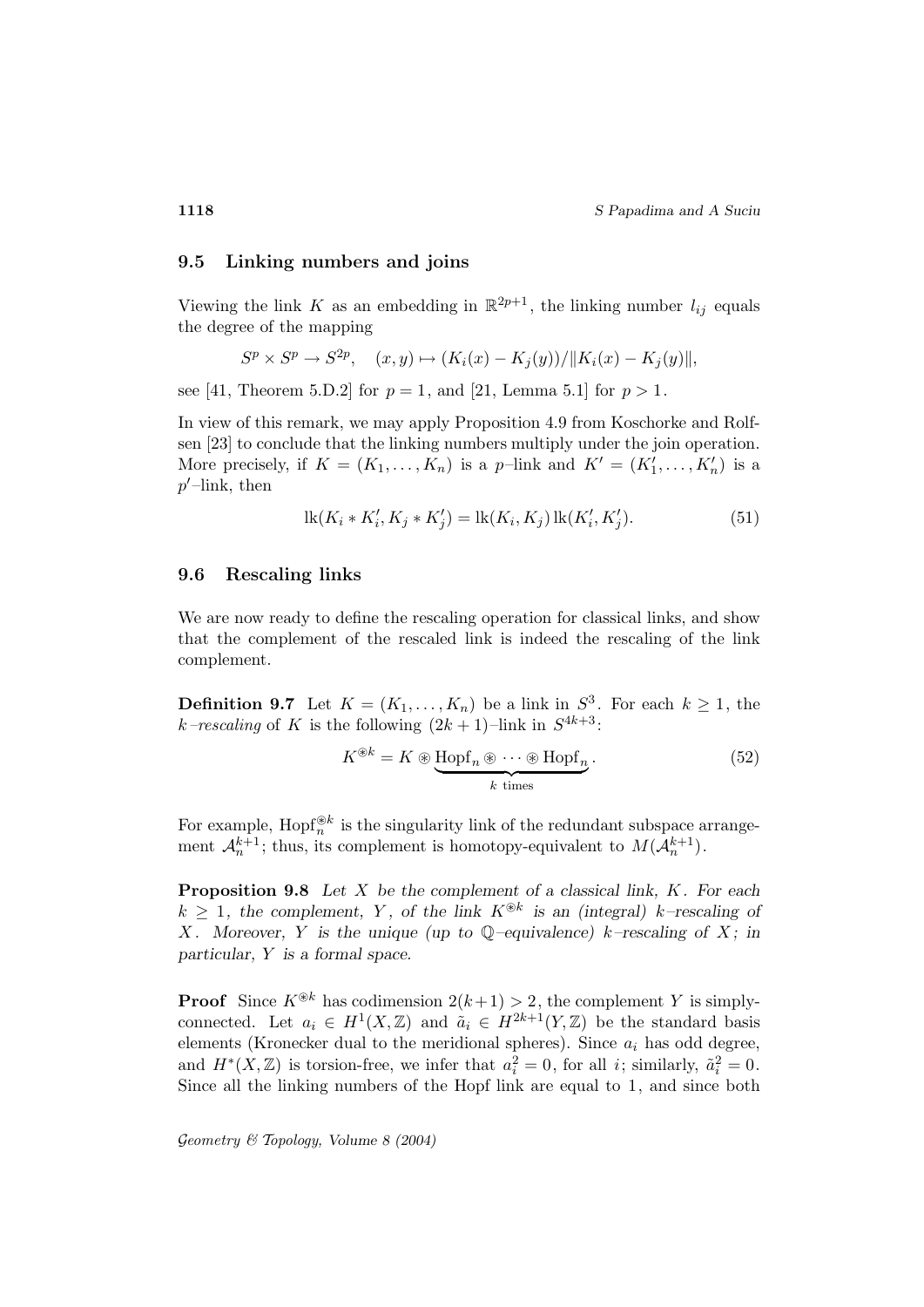K and  $K^{\circledast k}$  are odd-dimensional links, we see from equations (50), (51), and  $(52)$  that

$$
H^*(Y,\mathbb{Z}) = H^*(X,\mathbb{Z})[k], \quad \text{as graded rings.}
$$

Therefore,  $Y$  is a  $k$ -rescaling of  $X$ , even integrally.

Since  $H^{>2}(X,\mathbb{Z})=0$ , the uniqueness up to rational homotopy (and thereby, the formality) of the rescaling follows from Proposition 4.4.  $\Box$ 

#### **9.9 Proofs of Theorem E and Corollary 1.17**

Results from [26] (Theorem B'(i) and the Corollary to Proposition 6.3) show that  $H^*(X, \mathbb{Q})$  is a Koszul algebra if and only if the linking graph  $\mathsf{G}_K$  is connected. Theorem E follows then from Theorem A, via Remark 1.9 and Proposition 9.8.

Assume now that  $G_K$  is connected. The coformality of Y is ensured by Proposition 1.12. The semidirect product structure of the Lie algebra  $E_*(Y)$  follows, via the Rescaling Formula, from the corresponding semidirect product decomposition of  $L_*(X) = \mathcal{H}_*$  (see Lemma 3.7), proved in [5, Theorem 4.2(i) and Lemma 4.1]. The other statements in Corollary 1.17 are direct consequences of Theorem C and the discussion in Section 3.15.

## **10 Formality and the Campbell-Hausdorff invariants**

We start by reviewing the Campbell–Hausdorff invariants of links, introduced in [33]. We then explore the relationship between these invariants and the formality of the link complement. We conclude with an example showing that the Malcev Formula  $(14)$  from Theorem D may fail for a non-formal space X, even if  $H^*(X, \mathbb{Q})$  is a Koszul algebra.

#### **10.1 CH-invariants**

Let  $\mathbb{L}_n = \mathbb{L}^*(x_1,\ldots,x_n)$  be the free Lie algebra on n generators  $x_i$  in degree 1, and let  $\mathbb{L}_n$  be its completion with respect to bracket length, constructed as in Example 5.4. Let V be an *n*-dimensional Q-vector space, with basis  $v_1, \ldots, v_n$ . The *universal moduli space* for links of n components is the  $\mathbb{Q}$ -vector space

 $\text{Der}_n := \text{Hom}_{\mathbb{Q}}(V, F_2 \widehat{\mathbb{L}}_n),$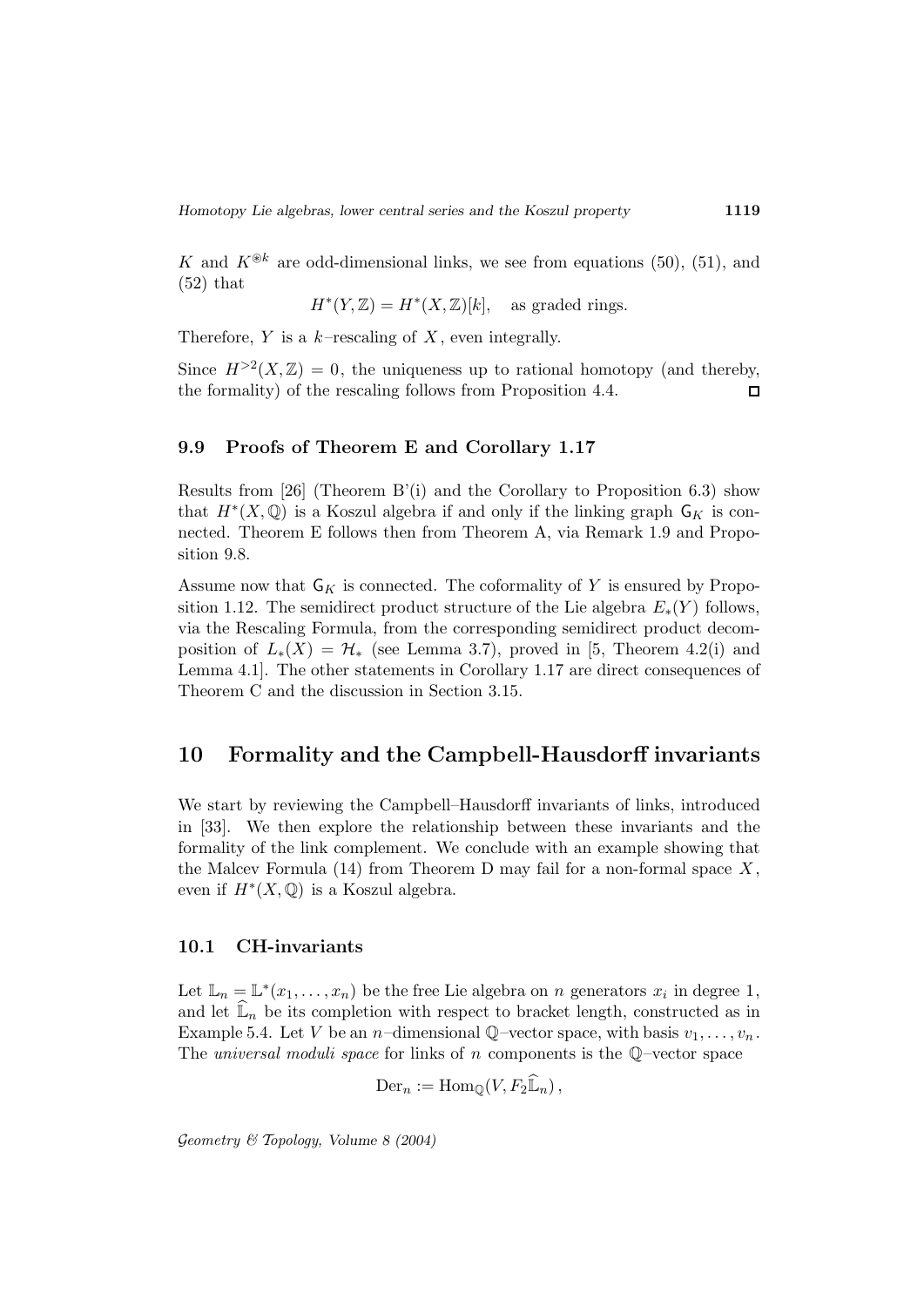with elements,  $\partial \in \text{Der}_n$ , written in formal series notation,

$$
\partial = \sum_{i \ge 1} \partial_i, \quad \text{where} \quad \partial_i \in \text{Hom}_{\mathbb{Q}}(V, \mathbb{L}_n^{i+1}).
$$

The vector space  $Der_n$  comes endowed with a filtration, defined by

$$
F_r \operatorname{Der}_n = \{ \partial \in \operatorname{Der}_n \mid \partial_i = 0, \text{ for } i < r \}.
$$

There is then a certain pro-unipotent  $\mathbb{Q}$ -group,  $U_n$ , which acts linearly on  $Der_n$ , so as to preserve the filtration  $\{F_r Der_n\}_{r>1}$ .

Let  $\mathbb{F}_n$  be the free group on  $x_1,\ldots,x_n$ . Let  $\exp(\widehat{\mathbb{L}}_n)$  be the exponential group corresponding to the Malcev Lie algebra  $\widehat{\mathbb{L}}_n$ . The Campbell–Hausdorff representation,  $\rho \colon \mathbb{F}_n \to \exp(\widehat{\mathbb{L}}_n)$ , is defined by  $\rho(x_i) = x_i$ .

Now let  $K = \{K_1, \ldots, K_n\}$  be a link in  $S^3$ , with a fixed ordering and orientation of the components. Attached to K there is a homomorphism  $\partial = \partial_{K,\{l_i\}} \in$ Der<sub>n</sub>, constructed by Campbell–Hausdorff expansion from the longitudes  $l_i \in$  $\mathbb{F}_n$  of the link K:

$$
\partial(v_i) := [x_i, \rho(l_i)] = \sum_{j=1}^n [x_i, l_{ij}x_j] + \cdots
$$
\n(53)

Note that the degree 1 part,  $\partial_1$ , is determined solely by the linking numbers,  $l_{ij}$ , of K.

**Definition 10.2** [33] The *Campbell–Hausdorff invariant of order r* of the link K is the  $U_n$ -orbit of  $\partial$  in the quotient of Der<sub>n</sub> by  $F_r$  Der<sub>n</sub>:

$$
p^{r}(K) = \overline{\partial} \in U_n \backslash \operatorname{Der}_n / F_r \operatorname{Der}_n .
$$

It turns out that  $p^{r}(K)$  depends only on K, and not on the choice of longitudes; in fact,  $p^{r}(K)$  depends only on the concordance class of K; see [33].

#### **10.3 Relation with formality**

The next results make precise the connection between the CH-invariants of a link and the formality of the link complement.

**Lemma 10.4** *Let* K *be a link with connected linking graph. Choose any system of longitudes,*  $\{l_i\}$ *, and associate to it an element*  $\partial = \partial_{K,\{l_i\}} \in \text{Der}_n$ *, as in* (53). If the complement, X, of K is a formal space, then  $\partial$  and  $\partial_1$  lie in *the same*  $U_n$ -orbit.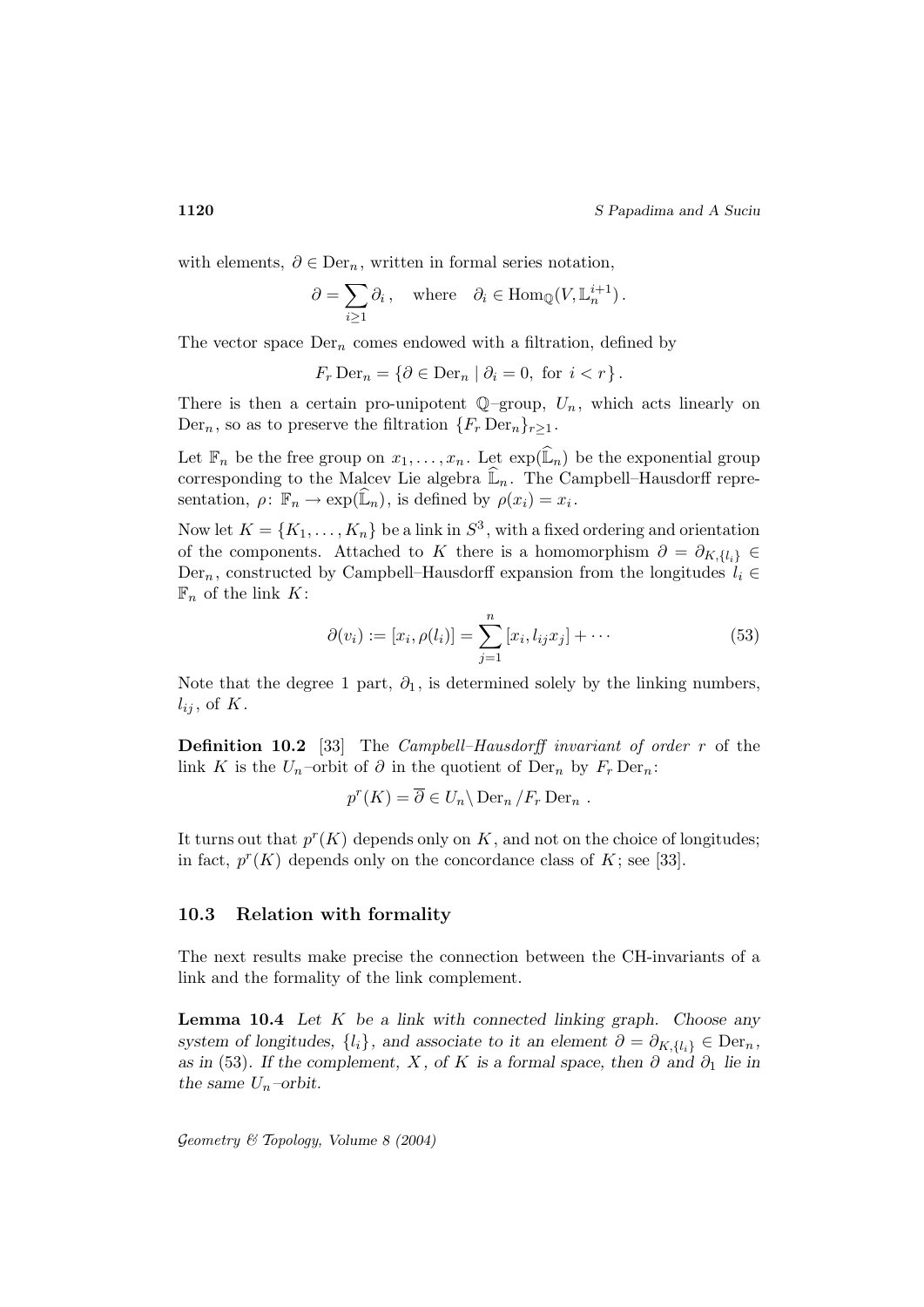

Figure 1: Braids  $\Delta_4^2$  and  $\Delta_4^2\gamma$ 

**Proof** This follows from the proof of [34, Corollary 3.6]. The connectedness of  $G_K$  comes into play, via the Koszul property of the algebra  $A^* = H^*(X, \mathbb{Q})$ , to guarantee that the comultiplication map,  $\nabla: A_2 \to A_1 \wedge A_1$ , is injective. (See [34, Remark 3.4] for the connection between  $\partial_1$  and  $\nabla$ .) The point is that the injectivity of  $\nabla$ , together with the formality of X, are actually sufficient for the proof of Corollary 3.6 from [34], which gives the desired conclusion.  $\Box$ 

**Corollary 10.5** *Let* K *and* K<sup>0</sup> *be two links with the same connected weighted linking graph. If both link complements are formal, then*  $p^{r}(K) = p^{r}(K_0)$ *, for all*  $r \geq 1$ *.* 

**Proof** This follows from the Lemma above, given the definition 10.2 of the CH-invariants, and the fact that  $\partial_1$  is determined by the linking numbers.  $\Box$ 

### **10.6 A non-formal example**

Using the Campbell–Hausdorff invariants, we exhibit examples of link complements with Koszul cohomology algebra, for which the Malcev Formula does not hold.

**Example 10.7** Let  $K_0 = \Delta_n^2$  be the n–component Hopf link. Since  $K_0$  is the singularity link of the complex line arrangement  $\mathcal{A}_n$ , its complement,  $X_0$ , is formal.

Assume  $n > 3$ . Pick any pure braid  $\gamma$  in  $\Gamma_{r-1}P_{n-1} \setminus \Gamma_rP_{n-1}$ , with  $r \geq 3$ , and let  $K = \Delta_n^2 \gamma$  be the link obtained by closing up the full-twist braid followed by  $\gamma$ . (See Figure 1 for a simple example, with  $n = 4$  and  $r = 3$ .) Let X be the complement of  $K$ .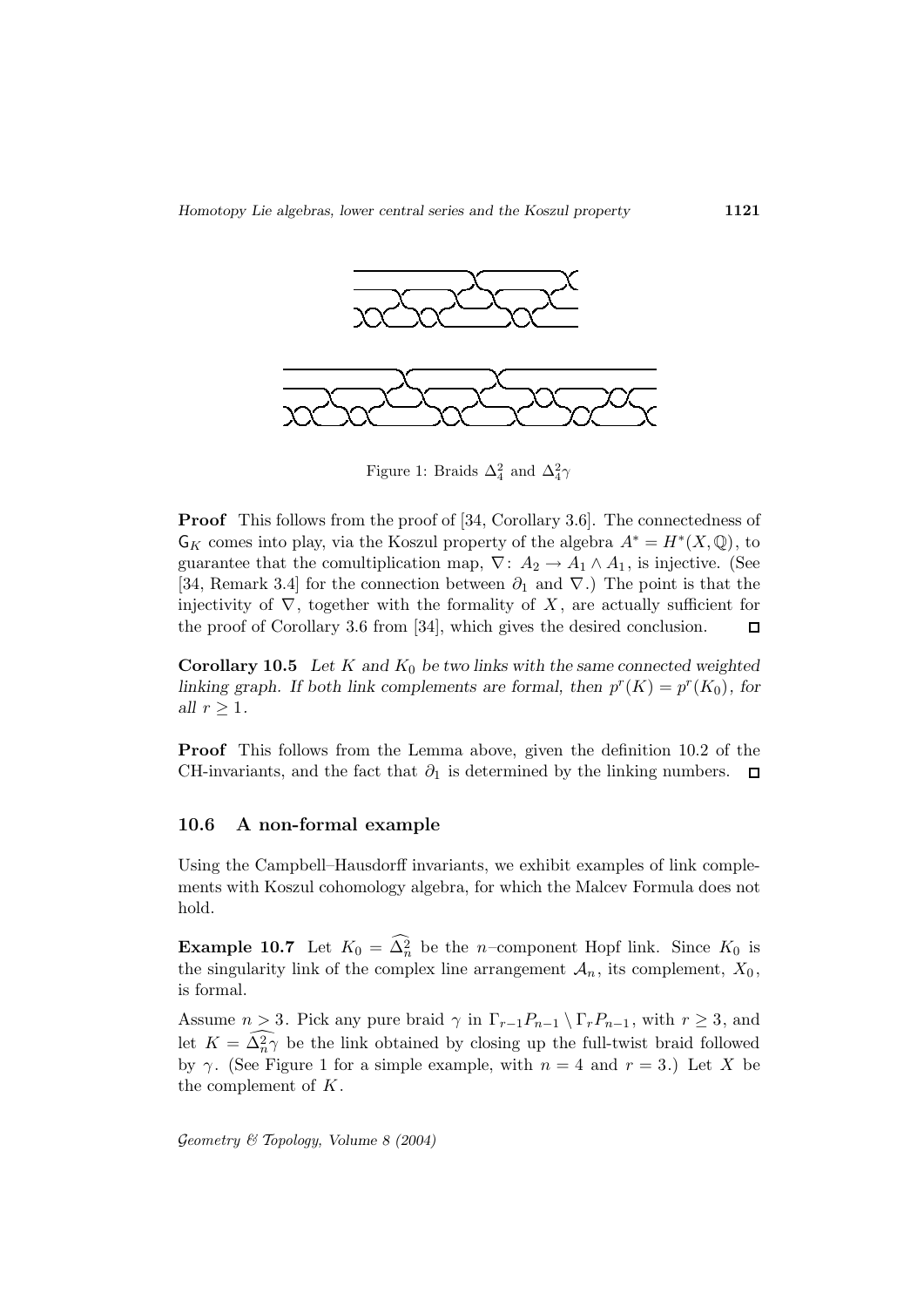The links  $K$  and  $K_0$  are not that easy to distinguish. Indeed, they both have:

- The same weighted linking graph: the complete graph on  $n$  vertices, with all linking numbers equal to 1. (This uses the fact that  $r \geq 3$ .) Thus,  $H^*(X,\mathbb{Z}) \cong H^*(X_0,\mathbb{Z})$ , as graded rings.
- The same Milnor  $\overline{\mu}$ –invariants, of arbitrary length (they all vanish, except for the linking numbers).
- The same Vassiliev invariants, up to order  $r-2$ ; see [49, Theorem 1].
- The same associated graded *integral* Lie algebras; see [26, Corollary 6.2].

On the other hand, as shown in [34, Proposition 6.1], the Campbell–Hausdorff invariants of order  $r$  distinguish the two links:

$$
p^r(K) \neq p^r(K_0).
$$

Hence, by Corollary 10.5, the space  $X$  is non-formal.

Let Y be a homological  $k$ -rescaling of X (for example, the complement of  $K^{\circledast k}$ ). We know that  $H^*(X, \mathbb{Q})$  is a Koszul algebra, since  $\mathsf{G}_K$  is connected. Hence, by Theorem B, the Rescaling Formula holds:  $E_*(Y) = L_*(X)[k]$ . On the other hand, we also know that  $X$  is not formal. Hence, by Corollary 6.9, the Malcev Formula fails in this case:

$$
\pi_1(X) \otimes \mathbb{Q} \not\cong [\Omega S^{2k+1}, \Omega Y] \hat{\ }
$$
 (as filtered groups).

## **References**

- [1] **D Anick**, Connections between Yoneda and Pontrjagin algebras, from: "Algebraic topology (Aarhus, 1982)" Lecture Notes in Math. 1051, Springer, Berlin (1984) 331–350
- [2] **H J Baues**, Commutator calculus and groups of homotopy classes, London Math. Soc. Lecture Note Series 50, Cambridge Univ. Press, Cambridge–New York (1981)
- [3] **A Beilinson**, **V Ginzburg**, **W Soergel**, Koszul duality patterns in representation theory, J. Amer. Math. Soc. 9 (1996) 473–527
- [4] **A K Bousfield**, **V K A M Gugenheim**, On PL De Rham theory and rational homotopy type, Mem. Amer. Math. Soc. 8 no 179 (1976)
- [5] **B Berceanu**, **S Papadima**, Cohomologically generic 2–complexes and 3– dimensional Poincaré complexes, Math. Ann. 298 (1994) 457-480
- [6] **R Bott**, **H Samelson**, On the Pontryagin product in spaces of paths, Comment. Math. Helv. 27 (1953) 320–337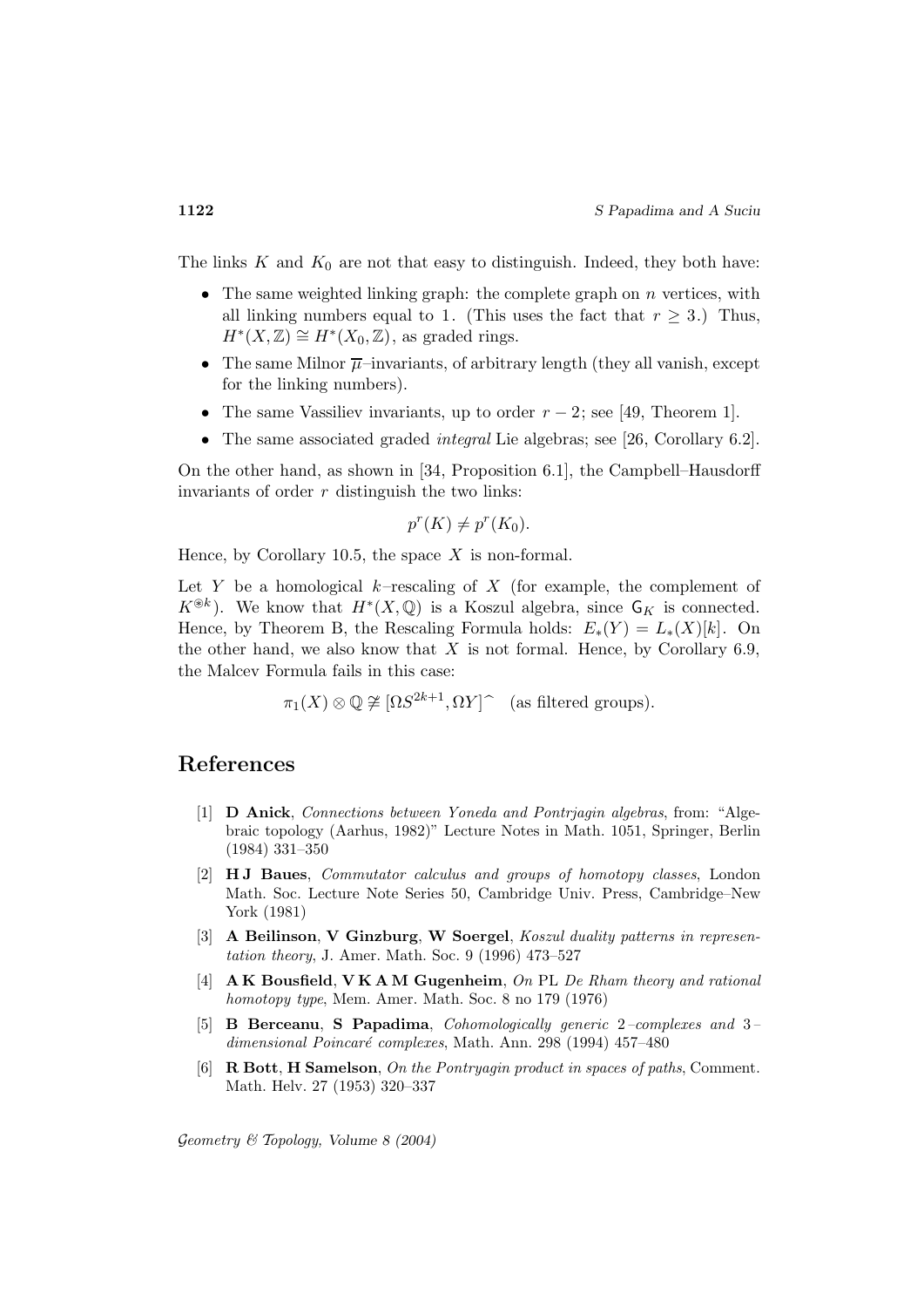- [7] **E Brieskorn**, Sur les groupes de tresses, Séminaire Bourbaki, 1971/72, Lecture Notes in Math. 317, Springer, Berlin (1973) 21–44
- [8] **D C Cohen, F R Cohen, M Xicoténcatl**, Lie algebras associated to fiber-type arrangements, Intern. Math. Res. Not. 2003:29 (2003) 1591–1621
- [9] **F R Cohen**, **S Gitler**, Loop spaces of configuration spaces, braid-like groups, and knots, from: "Cohomological methods in homotopy theory (Bellaterra, 1998)" Progress in Math. vol. 196, Birkhäuser, Basel (2001) 59–78
- [10] **F R Cohen**, **S Gitler**, On loop spaces of configuration spaces, Trans. Amer. Math. Soc. 354 (2002) 1705–1748
- [11] **F R Cohen**, **T Kohno**, **M Xicot´encatl**, Orbit configuration spaces associated to discrete subgroups of  $PSL(2, \mathbb{R})$ , arXiv:math.AT/0310393
- [12] **F R Cohen**, **T Sato**, On groups of homotopy groups, loop spaces, and braid-like groups, preprint (2001)
- [13] **FR Cohen**, **M Xicoténcatl**, On orbit configuration spaces associated to the Gaussian integers: homology and homotopy groups, Topology Appl. 118 (2002) 17–29
- [14] **C De Concini**, **C Procesi**, Wonderful models of subspace arrangements, Selecta Math. 1 (1995) 459–494
- [15] **P Deligne**, **P Griffiths**, **J Morgan**, **D Sullivan**, Real homotopy theory of Kähler manifolds, Invent. Math. 29 (1975) 245–274
- [16] **E Fadell**, **S Husseini**, Geometry and topology of configuration spaces, Springer Monographs in Math. Springer–Verlag, Berlin (2001)
- [17] **M Falk**, **R Randell**, The lower central series of a fiber-type arrangement, Invent. Math. 82 (1985) 77–88
- [18] **A Hattori**, Topology of  $\mathbb{C}^n$  minus a finite number of affine hyperplanes in general position, J. Fac. Sci. Univ. Tokyo Sect. IA Math. 22 (1975) 205–219
- [19] **P Hilton**, **G Mislin**, **J Roitberg**, Localization of nilpotent groups and spaces, North-Holland Math. Studies 15, North-Holland, Amsterdam-Oxford; Elsevier, New York (1975)
- [20] **M Jambu**, **S Papadima**, A generalization of fiber-type arrangements and a new deformation method, Topology 37 (1998) 1135–1164
- [21] **M Kervaire**, An interpretation of G Whitehead's generalization of H Hopf 's invariant, Ann. of Math. 69 (1959) 345–365
- [22] **T Kohno**, Série de Poincaré–Koszul associée aux groupes de tresses pures, Invent. Math. 82 (1985) 57–75
- [23] **U Koschorke**, **D Rolfsen**, Higher dimensional link operations and stable homotopy, Pacific J. Math. 139 (1989) 87–106
- [24] **J Labute**, On the descending central series of groups with a single defining relation, J. Algebra 14 (1970) 16–23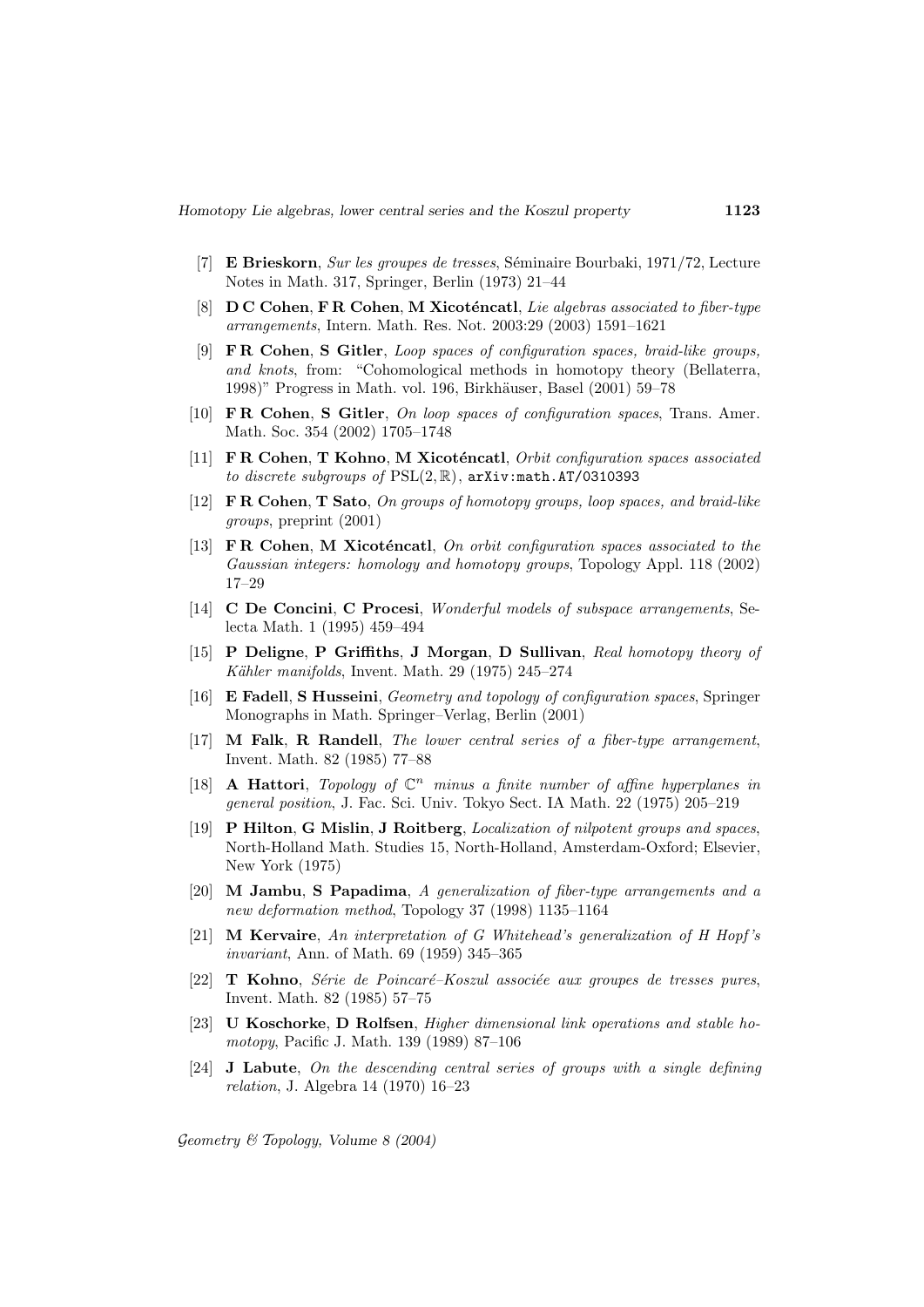- [25] **M Lazard**, Sur les groupes nilpotents et les anneaux de Lie, Ann. Sci. Ecole ´ Norm. Sup. 71 (1954) 101–190
- [26] **M Markl**, **S Papadima**, Homotopy Lie algebras and fundamental groups via deformation theory, Annales Inst. Fourier (Grenoble) 42 (1992) 905–935
- [27] **JW Milnor**, Morse theory, Ann. Math. Studies 51, Princeton Univ. Press, Princeton, NJ (1963)
- [28] **JW Milnor**, **J C Moore**, On the structure of Hopf algebras, Ann. Math. 81 (1965) 211–264
- [29] **J Neisendorfer**, **T Miller**, Formal and coformal spaces, Illinois J. Math. 22 (1978) 565–580
- [30] **A** Némethi, *The link of the sum of two holomorphic functions*, Proceedings of the National Conference on Geometry and Topology (Tîrgovişte, 1986) Univ. București, Bucharest (1988) 181–184
- [31] **M Oka**, On the fundamental group of the complement of certain plane curves, J. Math. Soc. Japan 30 (1978) 579–597
- [32] **S Papadima**, The cellular structure of formal homotopy types, J. Pure Appl. Algebra 35 (1985) 171–184
- [33] **S Papadima**, Campbell–Hausdorff invariants of links, Proc. London Math. Soc. 75 (1997) 641–670
- [34] **S Papadima**, Braid commutators and homogeneous Campbell–Hausdorff tests, Pacific J. Math. 197 (2001) 383–416
- [35] **S Papadima**, **A Suciu**, Rational homotopy groups and Koszul algebras, C. R. Math. Acad. Sci. Paris 335 (2002) 53–58
- [36] **S Papadima**, **A Suciu**, Chen Lie algebras, Int. Math. Res. Not. 2004:21 (2004) 1057–1086
- [37] **S Papadima, S Yuzvinsky**, On rational  $K[\pi, 1]$  spaces and Koszul algebras, J. Pure Appl. Algebra 144 (1999) 157–167
- [38] **G Porter**, Higher order Whitehead products, Topology 3 (1965) 123–135
- [39] **S Priddy**, Koszul resolutions, Trans. Amer. Math. Soc. 152 (1970) 39–60
- [40] **D Quillen**, Rational homotopy theory, Ann. of Math. 90 (1969) 205–295
- [41] **D Rolfsen**, Knots and links, Math. Lecture Series 7, Publish or Perish, Berkeley, CA (1976)
- [42] **J-E Roos**, On the characterization of Koszul algebras. Four counter-examples, C. R. Acad. Sci. Paris, Série I, 321 (1995) 15–20
- [43] **T Sato**, On the group of morphisms of coalgebras, Ph.D. thesis, University of Rochester, New York (2000)
- [44] **H Scheerer**, On rationalized H and co-H –spaces. With an appendix on decomposable  $H$  – and co-H –spaces, Manuscripta Math. 51 (1985) 63–87